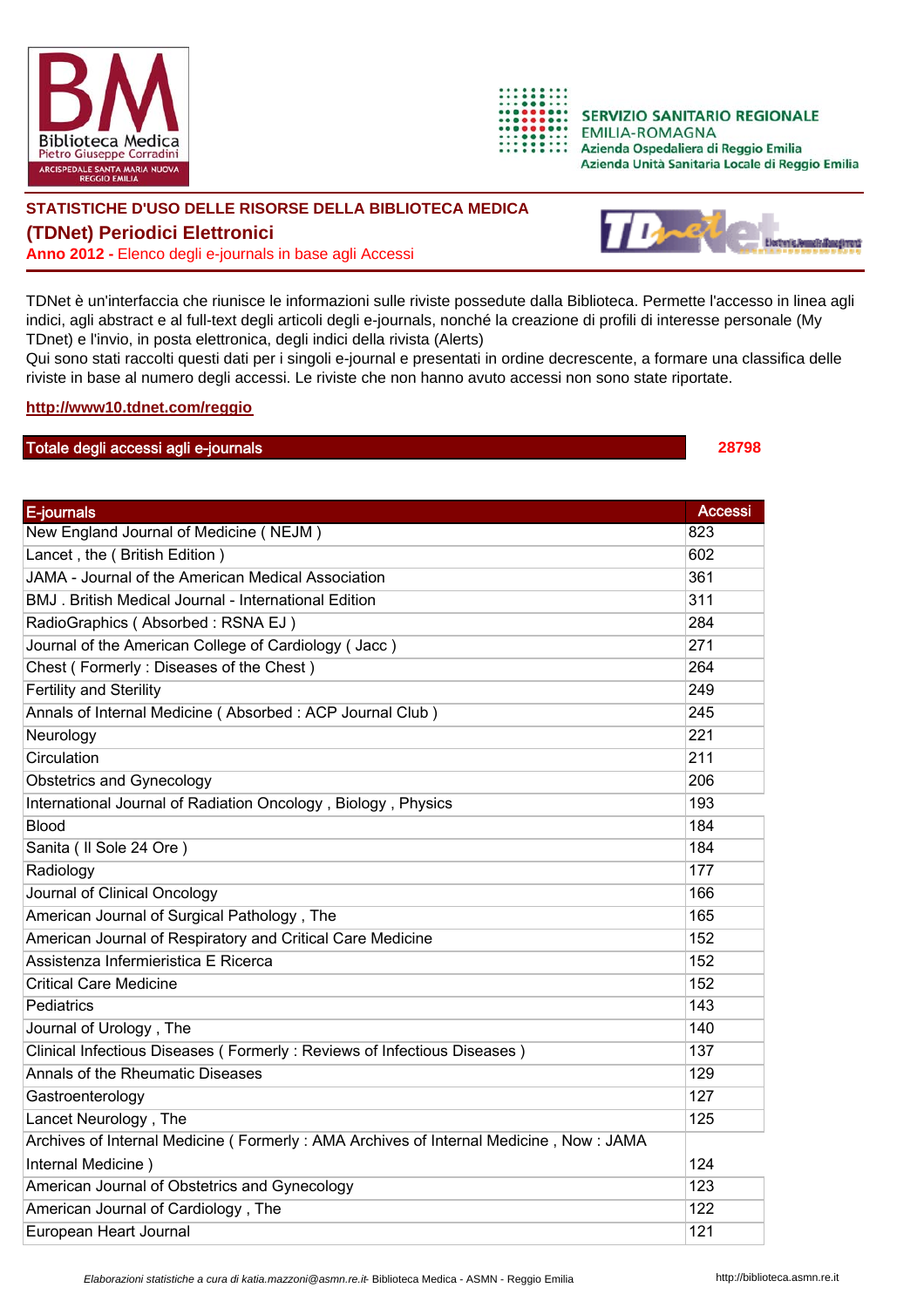| E-journals                                                                                 | <b>Accessi</b> |
|--------------------------------------------------------------------------------------------|----------------|
| Human Pathology                                                                            | 118            |
| Journal of Thrombosis and Haemostasis                                                      | 116            |
| Arthritis and Rheumatism (1529 - 0131)                                                     | 114            |
| <b>Intensive Care Medicine</b>                                                             | 113            |
| <b>Stroke</b>                                                                              | 113            |
| Transfusion                                                                                | 110            |
| <b>Ultrasound in Obstetrics and Gynecology</b>                                             | 110            |
| Cochrane Database of Systematic Reviews (CDSR)                                             | 109            |
| Cancer (John Wiley and Sons, Inc.)                                                         | 108            |
| Journal of Advanced Nursing                                                                | 108            |
| Journal of Clinical Endocrinology and Metabolism, the (Formerly: Journal of Clinical       |                |
| Endocrinology)                                                                             | 108            |
| Nature                                                                                     | 107            |
|                                                                                            |                |
| Rheumatology (Formerly: British Journal of Rheumatology)                                   | 102            |
| American Journal of Gastroenterology                                                       | 99             |
| Lancet Infectious Diseases, The                                                            | 99             |
| Ajr - American Journal of Roentgenology, 1976 (Formerly: American Journal of               |                |
| Roentgenology, Radium Therapy and Nuclear Medicine)                                        | 95             |
| <b>Gastrointestinal Endoscopy</b>                                                          | 95             |
| Reproductive Biomedicine Online                                                            | 94             |
| American Journal of Medicine, The                                                          | 93             |
| Human Reproduction                                                                         | 93             |
| American Journal of Clinical Pathology                                                     | 92             |
| Radiotherapy and Oncology                                                                  | 90             |
|                                                                                            |                |
| Archives of Physical Medicine and Rehabilitation (Formerly: Archives of Physical Medicine) | 89             |
| Annals of Emergency Medicine                                                               | 88             |
| Thyroid                                                                                    | 88             |
| Lancet Oncology, The                                                                       | 87             |
| European Respiratory Journal                                                               | 86             |
| European Urology                                                                           | 86             |
| Journal of Vascular Surgery                                                                | 86             |
| Modern Pathology                                                                           | 86             |
| American Journal of Emergency Medicine                                                     | 85             |
| Bju International (Formerly: British Journal of Urology)                                   | 85             |
| Current Opinion in Rheumatology                                                            | 85             |
| Academic Emergency Medicine                                                                | 84             |
| Journal of Rheumatology                                                                    | 81             |
| Gait and Posture                                                                           | 80             |
| Developmental Medicine and Child Neurology (Formerly: Cerebral Palsy Bulletin)             | 78             |
| Diabetes Care                                                                              | 77             |
| Hepatology                                                                                 | 76             |
| Heart                                                                                      | 75             |
| Journal of Clinical Nursing                                                                | 74             |
| <b>Clinical and Experimental Rheumatology</b>                                              | 73             |
| Thorax                                                                                     | 72             |
| Histopathology                                                                             | 71             |
| Haematologica                                                                              | 70             |
| Annals of Oncology                                                                         | 69             |
| Infection Control and Hospital Epidemiology (Formerly: Infection Control)                  | 69             |
| Journal of Thoracic and Cardiovascular Surgery                                             | 69             |
|                                                                                            | 68             |
| Annals of Thoracic Surgery, The                                                            |                |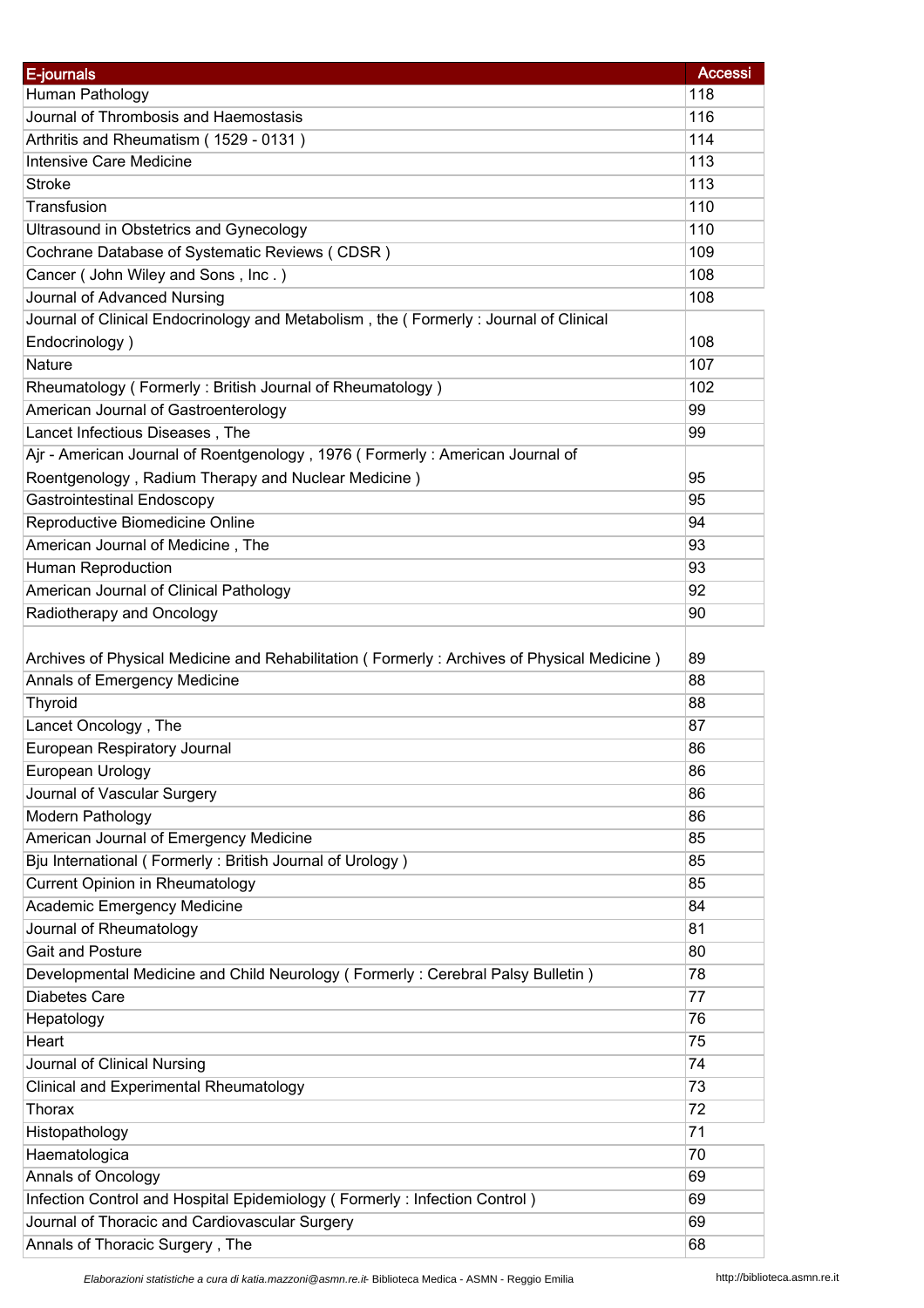| E-journals                                                                                 | <b>Accessi</b> |
|--------------------------------------------------------------------------------------------|----------------|
| Science                                                                                    | 67             |
| Endoscopy                                                                                  | 66             |
| Helicobacter                                                                               | 66             |
| Journal of Minimally Invasive Gynecology                                                   | 66             |
| Journal of the American Society of Echocardiography                                        | 66             |
| American Heart Journal: AHJ                                                                | 65             |
| <b>Gynecologic Oncology</b>                                                                | 65             |
| Minerva Anestesiologica                                                                    | 65             |
| <b>Thrombosis and Haemostasis</b>                                                          | 65             |
| European Journal of Obstetrics and Gynecology and Reproductive Biology (Formerly:          |                |
| European Journal of Obstetrics and Gynecology)                                             | 64             |
| Annals of Surgery                                                                          | 63             |
| European Journal of Neurology                                                              | 63             |
| Anaesthesia                                                                                | 62             |
| <b>Current Opinion in Infectious Diseases</b>                                              | 62             |
| Journal of Neurosurgery                                                                    | 62             |
| British Journal of Surgery (Including European Journal of Surgery)                         | 61             |
| European Journal of Cancer 1990 (Formerly: European Journal of Cancer and Clinical         |                |
| Oncology)                                                                                  | 61             |
| Journal of Child Neurology                                                                 | 61             |
| <b>Surgical Endoscopy</b>                                                                  | 61             |
| Archives of Disease in Childhood                                                           | 60             |
| Journal of Pediatrics, The                                                                 | 60             |
| Journal of Ultrasound in Medicine                                                          | 60             |
| Ophthalmology                                                                              | 60             |
| <b>British Journal of Dermatology</b>                                                      | 59             |
| Giornale Italiano Di Cardiologia                                                           | 59             |
| American Journal of Dermatopathology, The                                                  | 58             |
| BJOG: an International Journal of Obstetrics and Gynaecology (Formerly: British Journal of |                |
| Obstetrics and Gynaecology)                                                                | 58             |
| <b>Current Infectious Disease Reports</b>                                                  | 58             |
| Injury                                                                                     | 58             |
| Respiratory Medicine (Formerly: British Journal of Diseases of the Chest)                  | 58             |
| Journal of Antimicrobial Chemotherapy                                                      | 57             |
| Journal of Hepatology                                                                      | 57             |
| American Journal of Surgery, the (Formerly: American Surgery and Gynecology)               | 56             |
| Journal of Bone and Joint Surgery - American Volume                                        | 56             |
| Professioni Infermieristiche                                                               | 56             |
| Anesthesia and Analgesia (Formerly: Current Researches in Anesthesia and Analgesia)        | 55             |
| Archives of Pathology and Laboratory Medicine, 1976 (Formerly: Archives of Pathology, 1960 |                |
|                                                                                            | 55             |
| Journal of Emergency Medicine                                                              | 55             |
| Journal of Hypertension                                                                    | 55             |
| Urology                                                                                    | 55             |
| Abdominal Imaging                                                                          | 54             |
|                                                                                            | 54             |
| Clinical Microbiology and Infection                                                        |                |
| European Journal of Radiology                                                              | 54             |
| Gut                                                                                        | 54             |
|                                                                                            |                |
| Acta Obstetricia Et Gynecologica Scandinavica (Formerly: Acta Gynecologica Scandinavica)   | 53             |
| <b>Annals of Neurology</b>                                                                 | 52             |
| Clinical Orthopaedics and Related Research (Formerly: Clinical Orthopaedics)               | 52             |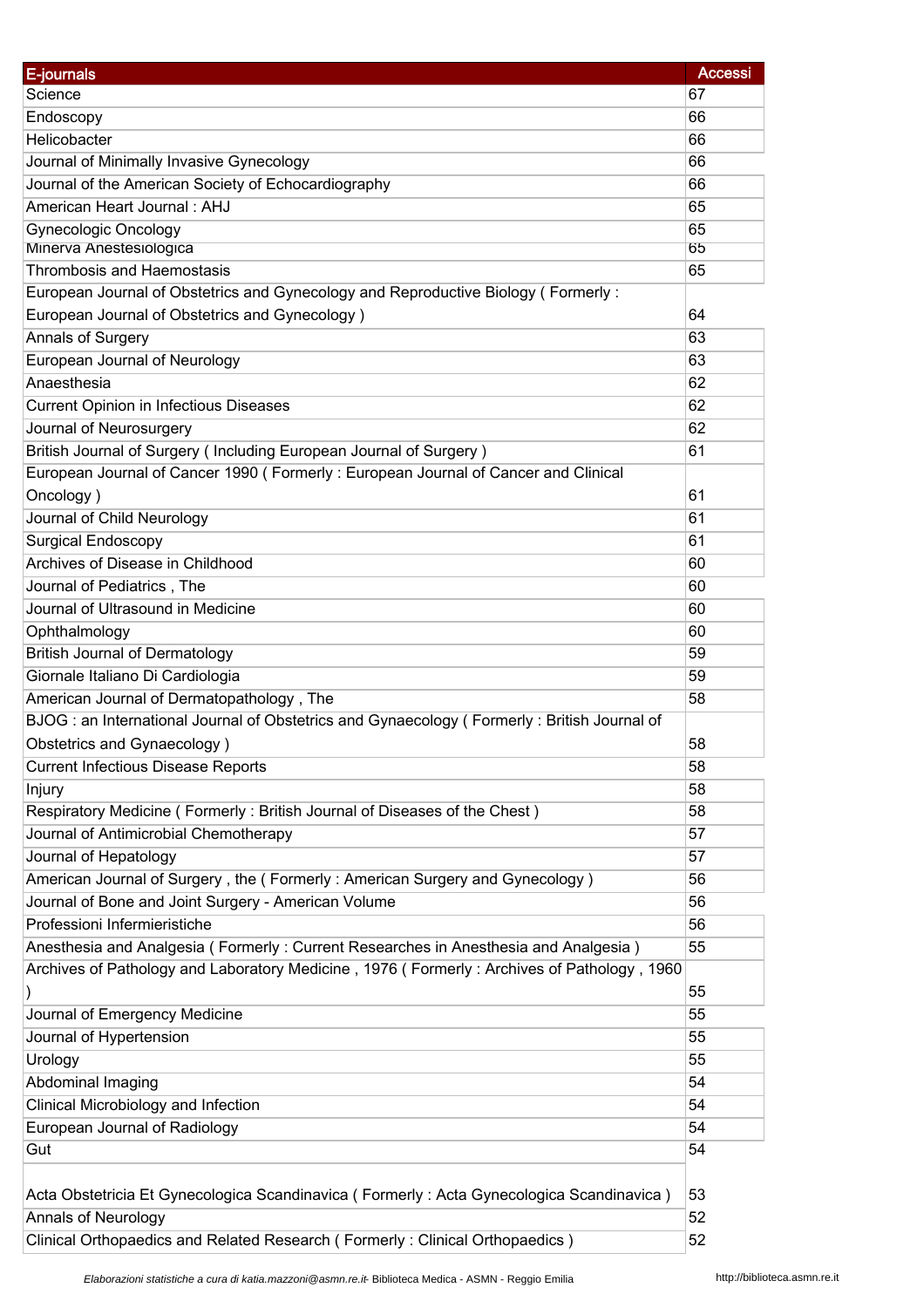| E-journals                                                                                   | <b>Accessi</b> |
|----------------------------------------------------------------------------------------------|----------------|
| Emergency Medicine Journal (Formerly: Journal of Accident and Emergency Medicine)            | 52             |
| Hypertension                                                                                 | 52             |
| International Journal of Gynecological Pathology                                             | 52             |
| Journal of the American Geriatrics Society                                                   | 52             |
| <b>Brain</b>                                                                                 | 51             |
| Journal of Hospital Infection, The                                                           | 51             |
| Journal of the American Academy of Dermatology (Formerly: Bulletin of the American           |                |
| Academy of Dermatology)                                                                      | 51             |
| Journal of Trauma Injury, Infection and Critical Care (Now: Journal of Trauma and Acute Care |                |
| Surgery)                                                                                     | 51             |
| Monaldi Archives for Chest Diseases . Pulmonary Series                                       | 50             |
| Surgery                                                                                      | 50             |
| Acta Neurochirurgica                                                                         | 49             |
| Bjr: British Journal of Radiology                                                            | 49             |
| <b>British Journal of Haematology</b>                                                        | 49             |
| <b>Medical Physics</b>                                                                       | 49             |
| Neurosurgery                                                                                 | 48             |
| <b>Pediatric Neurology</b>                                                                   | 48             |
| Acta Paediatrica                                                                             | 47             |
| <b>Current Opinion in Pulmonary Medicine</b>                                                 | 47             |
| <b>Endocrine Pathology</b>                                                                   | 47             |
| International Journal of Nursing Studies                                                     | 47             |
| Bja: British Journal of Anaesthesia                                                          | 46             |
| <b>Clinical Gastroenterology and Hepatology</b>                                              | 46             |
| European Radiology                                                                           | 46             |
| Journal of Clinical Pathology                                                                | 46             |
| World Neurosurgery (Formerly: Surgical Neurology)                                            | 46             |
| American Journal of Medical Genetics Part A: AJRMG                                           | 45             |
| <b>Current Opinion in Neurology</b>                                                          | 45             |
| <b>Virchows Archiv</b>                                                                       | 45             |
| Journal of Cutaneous Pathology                                                               | 44             |
| Operative Techniques in Otolaryngology - Head and Neck Surgery                               | 44             |
| Acta Anaesthesiologica Scandinavica                                                          | 43             |
| Archives of Disease in Childhood - Fetal and Neonatal Edition                                | 43             |
| Arthroscopy: the Journal of Arthroscopic and Related Surgery                                 | 43             |
| <b>Current Opinion in Anesthesiology</b>                                                     | 43             |
| Diseases of the Colon and Rectum                                                             | 43             |
| European Journal of Vascular and Endovascular Surgery                                        | 43             |
| <b>Epileptic Disorders</b>                                                                   | 42             |
| Journal of Neurology, Neurosurgery and Psychiatry (Formerly: Journal of Neurology and        |                |
| Psychiatry)                                                                                  | 42             |
| American Journal of Hematology                                                               | 41             |
| American Journal of Neuroradiology                                                           | 41             |
| Digestive and Liver Disease                                                                  | 41             |
| European Journal of Emergency Medicine                                                       | 41             |
| Gazzetta Ufficiale Parte I Tipo A                                                            | 41             |
| Journal of Nursing Management                                                                | 41             |
| Osteoporosis International                                                                   | 41             |
| World Journal of Surgery                                                                     | 41             |
| American Journal of Physical Medicine and Rehabilitation (Formerly: American Journal of      |                |
| Physical Medicine)                                                                           | 40             |
| Anesthesiology                                                                               | 40             |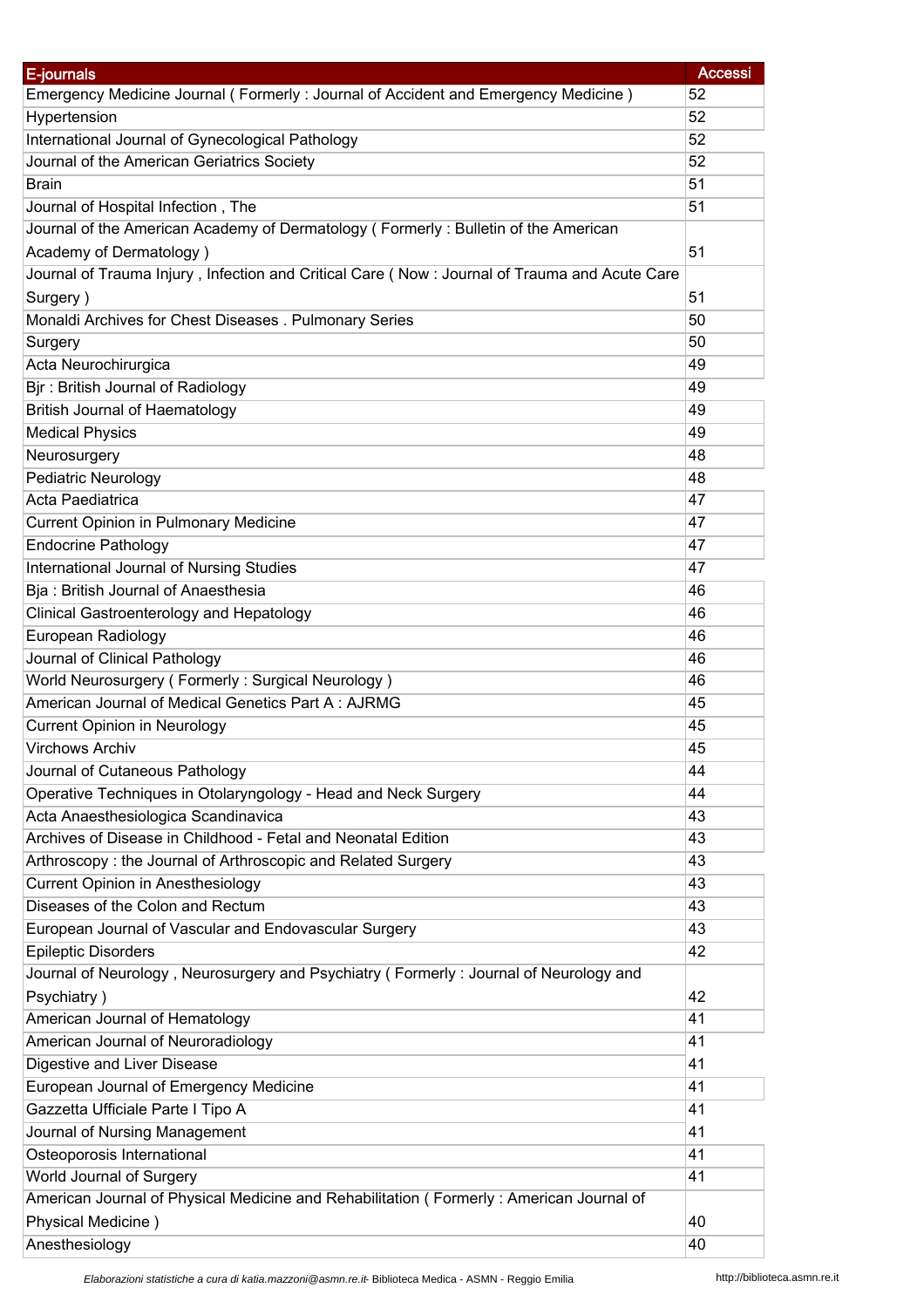| E-journals                                                                                  | <b>Accessi</b> |
|---------------------------------------------------------------------------------------------|----------------|
| Jacc: Cardiovascular Interventions                                                          | 40             |
| Medecine Et Maladies Infectieuses                                                           | 40             |
| Regional Anesthesia and Pain Medicine                                                       | 40             |
|                                                                                             |                |
| Bone and Joint Journal, The (Formerly: Journal of Bone and Joint Surgery - British Volume)  | 39             |
| International Journal of Infectious Diseases                                                | 39             |
| International Journal of Surgical Pathology                                                 | 39             |
| Radiography                                                                                 | 39             |
| American Journal of Clinical Nutrition (Formerly: the Journal of Clinical Nutrition)        | 38             |
| International Journal of Dermatology (Formerly: Dermatologia Internationalis)               | 38             |
| <b>Prenatal Diagnosis</b>                                                                   | 38             |
| Tumori                                                                                      | 38             |
| Alimentary Pharmacology and Therapeutics                                                    | 37             |
| Journal of Endocrinological Investigation                                                   | 37             |
| Radiologia Medica, La                                                                       | 37             |
| Annals of Surgical Oncology                                                                 | 36             |
| Diagnostic Histopathology (Formerly: Current Diagnostic Pathology)                          | 36             |
| Europace                                                                                    | 36             |
| International Urogynecology Journal and Pelvic Floor Dysfunction                            | 36             |
| Lung Cancer                                                                                 | 36             |
| Lupus                                                                                       | 36             |
| Mayo Clinic Proceedings                                                                     | 36             |
| Respirology                                                                                 | 36             |
| Annales Francaises D'anesthesie Et De Reanimation                                           | 35             |
| Internal and Emergency Medicine (Formerly: Annali Italiani Di Medicina Interna)             | 35             |
| International Journal of Gynaecology and Obstetrics (Formerly: Journal of the International |                |
| Federation of Gynaecology and Obstetrics)                                                   | 35             |
| La Revue De Medecine Interne                                                                | 35             |
| Nature Medicine                                                                             | 35             |
| Retina                                                                                      | 35             |
| Vox Sanguinis                                                                               | 35             |
| Annals of Allergy, Asthma and Immunology                                                    | 34             |
| Archives of Dermatology (Now: JAMA Dermatology)                                             | 34             |
| <b>Clinical Obstetrics and Gynecology</b>                                                   | 34             |
| <b>Digestive Diseases and Sciences</b>                                                      | 34             |
| Epidemiologia E Prevenzione                                                                 | 34             |
| International Journal of Antimicrobial Agents                                               | 34             |
| Jacc: Cardiovascular Imaging                                                                | 34             |
| Journal of Foot and Ankle Surgery, The                                                      | 34             |
| American Journal of Kidney Diseases                                                         | 33             |
| Early Human Development (Absorbed Screening)                                                | 33             |
| Intensive and Critical Care Nursing (Formerly: Intensive Care Nursing)                      | 33             |
| International Journal of Cardiology                                                         | 33             |
| Joint Commission Journal on Quality and Patient Safety (Formerly: Joint Commission Journal  |                |
| on Quality and Safety)                                                                      | 33             |
| Journal of Bone and Mineral Research                                                        | 33             |
| Journal of Hand Surgery, the (American Volume)                                              | 33             |
| Journal of the American College of Surgeons                                                 | 33             |
| Otolaryngology - Head and Neck Surgery                                                      | 33             |
| Supportive Care in Cancer                                                                   | 33             |
| <b>Thrombosis Research</b>                                                                  | 33             |
| Ultrasound in Medicine and Biology                                                          | 33             |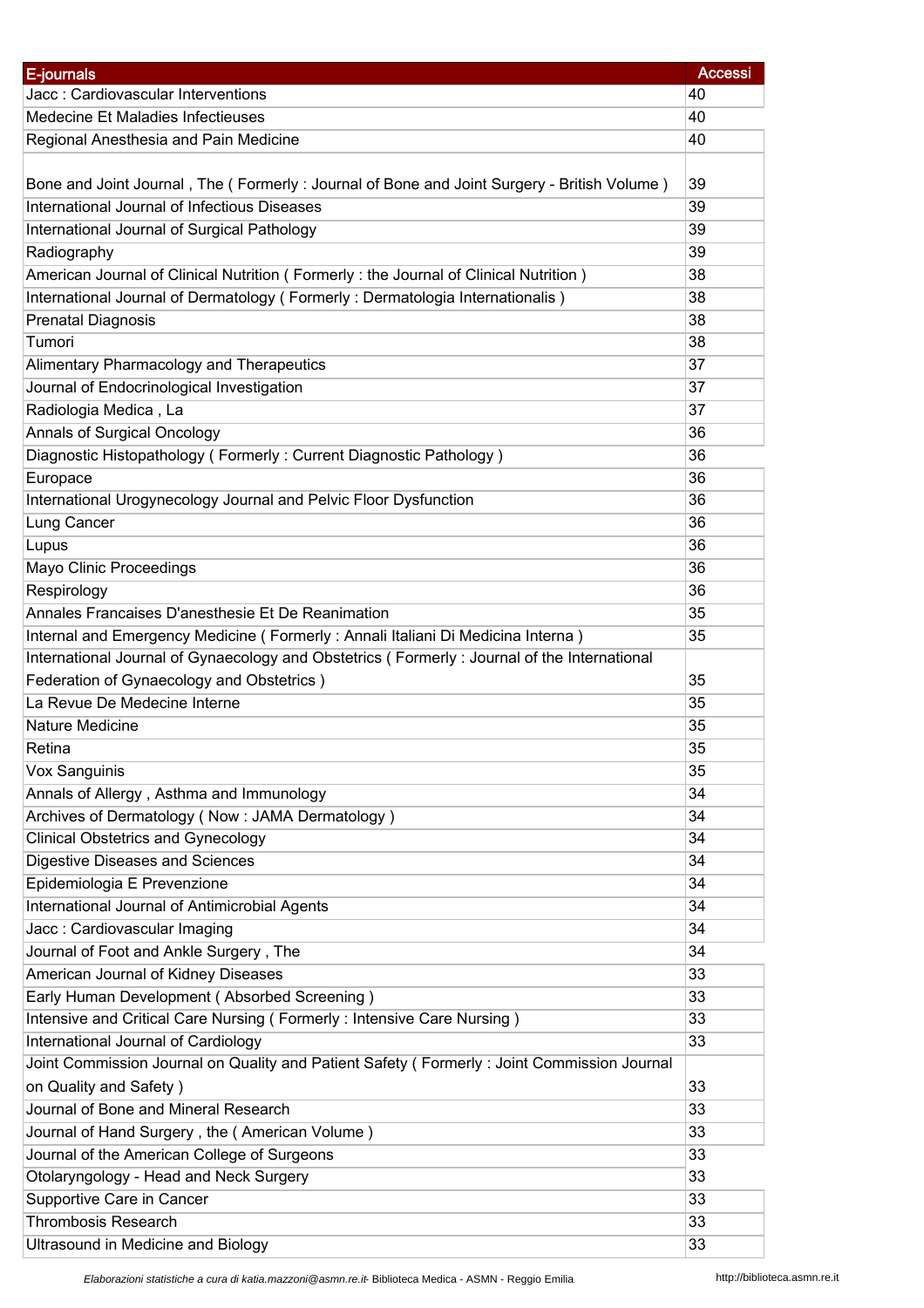| E-journals                                                                                   | <b>Accessi</b> |
|----------------------------------------------------------------------------------------------|----------------|
| Annals of Diagnostic Pathology                                                               | 32             |
| European Journal of Internal Medicine                                                        | 32             |
| Journal of Obstetrics and Gynaecology Research                                               | 32             |
| Minerva Pediatrica                                                                           | 32             |
| AJIC: American Journal of Infection Control                                                  | 31             |
| Archives of Gynecology and Obstetrics                                                        | 31             |
| Journal of Parenteral and Enteral Nutrition (JPEN)                                           | 31             |
| <b>Movement Disorders</b>                                                                    | 31             |
| Pathology International (Formerly: Acta Pathologica Japonica)                                | 31             |
| Seminars in Arthritis and Rheumatism                                                         | 31             |
| American Journal of Ophthalmology                                                            | 30             |
|                                                                                              |                |
| Archives of Neurology (Formerly: AMA Archives of Neurology, Now: JAMA Neurology)             | 30             |
| Infermiere L                                                                                 | 30             |
| Journal of Arthroplasty, The                                                                 | 30             |
| Medicine (Baltimore, Md)                                                                     | 30             |
| <b>Nurse Education Today</b>                                                                 | 30             |
| Physics in Medicine and Biology                                                              | 30             |
| Tutor                                                                                        | 30             |
| <b>Accident and Emergency Nursing</b>                                                        | 29             |
| Australasian Journal of Dermatology (Formerly: Australian Journal of Dermatology)            | 29             |
| <b>Brain and Development</b>                                                                 | 29             |
| <b>Clinical Endocrinology</b>                                                                | 29             |
| Echocardiography (1540 - 8175)                                                               | 29             |
| European Journal of Paediatric Neurology                                                     | 29             |
| Human Reproduction Update                                                                    | 29             |
| Journal of Allergy and Clinical Immunology                                                   | 29             |
|                                                                                              |                |
| Journal of Critical Care (Formerly: Seminars in Anesthesia, Perioperative Medicine and Pain) | 29             |
| Pacing and Clinical Electrophysiology                                                        | 29             |
| Cerebrovascular Diseases                                                                     | 28             |
| Epilepsia                                                                                    | 28             |
| European Journal of Echocardiography (Now : European Heart Journal - Cardiovascular          |                |
| Imaging)                                                                                     | 28             |
| <b>European Respiratory Review</b>                                                           | 28             |
| Infection - A Journal of Infectious Disease                                                  | 28             |
| Journal of Neurology (Formerly: Zeitschrift Für Neurologie)                                  | 28             |
| Journals of Gerontology : Series A, Biological Sciences and Medical Sciences (Formerly :     |                |
| Journal of Gerontology, the)                                                                 | 28             |
| Laryngoscope, The                                                                            | 28             |
| <b>Clinical Pediatrics</b>                                                                   | 27             |
| European Journal of Cardio Thoracic Surgery                                                  | 27             |
| European Journal of Heart Failure                                                            | 27             |
| European Journal of Pain                                                                     | 27             |
| Minerva Ginecologica                                                                         | 27             |
| Best Practice and Research . Clinical Obstetrics and Gynaecology (Formerly: Baillière's      |                |
| <b>Clinical Obstetrics and Gynaecology</b> )                                                 | 26             |
| <b>Blood Reviews</b>                                                                         | 26             |
| Breast (Edinburgh)                                                                           | 26             |
| Cardiovascular Ultrasound                                                                    | 26             |
| Cytopathology                                                                                | 26             |
| Ejd: European Journal of Dermatology                                                         | 26             |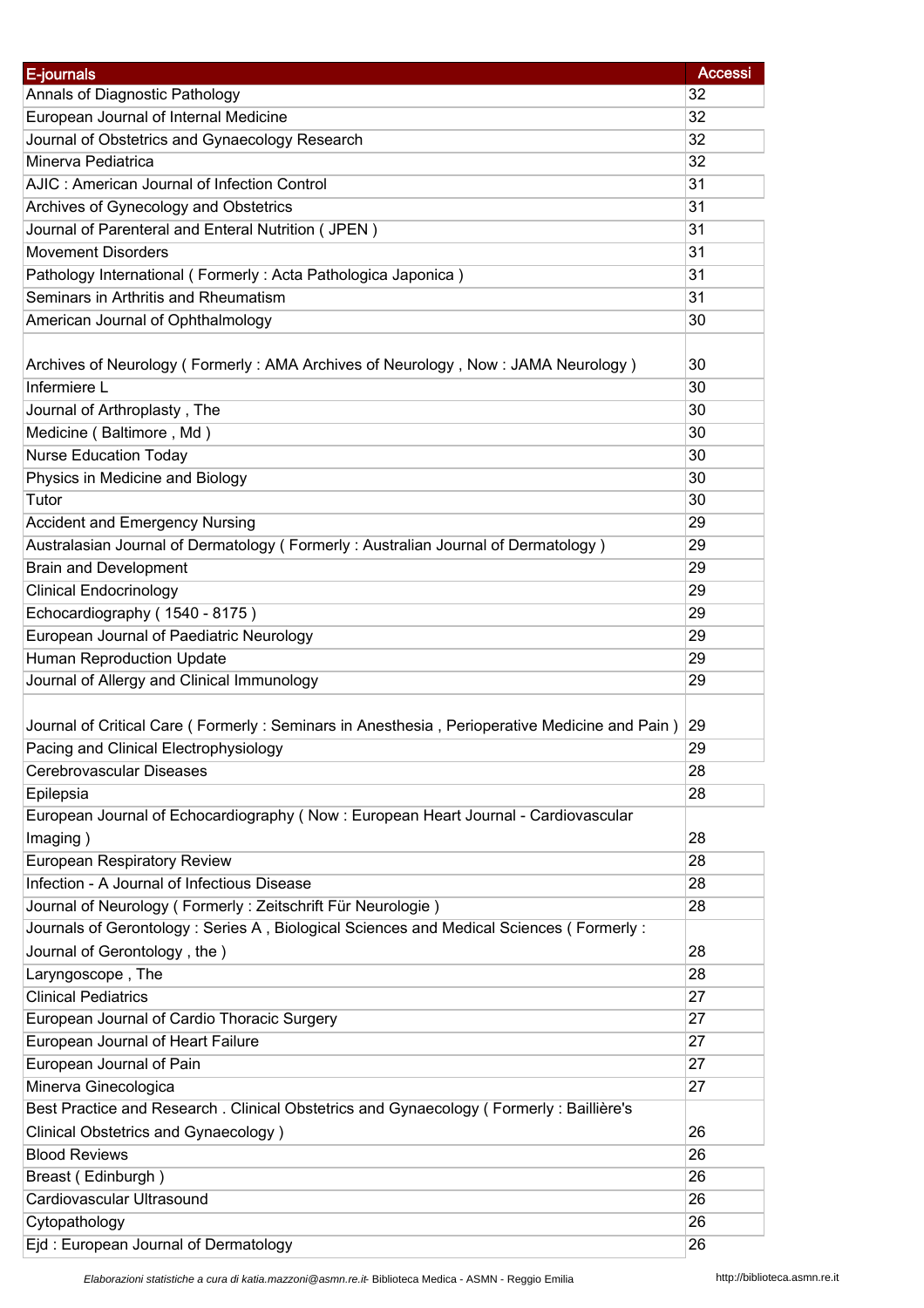| E-journals                                                                                     | <b>Accessi</b> |
|------------------------------------------------------------------------------------------------|----------------|
| European Journal of Endocrinology                                                              | 26             |
| Journal of Assisted Reproduction and Genetics (Formerly: Journal of in Vitro Fertilization and |                |
| Embryo Transfer)                                                                               | 26             |
| Journal of Trauma and Acute Care Surgery, The (Formerly: Journal of Trauma Injury,             |                |
| Infection and Critical Care)                                                                   | 26             |
| Minerva Medica                                                                                 | 26             |
| Muscle and Nerve                                                                               | 26             |
| Acta Neurologica Scandinavica                                                                  | 25             |
| American Journal of Clinical Oncology (Formerly: Cancer Clinical Trials)                       | 25             |
| American Journal of Sports Medicine                                                            | 25             |
| Archives of Orthopaedic and Trauma Surgery                                                     | 25             |
| Journal of Cardiovascular Electrophysiology                                                    | 25             |
| Journal of Obstetric, Gynecologic and Neonatal Nursing (Jognn)                                 | 25             |
| Journal of Thoracic Imaging                                                                    | 25             |
| Journal of Vascular and Interventional Radiology (Jvir)                                        | 25             |
| Nature Reviews - Cancer                                                                        | 25             |
| <b>Neurosurgical Review</b>                                                                    | 25             |
| Nursing Oggi                                                                                   | 25             |
| Spine                                                                                          | 25             |
| American Journal of Human Genetics, The                                                        | 24             |
| <b>AORN Journal</b>                                                                            | 24             |
| Bone (Formerly: Metabolic Bone Disease and Related Research)                                   | 24             |
| <b>Bone Marrow Transplantation</b>                                                             | 24             |
| <b>Clinical and Molecular Allergy</b>                                                          | 24             |
| <b>Clinical Chemistry</b>                                                                      | 24             |
| <b>Clinical Neurology and Neurosurgery</b>                                                     | 24             |
| <b>Clinical Radiology</b>                                                                      | 24             |
| <b>Current Opinion in Pediatrics</b>                                                           | 24             |
| Journal of Infection, The                                                                      | 24             |
| Journal of Pediatric Gastroenterology and Nutrition                                            | 24             |
| Journal of the Neurological Sciences                                                           | 24             |
| Nature Clinical Practice Rheumatology (Now: Nature Reviews Rheumatology)                       | 24             |
| Scenario                                                                                       | 24             |
| Acta Cytologica                                                                                | 23             |
| Arthritis Care and Research                                                                    | 23             |
| Atherosclerosis                                                                                | 23             |
| Bailliere's Best Practice and Research . Clinical Anaesthesiology                              | 23             |
| Biology of Blood and Marrow Transplantation                                                    | 23             |
| <b>Clinical Nutrition</b>                                                                      | 23             |
| <b>Current Gastroenterology Reports</b>                                                        | 23             |
| Infectious Disease Clinics of North America                                                    | 23             |
| Journal of the American Academy of Child and Adolescent Psychiatry (Formerly: Journal of the   |                |
| American Academy of Child Psychiatry)                                                          | 23             |
| Neuroradiology                                                                                 | 23             |
| Plastic and Reconstructive Surgery . 1963 (Formerly: Plastic and Reconstructive Surgery and    |                |
| the Transplantation Bulletin)                                                                  | 23             |
| Postgraduate Medical Journal                                                                   | 23             |
| Academic Radiology                                                                             | 22             |
| Allergy: European Journal of Allergy and Clinical Immunology                                   | 22             |
| American Journal of Tropical Medicine and Hygiene, The                                         | 22             |
| Anaesthesia and Intensive Care Medicine                                                        | 22             |
| Archives of Surgery (Formerly: AMA Archives of Surgery, Now: JAMA Surgery)                     | 22             |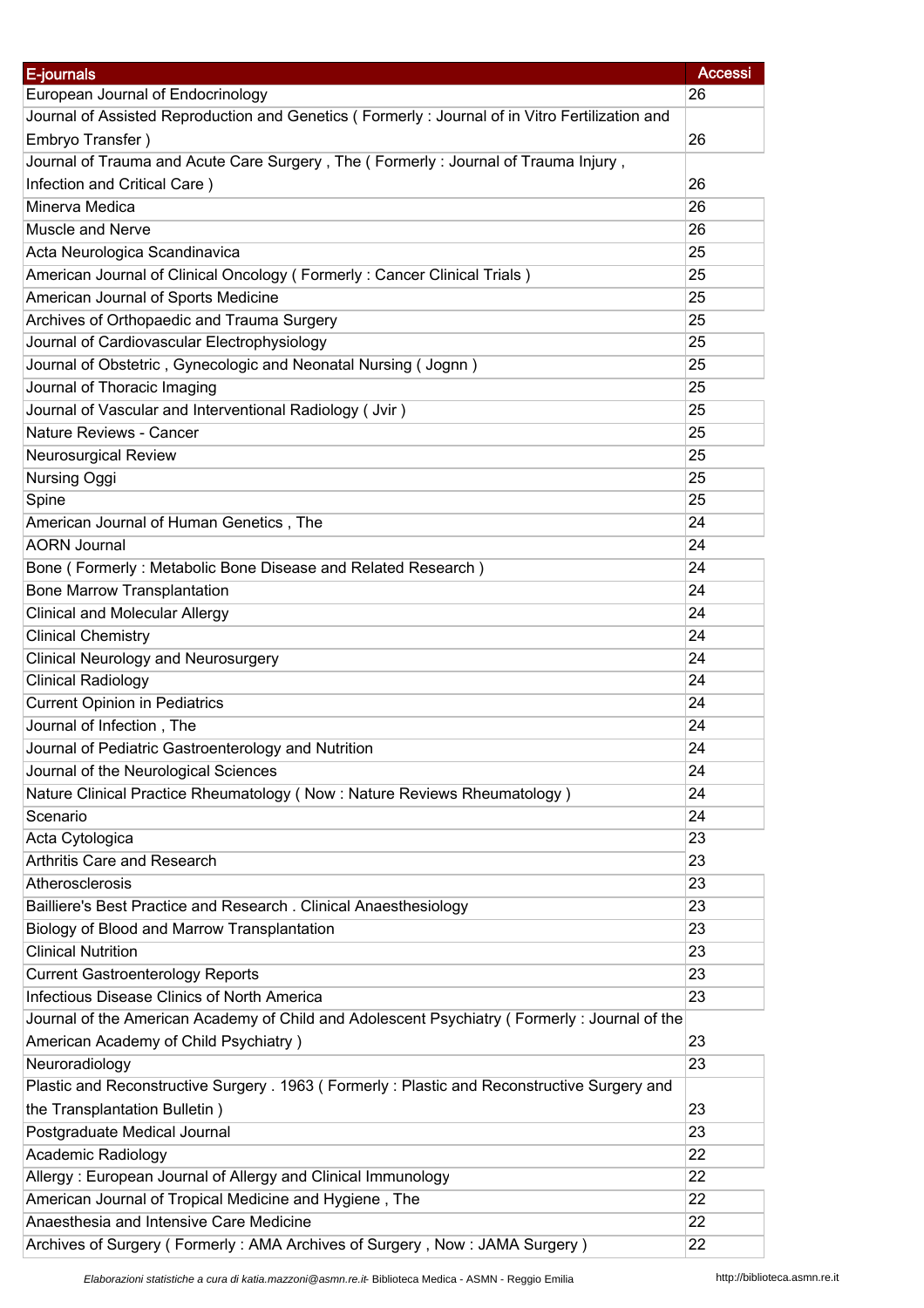| E-journals                                                                                | <b>Accessi</b>  |
|-------------------------------------------------------------------------------------------|-----------------|
| Best Practice and Research . Clinical Rheumatology (Formerly: Baillière's Clinical        |                 |
| Rheumatology)                                                                             | 22              |
| <b>Cancer Treatment Reviews</b>                                                           | 22              |
| <b>Clinical Rehabilitation</b>                                                            | 22              |
| <b>Clinical Rheumatology</b>                                                              | 22              |
| <b>Clinical Therapeutics</b>                                                              | 22              |
| <b>Colorectal Disease</b>                                                                 | 22              |
| Cutis                                                                                     | 22              |
| Diabetic Medicine                                                                         | 22              |
| Journal of Clinical Epidemiology (Formerly: Journal of Chronic Diseases)                  | 22              |
| Journal of Clinical Ultrasound                                                            | 22              |
| Journal of Infectious Diseases                                                            | $\overline{22}$ |
| Journal of Pediatric Nursing                                                              | 22              |
| <b>Nature Genetics</b>                                                                    | 22              |
| Neu - Organo Dell Associazione Nazionale Infermieri                                       | 22              |
| Seminars in Hematology                                                                    | 22              |
| American Journal of Hypertension                                                          | 21              |
| American Journal of Nursing: AJN                                                          | 21              |
| <b>Breast Cancer Research and Treatment</b>                                               | 21              |
| <b>British Journal of Cancer</b>                                                          | 21              |
| Cardiovascular Pathology                                                                  | 21              |
| <b>Current Rheumatology Reports</b>                                                       | 21              |
| <b>Endocrine Reviews</b>                                                                  | 21              |
| International Journal of Cancer                                                           | 21              |
| International Journal of Urology                                                          | 21              |
| Journal of Stroke and Cerebrovascular Diseases                                            | 21              |
| <b>Nurse Education in Practice</b>                                                        | 21              |
| Seminars in Thrombosis and Hemostasis                                                     | 21              |
| Vaccine                                                                                   | 21              |
| Archives of Ophthalmology (Now: JAMA Ophthalmology)                                       | 20              |
| Circulation: Arrhythmia and Electrophysiology                                             | 20              |
| Contraception                                                                             | 20              |
| <b>Current Problems in Cardiology</b>                                                     | 20              |
| European Journal of Clinical Microbiology and Infectious Diseases                         | 20              |
| European Journal of Pediatrics                                                            | 20              |
| Internal Medicine Journal                                                                 | 20              |
| Journal of Biomechanics                                                                   | 20              |
| Mondo Sanitario                                                                           | 20              |
| Nature Reviews Rheumatology (Formerly: Nature Clinical Practice Rheumatology)             | 20              |
| Nutrition in Clinical Practice                                                            | 20              |
| Pain                                                                                      | 20              |
| <b>Palliative Medicine</b>                                                                | 20              |
| Pediatric Infectious Disease Journal, the (Formerly: Pediatric Infectious Disease)        | 20              |
| Seminars in Pediatric Neurology                                                           | 20              |
| Seminars in Perinatology                                                                  | 20              |
| <b>Transfusion Medicine</b>                                                               | 20              |
| Archives of Pediatrics and Adolescent Medicine (Now: JAMA Pediatrics)                     | 19              |
| <b>Australian Critical Care</b>                                                           | 19              |
| Current Opinion in Allergy and Clinical Immunology                                        | 19              |
| European Journal of Nuclear Medicine and Molecular Imaging (Formerly: European Journal of |                 |
| Nuclear Medicine)                                                                         | 19              |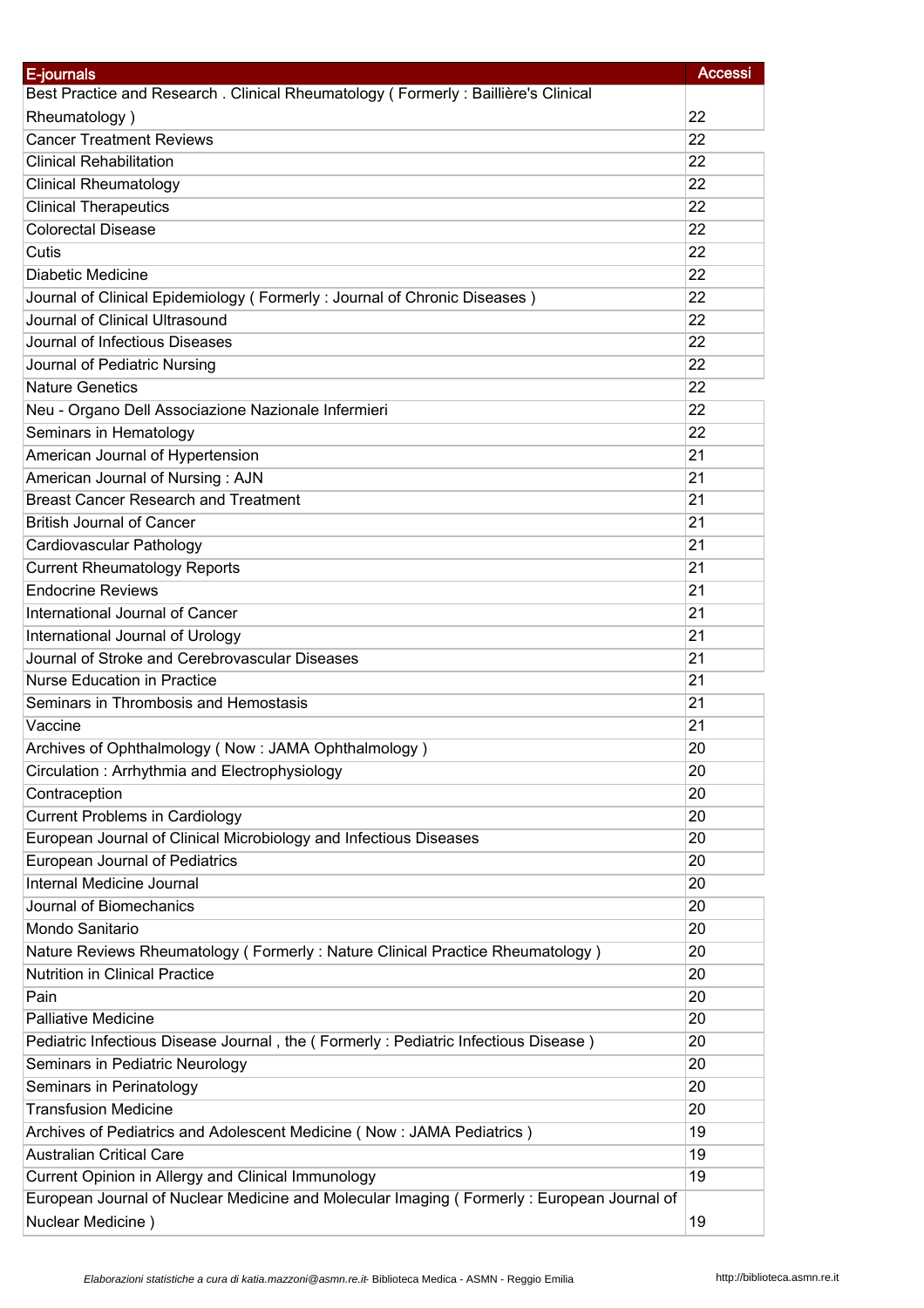| E-journals                                                                                     | <b>Accessi</b> |
|------------------------------------------------------------------------------------------------|----------------|
|                                                                                                |                |
| European Journal of Physical and Rehabilitation Medicine (Formerly: Europa Medicophysica)      | 19             |
| Evidence - Based Nursing                                                                       | 19             |
| International Journal of Clinical Practice                                                     | 19             |
| International Journal of Stroke                                                                | 19             |
| Journal of Computer Assisted Tomography                                                        | 19             |
| Journal of Midwifery and Women's Health (Formerly: Journal of Nurse - Midwifery)               | 19             |
| Journal of the European Academy of Dermatology and Venereology                                 | 19             |
| <b>Neuromuscular Disorders</b>                                                                 | 19             |
|                                                                                                |                |
| Neurorehabilitation and Neural Repair (Formerly: the Journal of Neurologic Rehabilitation)     | 19             |
| Physical Therapy ( Journal of the American Physical Therapy Association )                      | 19             |
| Rheumatology International                                                                     | 19             |
| <b>Skeletal Radiology</b>                                                                      | 19             |
| <b>Bmc Pediatrics</b>                                                                          | 18             |
| Canadian Journal of Anesthesia (Formerly: Canadian Anaesthetists' Society Journal)             | 18             |
| Catheterization and Cardiovascular Interventions (Formerly: Catheterization and                |                |
| Cardiovascular Diagnosis)                                                                      | 18             |
|                                                                                                |                |
| Clinical Neurophysiology (Formerly: Electroencephalography and Clinical Neurophysiology)       | 18             |
| <b>Clinical Oncology</b>                                                                       | 18             |
| Cornea                                                                                         | 18             |
| Dialogo Sui Farmaci                                                                            | 18             |
| European Journal of Clinical Nutrition                                                         | 18             |
| European Journal of Surgical Oncology                                                          | 18             |
| Journal of Oral and Maxillofacial Surgery                                                      | 18             |
| Journal of Research in Nursing (Formerly: Nursing Times Research)                              | 18             |
| Leukemia                                                                                       | 18             |
| Management Infermieristico                                                                     | 18             |
| <b>Medical Care</b>                                                                            | 18             |
| Medicina Del Lavoro, La                                                                        | 18             |
|                                                                                                |                |
| Nature Reviews Neurology (Formerly: Nature Clinical Practice Neurology)                        | 18             |
| Social Science and Medicine (1982)                                                             | 18             |
| Annales De Dermatologie Et De Vénéréologie                                                     | 17             |
| Australian and New Zealand Journal of Obstetrics and Gynaecology, The                          | 17             |
| Clinical and Experimental Allergy (Formerly: Clinical Allergy)                                 | 17             |
| <b>Current Opinion in Oncology</b>                                                             | 17             |
| Dysphagia                                                                                      | 17             |
| Emergency Medicine Australasia (Formerly: Emergency Medicine)                                  | 17             |
| European Journal of Medical Genetics (Formerly: Annales De Genetique)                          | 17             |
| Evidence - Based Medicine (Absorbed by : ACP Journal Club)                                     | 17             |
| <b>Health Physics</b>                                                                          | 17             |
| Heart and Lung : the Journal of Acute and Critical Care                                        | 17             |
| <b>Heart Failure Reviews</b>                                                                   | 17             |
| International Journal of Nursing Practice                                                      | 17             |
| International Journal of Nursing Terminologies and Classifications (Now: International Journal |                |
| of Nursing Knowledge)                                                                          | 17             |
| <b>JMG Online - Journal of Medical Genetics</b>                                                | 17             |
| Jnci: Journal of the National Cancer Institute                                                 | 17             |
| Joint Bone Spine                                                                               | 17             |
| Journal of Cardiac Failure                                                                     | 17             |
| Journal of Chemotherapy                                                                        | 17             |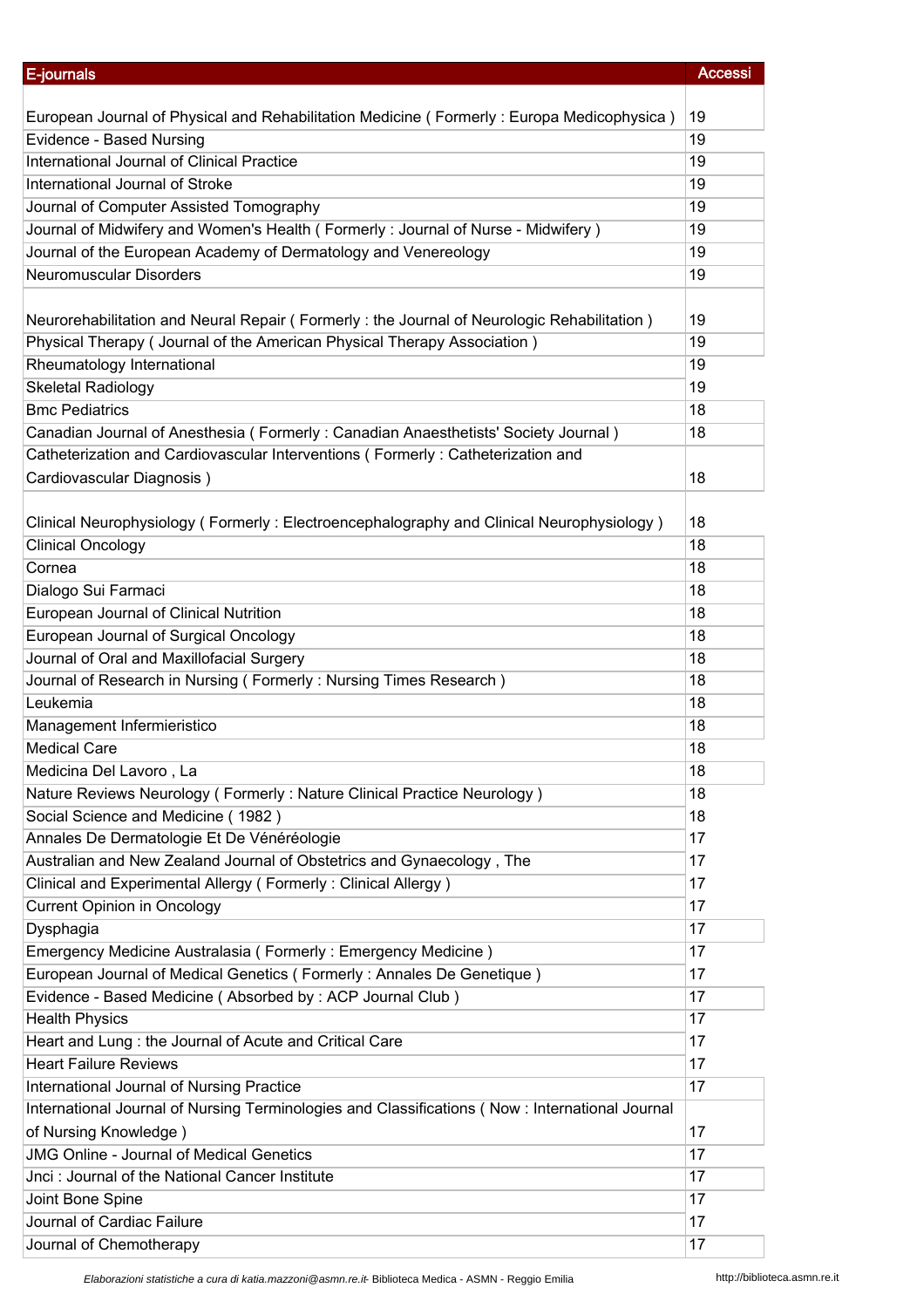| E-journals                                                                                 | <b>Accessi</b> |
|--------------------------------------------------------------------------------------------|----------------|
| Journal of Perinatology                                                                    | 17             |
| <b>Neurological Sciences</b>                                                               | 17             |
| Pathology Research and Practice                                                            | 17             |
| Pediatric Allergy and Immunology                                                           | 17             |
| <b>Radiation Protection Dosimetry</b>                                                      | 17             |
| Resuscitation                                                                              | 17             |
| Salute E Territorio                                                                        | 17             |
| Seminars in Radiation Oncology                                                             | 17             |
| <b>Transfusion Medicine Reviews</b>                                                        | 17             |
| Archives De Pediatrie                                                                      | 16             |
| Birth: Issues in Perinatal Care                                                            | 16             |
| Clinical Lymphoma, Myeloma and Leukemia                                                    | 16             |
|                                                                                            |                |
| Digestive Endoscopy                                                                        | 16             |
| Human Genetics (Formerly: Humangenetik)                                                    | 16             |
| International Journal of Orthopaedic and Trauma Nursing (Formerly: Journal of Orthopaedic  |                |
| Nursing)                                                                                   | 16             |
| Journal of Diabetes and Its Complications (Formerly: Journal of Diabetic Complications)    | 16             |
| Journal of Gastroenterology (Formerly: Gastroenterologia Japonica)                         | 16             |
| Journal of Surgical Oncology                                                               | 16             |
| Minerva Cardioangiologica                                                                  | 16             |
| Nature Neuroscience                                                                        | 16             |
| Nature Reviews Endocrinology (Formerly: Nature Clinical Practice Endocrinology and         |                |
| Metabolism)                                                                                | 16             |
| Progress in Palliative Care                                                                | 16             |
| Quality and Safety in Health Care (Formerly: Quality in Health Care)                       | 16             |
| Seminars in Fetal and Neonatal Medicine (Formerly: Seminars in Neonatology)                | 16             |
| Trends in Immunology (Formerly: Immunology Today)                                          | 16             |
| Advances in Nursing Science                                                                | 15             |
| Alimenti E Bevande                                                                         | 15             |
| American Journal of Hospice and Palliative Medicine (Formerly: American Journal of Hospice |                |
| Care)                                                                                      | 15             |
| American Journal of Psychiatry, the (Formerly: American Journal of Insanity)               | 15             |
| Angiology                                                                                  | 15             |
| Annals Of The American Thoracic Society (Formerly: Proceedings of the American Thoracic    |                |
| Society)                                                                                   | 15             |
| Appalti and Contratti                                                                      | 15             |
| <b>Applied Nursing Research</b>                                                            | 15             |
| Archives of Psychiatric Nursing                                                            | 15             |
| British Journal of Medical and Surgical Urology (Now : Journal of Clinical Urology)        | 15             |
| <b>Calcified Tissue International</b>                                                      | 15             |
| Canadian Journal of Neurological Sciences                                                  | 15             |
| Child's Nervous System                                                                     | 15             |
| Circulation: Cardiovascular Imaging                                                        | 15             |
| <b>Contact Dermatitis</b>                                                                  | 15             |
| Diabetes / Metabolism Research and Reviews                                                 | 15             |
| Endocrinology                                                                              | 15             |
| Head and Neck                                                                              | 15             |
| <b>Hematological Oncology</b>                                                              | 15             |
| <b>Hypertension Research</b>                                                               | 15             |
|                                                                                            | 15             |
| Journal of Gastroenterology and Hepatology                                                 |                |
| Journal of Gastrointestinal Surgery                                                        | 15             |
| Journal of Nuclear Medicine . 1978 (Formerly : Jnm. Journal of Nuclear Medicine)           | 15             |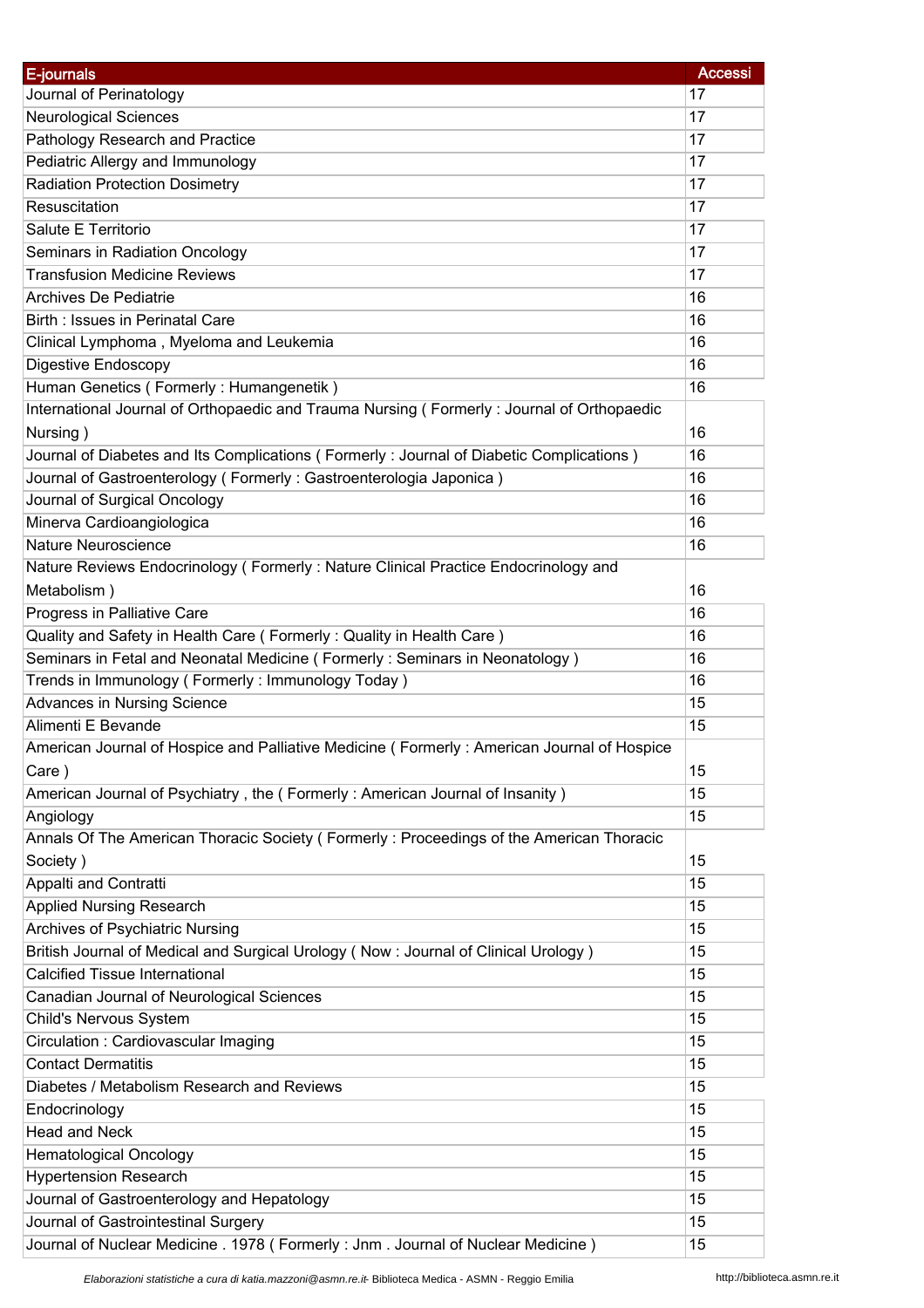| E-journals                                                                               | <b>Accessi</b> |
|------------------------------------------------------------------------------------------|----------------|
| Journal of Professional Nursing                                                          | 15             |
| Knee Surgery, Sports Traumatology, Arthroscopy                                           | 15             |
| Nursing Clinics of North America                                                         | 15             |
| Pediatric Radiology                                                                      | 15             |
| R and P: Ricerca E Pratica                                                               | 15             |
| Recenti Progressi in Medicina                                                            | 15             |
| Rheumatic Diseases Clinics of North America                                              | 15             |
| Rivista Di Psichiatria                                                                   | 15             |
| Rivista Italiana Di Cure Palliative                                                      | 15             |
| Vascular and Endovascular Surgery                                                        | 15             |
| Annals of Hematology                                                                     | 14             |
| <b>Clinical and Experimental Allergy Reviews</b>                                         | 14             |
| <b>Clinical and Experimental Dermatology</b>                                             | 14             |
| Clinical Reviews in Allergy and Immunology                                               | 14             |
| <b>Current Neurology and Neuroscience Reports</b>                                        | 14             |
| <b>Current Opinion in Urology</b>                                                        | 14             |
| Diabetes Research and Clinical Practice                                                  | 14             |
| <b>Emergency Medicine Clinics of North America</b>                                       | 14             |
| Foot and Ankle Surgery                                                                   | 14             |
| International Archives of Occupational and Environmental Health                          | 14             |
| Journal of Clinical Anesthesia                                                           | 14             |
| Journal of Craniofacial Surgery, The                                                     | 14             |
| Journal of Orthopaedic Trauma                                                            | 14             |
| Journal of Paediatrics and Child Health                                                  | 14             |
| Journal of Pain and Symptom Management                                                   | 14             |
| Journal of the American College of Radiology                                             | 14             |
| Langenbeck's Archives of Surgery (Formerly: Langenbecks Archiv Für Chirurgie)            | 14             |
|                                                                                          |                |
| Nature Reviews Cardiology (Formerly: Nature Clinical Practice Cardiovascular Medicine)   | 14             |
| Neuroimage                                                                               | 14             |
| Paediatric and Perinatal Epidemiology                                                    | 14             |
| Pediatric Anesthesia (Paediatric Anaesthesia)                                            | 14             |
|                                                                                          |                |
| QJM: an International Journal of Medicine (Formerly: Quarterly Journal of Medicine, the) | 14             |
| Transfusion and Apheresis Science (Formerly: Transfusion Science)                        | 14             |
| World Journal of Urology                                                                 | 14             |
|                                                                                          |                |
| A.I.C.O.: Organo Ufficiale Dell Associazione Italiana Infermieri Di Camera Operatoria    | 13             |
| Acta Diabetologica                                                                       | 13             |
| Acta Neuropathologica                                                                    | 13             |
| Acta Otorhinolaryngologica Italica                                                       | 13             |
| Annali Italiani Di Chirurgia                                                             | 13             |
| Bjo: British Journal of Ophthalmology                                                    | 13             |
| Clinical and Experimental Immunology                                                     | 13             |
| <b>Clinical Biochemistry</b>                                                             | 13             |
| <b>Current Opinion in Cardiology</b>                                                     | 13             |
| Dermatologic Surgery                                                                     | 13             |
| European Journal of Trauma and Emergency Surgery                                         | 13             |
| Haemophilia                                                                              | 13             |
|                                                                                          | 13             |
| <b>IEEE Transactions on Medical Imaging</b><br>Informazioni Sui Farmaci                  | 13             |
|                                                                                          |                |
| <b>International Nursing Perspectives</b>                                                | 13             |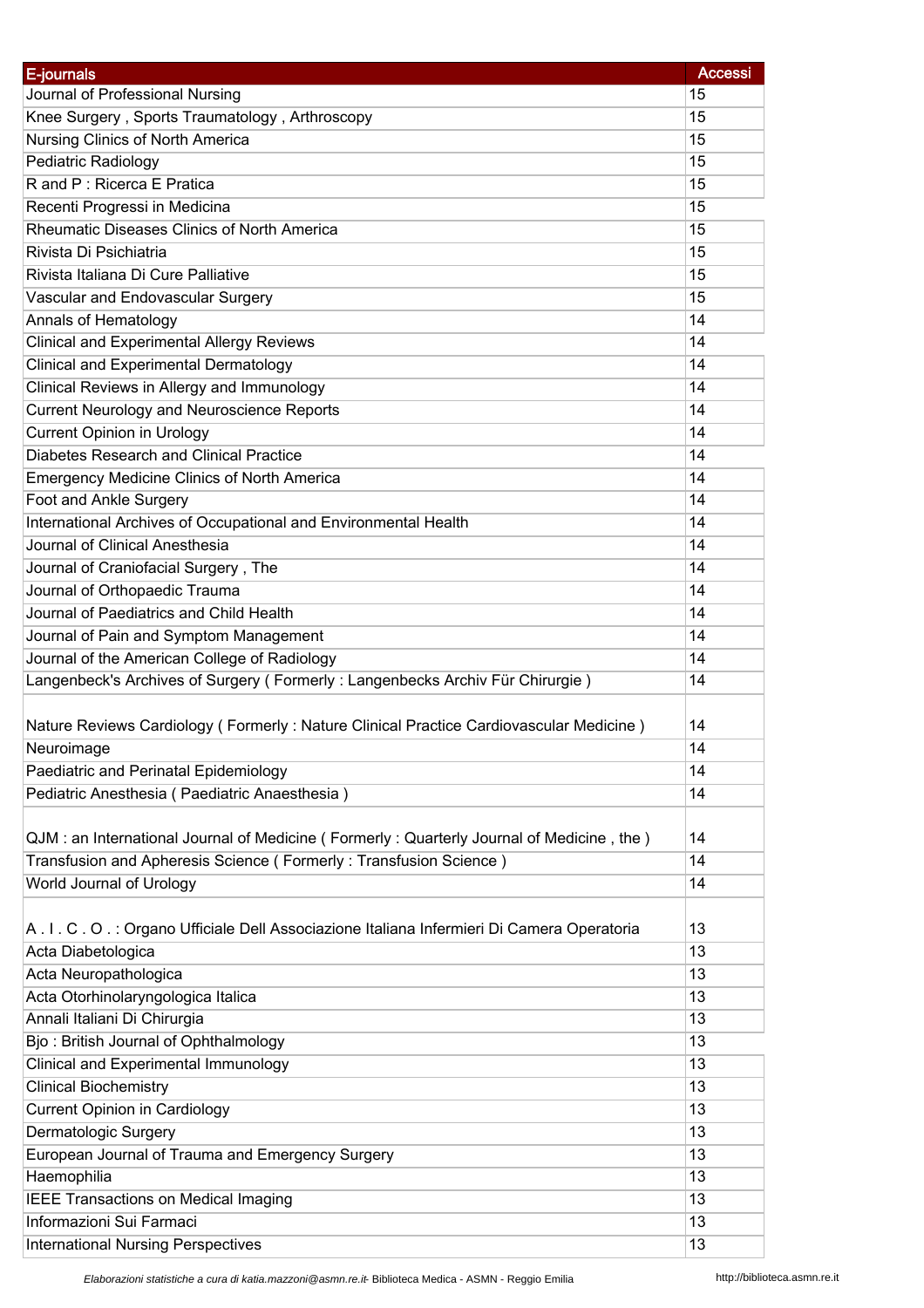| E-journals                                                                                | <b>Accessi</b> |
|-------------------------------------------------------------------------------------------|----------------|
| International Wound Journal                                                               | 13             |
| Journal of Asthma and Allergy Educators                                                   | 13             |
| Journal of Cancer Research and Clinical Oncology                                          | 13             |
| Journal of Cardiac Surgery                                                                | 13             |
| Journal of Clinical Apheresis                                                             | 13             |
| Journal of Clinical Microbiology                                                          | 13             |
| Journal of Emergency Nursing                                                              | 13             |
| Journal of Neonatal Nursing (Now: Infant)                                                 | 13             |
| Journal of Neuroimaging                                                                   | 13             |
| Journal of Orthopaedics and Traumatology                                                  | 13             |
| Journal of Thrombosis and Thrombolysis                                                    | 13             |
| Leukemia Research                                                                         | 13             |
| Midwifery                                                                                 | 13             |
| Pain Management Nursing                                                                   | 13             |
| Pediatric Dermatology                                                                     | 13             |
| Seminars in Diagnostic Pathology                                                          | 13             |
| Seminars in Vascular Surgery                                                              | 13             |
| <b>Surgical Clinics of North America</b>                                                  | 13             |
| Surgical Neurology (Now: World Neurosurgery)                                              | 13             |
| American Journal of Pathology                                                             | 12             |
| Annals of the Icrp                                                                        | 12             |
| <b>Bmc Neurology</b>                                                                      | 12             |
| Child: Care, Health and Development                                                       | 12             |
| <b>Clinical Nuclear Medicine</b>                                                          | 12             |
| <b>Clinical Respiratory Journal</b>                                                       | 12             |
| <b>Critical Care Clinics</b>                                                              | 12             |
| <b>Diabetes</b>                                                                           | 12             |
| European Journal of Cancer Care                                                           | 12             |
| European Journal of Human Genetics                                                        | 12             |
| Foot (Edinburgh)                                                                          | 12             |
| International Journal of Lower Extremity Wounds                                           | 12             |
| International Urology and Nephrology                                                      | 12             |
| Journal of General Internal Medicine                                                      | 12             |
| Journal of Human Lactation                                                                | 12             |
| Journal of Intensive Care Medicine                                                        | 12             |
| Journal of Pediatric and Adolescent Gynecology                                            | 12             |
| Liver International (Formerly: Liver)                                                     | 12             |
| Medico E Bambino                                                                          | 12             |
| Neuropediatrics (Formerly: Neuropädiatrie)                                                | 12             |
| Nursing in Critical Care                                                                  | 12             |
| Occupational and Environmental Medicine (London) (Formerly: British Journal of Industrial |                |
| Medicine)                                                                                 | 12             |
| Pediatric Pulmonology                                                                     | 12             |
| Radiologic Clinics of North America                                                       | 12             |
| Seminars in Oncology                                                                      | 12             |
| Seminars in Ultrasound, Ct and Mri                                                        | 12             |
| Therapeutic Advances in Endocrinology and Metabolism                                      | 12             |
| Addiction (Abingdon)                                                                      | 11             |
| Annals of the New York Academy of Sciences (Formerly: Annals of the Lyceum of Natural     |                |
| History of New York)                                                                      | 11             |
|                                                                                           |                |
| Archives of Gerontology and Geriatrics                                                    | 11             |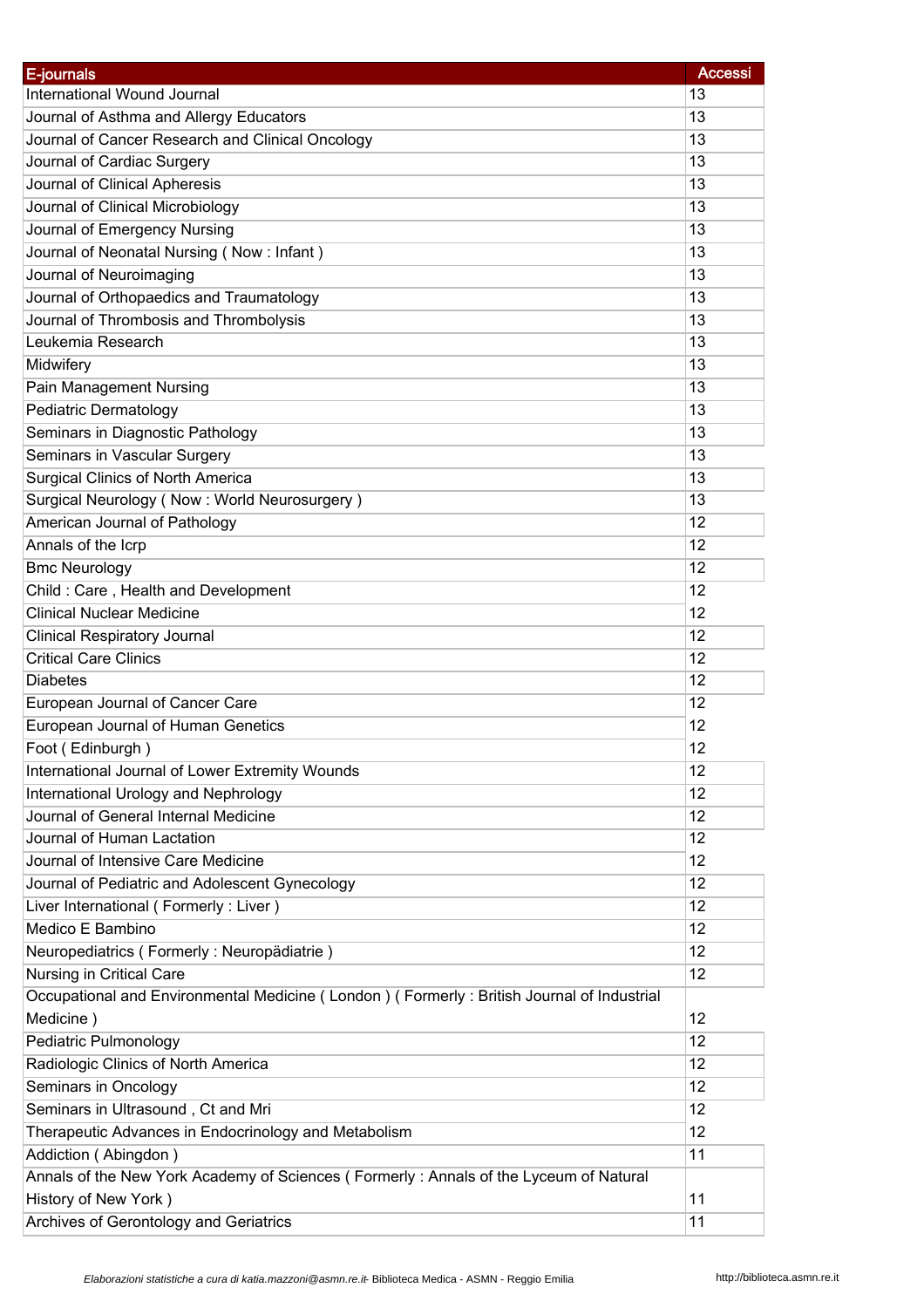| E-journals                                                                                | <b>Accessi</b> |
|-------------------------------------------------------------------------------------------|----------------|
| Best Practice and Research . Clinical Endocrinology and Metabolism (Formerly: Baillière's |                |
| Clinical Endocrinology and Metabolism)                                                    | 11             |
| <b>Bmc Cancer</b>                                                                         | 11             |
| British Journal of Sports Medicine (Formerly: Bulletin - British Association of Sport and |                |
| Medicine)                                                                                 | 11             |
| Cancer Genetics (Formerly: Cancer Genetics and Cytogenetics)                              | 11             |
| Cancer Genetics and Cytogenetics (Now: Cancer Genetics)                                   | 11             |
| <b>Child Maltreatment</b>                                                                 | 11             |
| Clinical Eeg and Neuroscience (Formerly: Clinical Eeg Electroencephalography)             | 11             |
| <b>Clinical Evidence</b>                                                                  | 11             |
| Current Allergy and Asthma Reports                                                        | 11             |
| Epidemiology                                                                              | 11             |
| European Journal of Haematology                                                           | 11             |
| <b>European Urology Supplements</b>                                                       | 11             |
| Giornale Italiano Di Nefrologia                                                           | 11             |
| International Orthopaedics                                                                | 11             |
|                                                                                           | 11             |
| Journal of Cardiovascular Pharmacology and Therapeutics                                   |                |
| Journal of Electrocardiology                                                              | 11             |
| Journal of Human Hypertension                                                             | 11             |
| Journal of Internal Medicine (Formerly: Acta Medica Scandinavica)                         | 11             |
| Kidney International                                                                      | 11             |
| Minerva Chirurgica                                                                        | 11             |
| Nature Reviews - Immunology                                                               | 11             |
| Nature Reviews Gastroenterology and Hepatology (Formerly: Nature Clinical Practice        |                |
| Gastroenterology and Hepatology)                                                          | 11             |
| Neurosurgery Clinics of North America                                                     | 11             |
| Orthopaedics and Traumatology: Surgery and Research                                       | 11             |
| Pancreas                                                                                  | 11             |
| Physiotherapy                                                                             | 11             |
| Research in Developmental Disabilities                                                    | 11             |
| Seminars in Nephrology                                                                    | 11             |
| Surgical Laparoscopy, Endoscopy and Percutaneous Techniques (Formerly: Surgical           |                |
| Laparoscopy and Endoscopy)                                                                | 11             |
| Western Journal of Nursing Research                                                       | 11             |
| AIDS - the Official Journal of the International AIDS Society                             | 10             |
| American Journal of Epidemiology                                                          | 10             |
| American Journal of Preventive Medicine                                                   | 10             |
| Andrologia                                                                                | 10             |
| Apmis. Acta Pathologica, Microbiologica Et Immunologica Scandinavica                      | 10             |
| Archives of General Psychiatry (Now: JAMA Psychiatry)                                     | 10             |
| Archives of Otolaryngology - Head and Neck Surgery (Now: JAMA Otolaryngology - Head and   |                |
| Neck Surgery)                                                                             | 10             |
| <b>Bmc Medicine</b>                                                                       | 10             |
| <b>Bmc Musculoskeletal Disorders</b>                                                      | 10             |
| <b>Brain Pathology</b>                                                                    | 10             |
| Circulation: Cardiovascular Interventions                                                 | 10             |
| <b>Clinical Journal of Gastroenterology</b>                                               | 10             |
| <b>Clinical Neuroradiology</b>                                                            | 10             |
| Cortex                                                                                    | 10             |
| <b>Critical Ultrasound Journal</b>                                                        | 10             |
| <b>Current Heart Failure Reports</b>                                                      | 10             |
| Dermatologic Therapy                                                                      | 10             |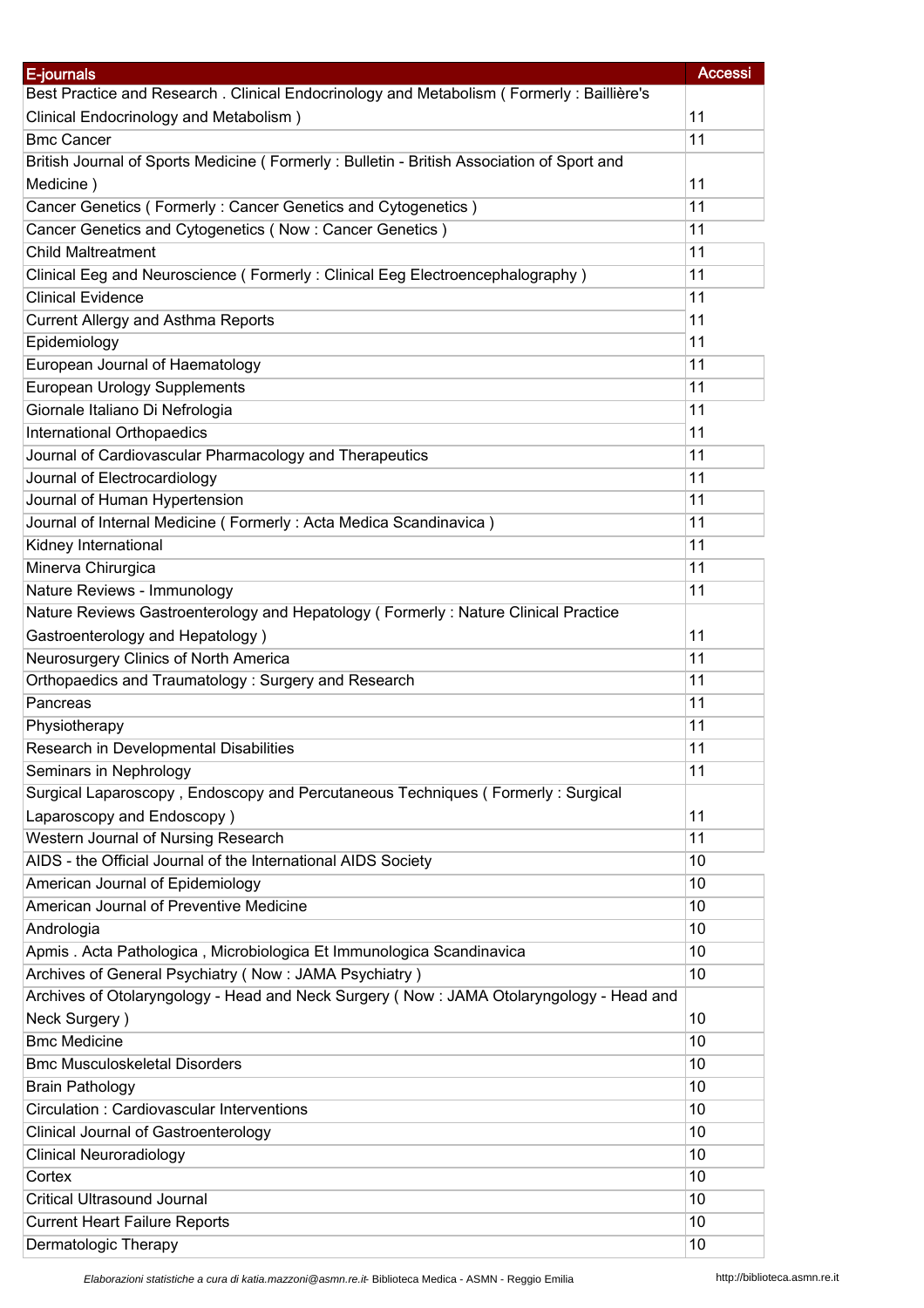| E-journals                                                                                       | <b>Accessi</b> |
|--------------------------------------------------------------------------------------------------|----------------|
| Diabetes, Nutrition and Metabolism                                                               | 10             |
| Diabetes, Obesity and Metabolism                                                                 | 10             |
| Diagnostic Cytopathology                                                                         | 10             |
| Edilizia E Territorio (Ilsole24ore)                                                              | 10             |
| European Journal of Trauma (Formerly: Unfallchirurgie)                                           | 10             |
| <b>Geriatric Nursing</b>                                                                         | 10             |
| Infermiere Informazione                                                                          | 10             |
| International Journal of Obstetric Anesthesia                                                    | 10             |
| lo Infermiere                                                                                    | 10             |
| Italian Heart Journal                                                                            | 10             |
| Italian Journal of Medicine                                                                      | 10             |
| Journal of Cardiothoracic and Vascular Anesthesia (Formerly: Journal of Cardiothoracic           |                |
| Anesthesia)                                                                                      | 10             |
| Journal of Hepato - Biliary - Pancreatic Surgery (Now : Journal of Hepato - Biliary - Pancreatic |                |
| Sciences)                                                                                        | 10             |
| Journal of Investigative Dermatology                                                             | 10             |
|                                                                                                  | 10             |
| Journal of Nursing Scholarship (Formerly: Image: Journal of Nursing Scholarship)                 |                |
| Journal of Orthopaedic Research                                                                  | 10             |
| Journal of Surgical Research                                                                     | 10             |
| Magnetic Resonance Imaging                                                                       | 10             |
| Neurourology and Urodynamics                                                                     | 10             |
| Oncogene                                                                                         | 10             |
| Physica Medica                                                                                   | 10             |
| Pillole di Buona Pratica Clinica                                                                 | 10             |
| Psychiatry Research                                                                              | 10             |
| Reproductive Biology and Endocrinology                                                           | 10             |
| Seminars in Liver Disease                                                                        | 10             |
| Survey of Ophthalmology                                                                          | 10             |
| Worldviews on Evidence - Based Nursing                                                           | 10             |
| Aggiornamento Medico                                                                             | 9              |
| Anz Journal of Surgery (Australian and New Zealand Journal of Surgery, the) (Formerly:           |                |
| Australian and New Zealand Journal of Surgery)                                                   | 9              |
| Applied Immunohistochemistry and Molecular Morphology (Formerly: Applied                         |                |
| Immunohistochemistry)                                                                            | 9              |
| Arco Di Giano. Rivista Di Medical Humanities                                                     | 9              |
| Best Practice and Research . Clinical Gastroenterology (Formerly: Bailliere's Clinical           |                |
| Gastroenterology)                                                                                | 9              |
| <b>British Journal of Clinical Pharmacology</b>                                                  | 9              |
| Ca: A Cancer Journal for Clinicians                                                              | 9              |
| Cardiovascular and Interventional Radiology (Formerly: Cardiovascular Radiology)                 | 9              |
| <b>Chronic Respiratory Disease</b>                                                               | 9              |
| <b>Clinics in Geriatric Medicine</b>                                                             | 9              |
| Contemporary Clinical Trials (Formerly: Controlled Clinical Trials)                              | 9              |
| Diabetologia                                                                                     | 9              |
| Diagnostic Microbiology and Infectious Disease                                                   | 9              |
| <b>Emergency Radiology</b>                                                                       | 9              |
| European Journal of Applied Physiology (Formerly: European Journal of Applied Physiology         |                |
| and Occupational Physiology)                                                                     | 9              |
| European Journal of Oncology Nursing                                                             | 9              |
| Gazzetta Ufficiale Della Repubblica Italiana : Regioni                                           | 9              |
| Giornale Di Gerontologia                                                                         | 9              |
| Infant and Child Development (Formerly: Early Development and Parenting)                         | 9              |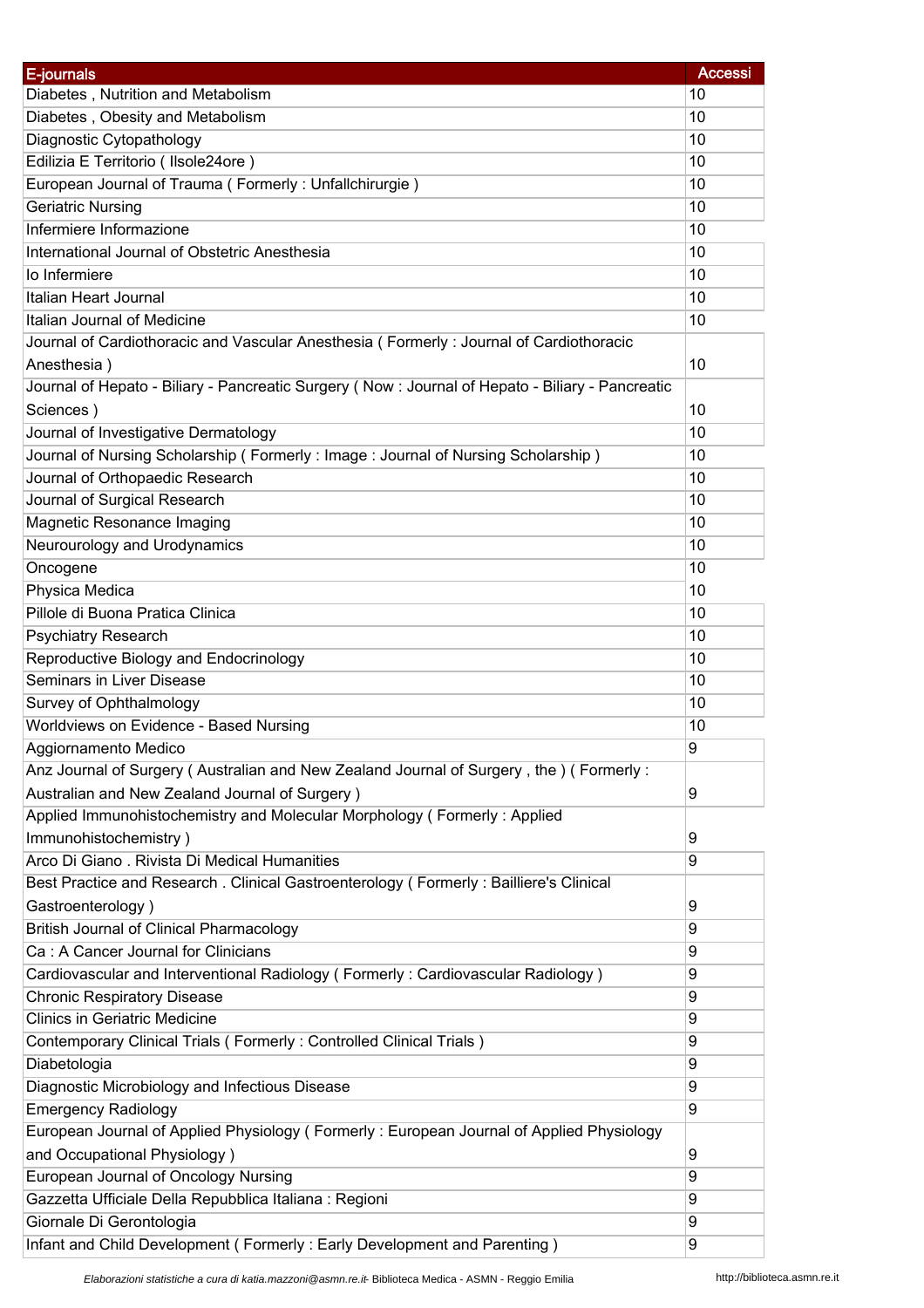| E-journals                                                                            | <b>Accessi</b> |
|---------------------------------------------------------------------------------------|----------------|
| Infermieristica Basata Sull Evidenza                                                  | 9              |
| International Journal of Colorectal Disease                                           | 9              |
| International Journal of Rheumatic Diseases (Formerly: Aplar Journal of Rheumatology) | 9              |
| International Journal of Surgery (Formerly: Journal of Surgery)                       | 9              |
| <b>International Nursing Review</b>                                                   | 9              |
| Journal of Anesthesia (Japan)                                                         | 9              |
| Journal of Autoimmunity                                                               | 9              |
| Journal of Bone and Mineral Metabolism                                                | 9              |
| Journal of Perianesthesia Nursing (Formerly: Journal of Post Anesthesia Nursing)      | 9              |
| <b>Medical Dosimetry</b>                                                              | 9              |
| Nature Reviews Nephrology (Formerly: Nature Clinical Practice Nephrology)             | 9              |
| Neuro - Oncology                                                                      | 9              |
| <b>Noos</b>                                                                           | 9              |
| <b>Nursing Ethics</b>                                                                 | 9              |
| <b>Nursing Outlook</b>                                                                | 9              |
| <b>Obesity Surgery</b>                                                                | 9              |
| Pain Medicine                                                                         | 9              |
|                                                                                       |                |
| <b>Patient Education and Counseling</b>                                               | 9              |
| Pediatrics International (Formerly: Acta Paediatrica Japonica)                        | 9              |
| Pm and R                                                                              | 9              |
| <b>Politiche Sanitarie</b>                                                            | 9              |
| <b>Practical Neurology</b>                                                            | 9              |
| Progress in Cardiovascular Diseases                                                   | 9              |
| Prospettive Sociali E Sanitarie                                                       | 9              |
| Schizophrenia Research                                                                | 9              |
| Sole 24 Ore, II                                                                       | 9              |
| <b>Statistics in Medicine</b>                                                         | 9              |
| <b>Surgical Oncology</b>                                                              | 9              |
| Techniques in Vascular and Interventional Radiology                                   | 9              |
| <b>Transplantation Proceedings</b>                                                    | 9              |
| Urologic Oncology: Seminars and Original Investigations                               | 9              |
| Age and Ageing                                                                        | 8              |
| <b>Ageing Research Reviews</b>                                                        | 8              |
| American Journal of Medical Quality                                                   | 8              |
| Biomedical Instrumentation and Technology                                             | 8              |
| <b>Bmc Health Services Research</b>                                                   | 8              |
| <b>Bmc Infectious Diseases</b>                                                        | 8              |
| British Journal of Social Work, The                                                   | 8              |
| Cancer Cytopathology                                                                  | 8              |
| <b>Circulation: Heart Failure</b>                                                     | 8              |
| <b>Clinical Cardiology</b>                                                            | 8              |
| Clinics and Research in Hepatology and Gastroenterology                               | 8              |
| Critical Reviews in Oncology / Hematology                                             | 8              |
| <b>Current Diabetes Reports</b>                                                       | 8              |
| <b>Current Reviews in Musculoskeletal Medicine</b>                                    | 8              |
| <b>Current Treatment Options in Neurology</b>                                         | 8              |
| Diabetes Spectrum                                                                     | 8              |
| European Archives of Oto - Rhino - Laryngology (Formerly: Archives of Oto - Rhino -   |                |
| Laryngology)                                                                          | 8              |
| Evidence - Based Child Health: A Cochrane Review Journal                              | 8              |
| Foot and Ankle Specialist                                                             | 8              |
| Gazzetta Ufficiale Parte ii                                                           | 8              |

*Elaborazioni statistiche a cura di katia.mazzoni@asmn.re.it*- Biblioteca Medica - ASMN - Reggio Emilia http://biblioteca.asmn.re.it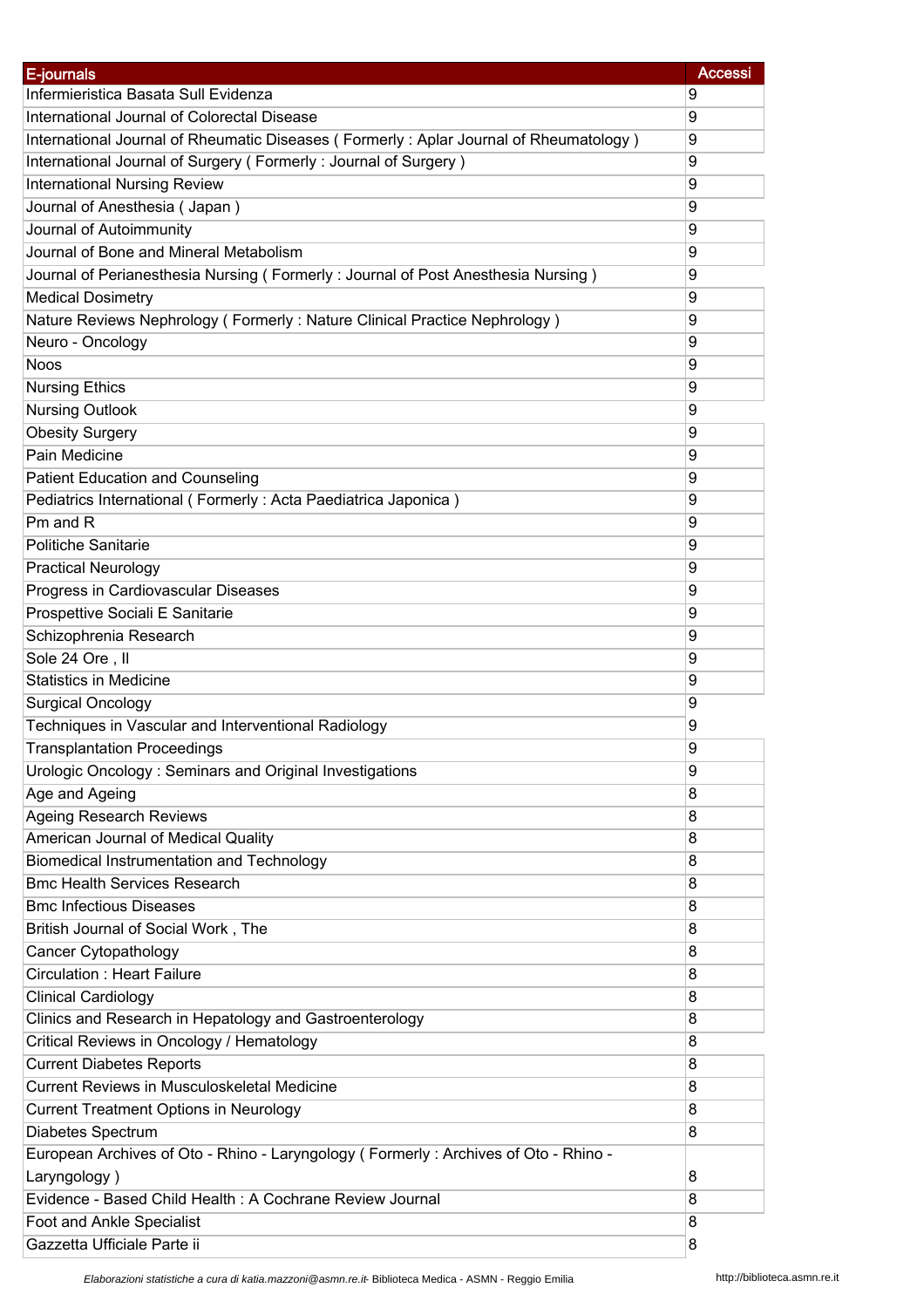| E-journals                                                                               | <b>Accessi</b> |
|------------------------------------------------------------------------------------------|----------------|
| <b>General Hospital Psychiatry</b>                                                       | 8              |
| Headache: the Journal of Head and Face Pain                                              | 8              |
| Helios - Aggiornamenti in Wound Care                                                     | 8              |
| International Journal for Quality in Health Care                                         | 8              |
| International Journal of Clinical Oncology                                               | 8              |
| International Journal of Pediatric Otorhinolaryngology                                   | 8              |
| Journal of Magnetic Resonance Imaging                                                    | 8              |
| Journal of Pathology, The                                                                | 8              |
| Journal of Shoulder and Elbow Surgery                                                    | 8              |
| Journal of the Medical Library Association (Formerly: Bulletin of the Medical Library    |                |
| Association)                                                                             | 8              |
| <b>Maturitas</b>                                                                         | 8              |
|                                                                                          |                |
| Medicine and Science in Sports and Exercise (Formerly: Medicine and Science in Sports)   | 8              |
| Neurobiology of Aging                                                                    | 8              |
| Neuroepidemiology                                                                        | 8              |
| <b>Neurosurgical Focus</b>                                                               | 8              |
| Nursing and Health Sciences                                                              | 8              |
| Panorama Della Sanita                                                                    | 8              |
| Psycho - Oncology                                                                        | 8              |
| Scandinavian Journal of Caring Sciences                                                  | 8              |
|                                                                                          |                |
| Seminars in Neonatology (Now: Seminars in Fetal and Neonatal Medicine)                   | 8              |
| Seminars in Oncology Nursing                                                             | 8              |
| Sistema Salute (Formerly: Educazione Sanitaria e Promozione Della Salute)                | 8              |
| <b>Surgery Today</b>                                                                     | 8              |
| Tecnica Ospedaliera                                                                      | 8              |
| Tendenze Nuove (Il Mulino)                                                               | 8              |
| Therapeutic Apheresis and Dialysis (Formerly: Therapeutic Apheresis)                     | 8              |
| Thoracic Surgery Clinics (Formerly: Chest Surgery Clinics of North America)              | 8              |
| Translational Research (Formerly: Journal of Laboratory and Clinical Medicine)           | 8              |
| Acute Pain - International Journal of Acute Pain Management                              | 7              |
| Adverse Drug Reaction Bulletin . Edizione Italiana                                       | 7              |
| Allergy - Supplement                                                                     | 7              |
| American Journal of Geriatric Pharmacotherapy, The                                       | 7              |
| Annals of Otology, Rhinology and Laryngology                                             | 7              |
| Archives of Cardiovascular Diseases                                                      | 7              |
|                                                                                          |                |
| Baillieres Clinical Endocrinology and Metabolism (Formerly: Clinics in Endocrinology and |                |
| Metabolism) (Now: Best Practice and Research . Clinical Endocrinology and Metabolism)    | 7              |
| <b>Bmc Gastroenterology</b>                                                              | 7              |
| <b>Brain and Cognition</b>                                                               | 7              |
| Brain and Language                                                                       | 7              |
| Breast Journal, The                                                                      | 7              |
| Cancer Chemotherapy and Pharmacology                                                     | 7              |
| Cancer Radiothérapie                                                                     | 7              |
| <b>Clinical Anatomy</b>                                                                  | 7              |
| <b>Clinical and Translational Oncology</b>                                               | 7              |
| <b>Clinical Genetics</b>                                                                 | 7              |
| <b>Clinical Trials</b>                                                                   | 7              |
| <b>Current Opinion in Pharmacology</b>                                                   | 7              |
| Diabetes Educator                                                                        | 7              |
| Educazione Sanitaria E Promozione Della Salute                                           | 7              |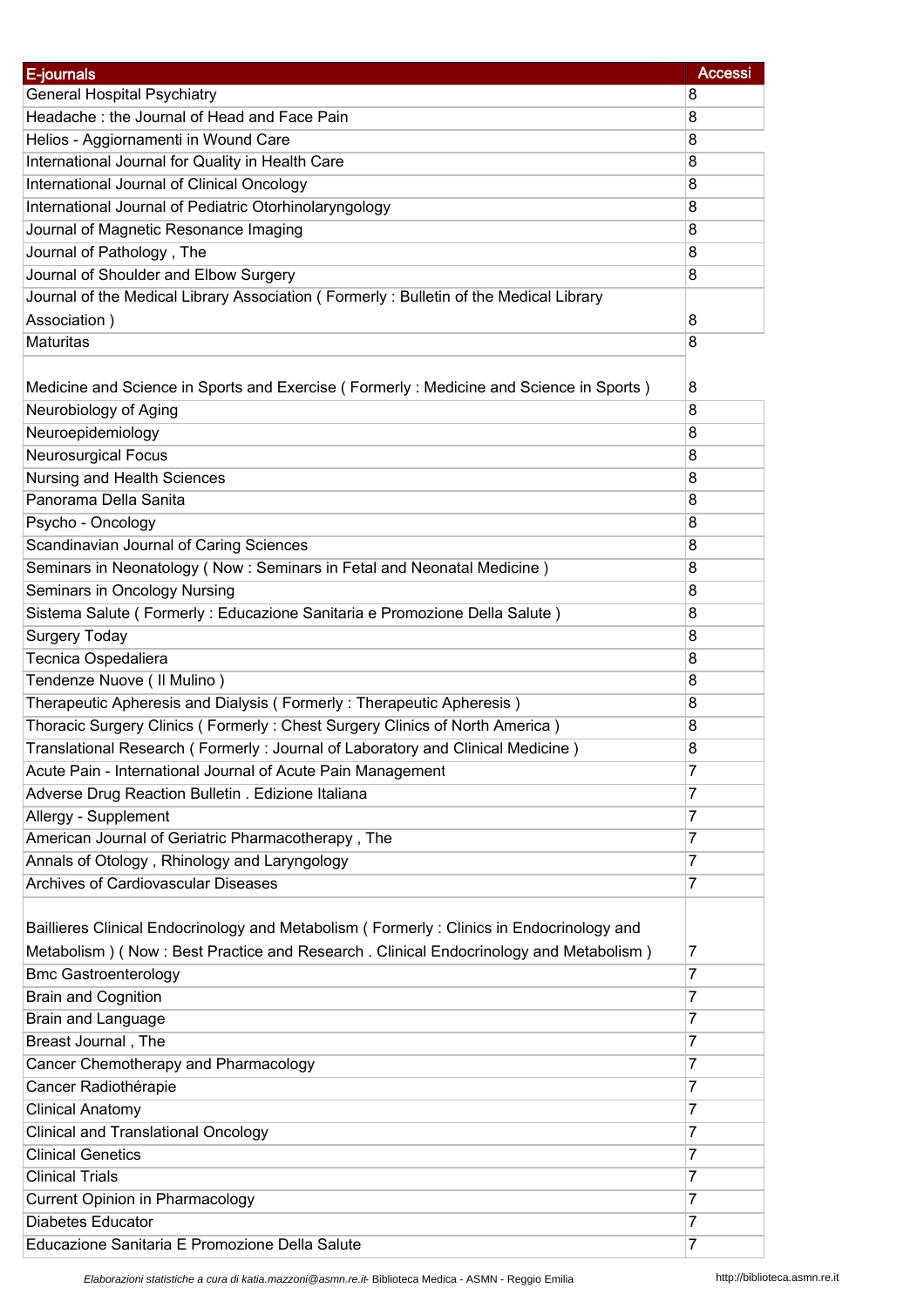| E-journals                                                                                          | <b>Accessi</b> |
|-----------------------------------------------------------------------------------------------------|----------------|
| Endocrinology and Metabolism Clinics of North America                                               | 7              |
| European Archives of Psychiatry and Clinical Neuroscience (Formerly: European Archives of           |                |
| Psychiatry and Neurological Sciences)                                                               | 7              |
| <b>European Eating Disorders Review</b>                                                             | 7              |
| European Journal of Clinical Investigation                                                          | 7              |
| European Psychiatry                                                                                 | 7              |
| Gastrointestinal Endoscopy Clinics of North America                                                 | 7              |
| General Thoracic and Cardiovascular Surgery                                                         | 7              |
| Giornale Italiano di Aritmologia e Cardiostimolazione : GIAC                                        | 7              |
| <b>Inflammatory Bowel Diseases</b>                                                                  | 7              |
| Journal of Cataract and Refractive Surgery                                                          | 7              |
| Journal of Clinical Neuroscience                                                                    | 7              |
| Journal of Dermatology (Japan)                                                                      | 7              |
| Journal of Headache and Pain, The                                                                   | 7              |
| Journal of Interventional Cardiology                                                                | 7              |
| Journal of Neuro Oncology                                                                           | $\overline{7}$ |
| Journal of Nurse - Midwifery (Formerly: Bulletin of the American College of Nurse - Midwives)       |                |
| (Now: Journal of Midwifery and Womens Health)                                                       | 7              |
| Journal of Pain, The                                                                                | $\overline{7}$ |
| Journal of Pediatric Health Care                                                                    | 7              |
| Journal of Plastic, Reconstructive and Aesthetic Surgery (Formerly: British Journal of Plastic      |                |
| Surgery)                                                                                            | 7              |
| Journal of Psychiatric and Mental Health Nursing                                                    | 7              |
|                                                                                                     |                |
| Journal of Rehabilitation Medicine ( Formerly : Scandinavian Journal of Rehabilitation Medicine ) 7 |                |
| Journal of Viral Hepatitis                                                                          | 7              |
| Lasers in Surgery and Medicine                                                                      | 7              |
| Lucina Online                                                                                       | 7              |
| Lung                                                                                                | 7              |
| Magnetic Resonance in Medicine                                                                      | 7              |
| <b>Manual Therapy</b>                                                                               | 7              |
| Medicina Dello Sport                                                                                | 7              |
| Metabolism - Clinical and Experimental                                                              | 7              |
| Modern Rheumatology                                                                                 | 7              |
| Mr - Giornale Italiano Di Medicina Riabilitativa                                                    | 7              |
| Multiple Sclerosis Journal                                                                          | 7              |
| Nature Reviews Clinical Oncology (Formerly: Nature Clinical Practice Oncology)                      | 7              |
| Neuroscience                                                                                        | 7              |
| <b>Nursing Science Quarterly</b>                                                                    | 7              |
| Nutrition (Formerly: Nutrition International)                                                       | 7              |
| Obesity (Formerly: Obesity Research)                                                                | 7              |
| Organizzazione Sanitaria                                                                            | 7              |
| Otology and Neurotology (Formerly: American Journal of Otology, the)                                | 7              |
| Salute E Societa                                                                                    | 7              |
| Schizophrenia Bulletin                                                                              | 7              |
| Seminars in Thoracic and Cardiovascular Surgery                                                     | 7              |
| <b>Sexually Transmitted Infections</b>                                                              | 7              |
| Surgical and Radiologic Anatomy                                                                     | 7              |
| Transfusion Clinique Et Biologique                                                                  | 7              |
| Acta Dermato - Venereologica                                                                        | 6              |
| Acta Psychiatrica Scandinavica                                                                      | 6              |
| <b>Action Research</b>                                                                              | 6              |
|                                                                                                     |                |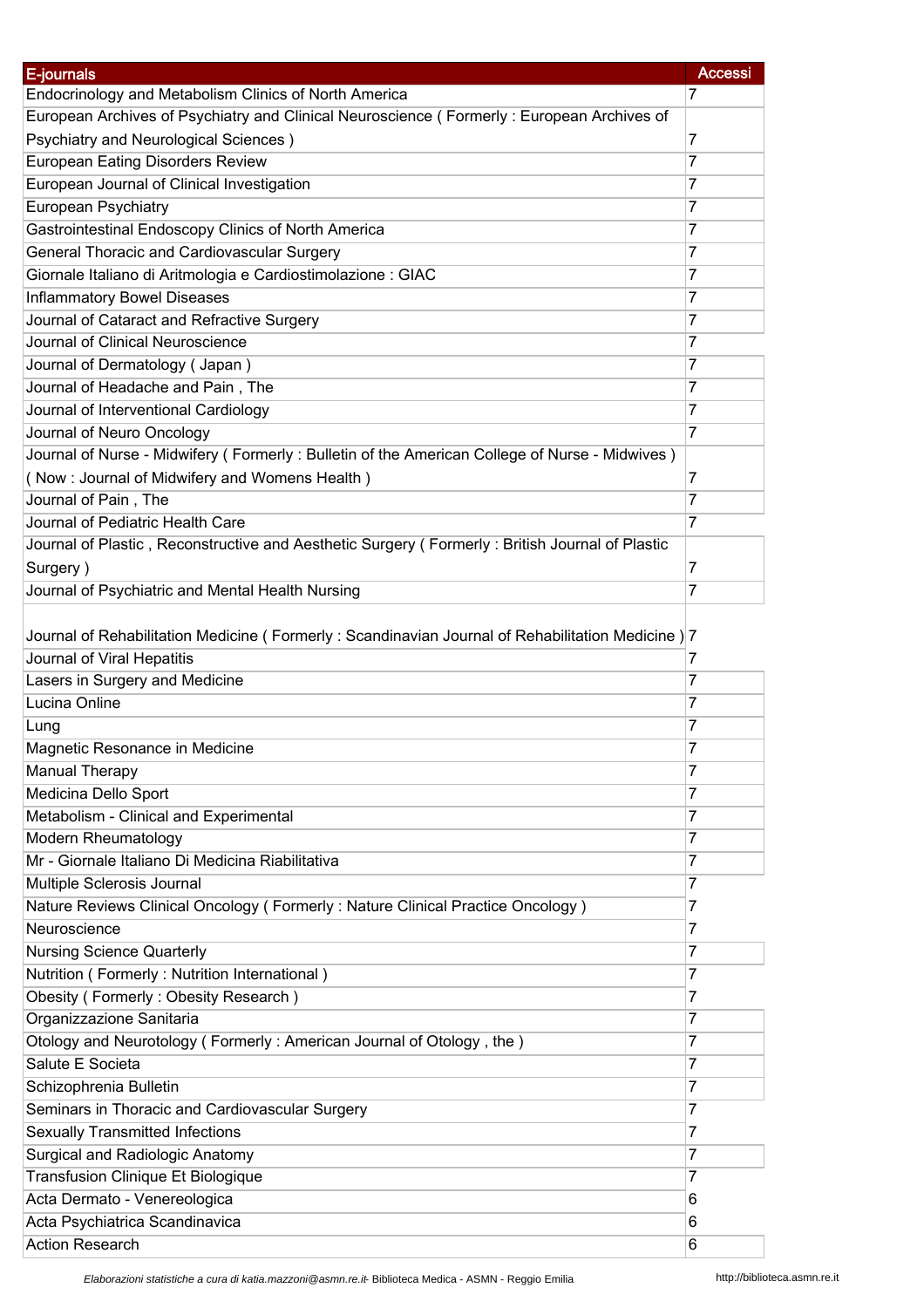| E-journals                                                                                   | <b>Accessi</b> |
|----------------------------------------------------------------------------------------------|----------------|
| American Journal of Alzheimer's Disease and Other Dementias (Formerly: American Journal of   |                |
| Alzheimer's Disease)                                                                         | 6              |
| American Journal of Orthodontics and Dentofacial Orthopedics (Formerly: American Journal of  |                |
| Orthodontics)                                                                                | 6              |
| Anatomy and Embryology (Now: Brain Structure and Function)                                   | 6              |
| Annals of Epidemiology                                                                       | 6              |
| Asian Journal of Andrology                                                                   | 6              |
| <b>Bmc Nursing</b>                                                                           | 6              |
| British Journal of Plastic Surgery (Now : Journal of Plastic, Reconstructive and Aesthetic   |                |
| Surgery)                                                                                     | 6              |
| Cancer Epidemiology (Formerly: Cancer Detection and Prevention)                              | 6              |
| Cardiovascular Drugs and Therapy                                                             | 6              |
| Circulation: Cardiovascular Quality and Outcomes                                             | 6              |
| Clinica Chimica Acta                                                                         | 6              |
| Clinical and Applied Thrombosis / Hemostasis                                                 | 6              |
| <b>Clinical Pharmacology and Therapeutics</b>                                                | 6              |
| <b>Community Mental Health Journal</b>                                                       | 6              |
| <b>Current Hypertension Reports</b>                                                          | 6              |
| <b>Current Treatment Options in Oncology</b>                                                 | 6              |
| Cytogenetic and Genome Research (Formerly: Cytogenetics and Cell Genetics)                   | 6              |
| Dermatology (Formerly: Dermatologica)                                                        | 6              |
| Diabetes and Metabolism                                                                      | 6              |
| European Journal of Immunology                                                               | 6              |
| European Journal of Radiology Extra                                                          | 6              |
| Experimental Brain Research                                                                  | 6              |
| <b>Food Control</b>                                                                          | 6              |
| Geriatrics                                                                                   | 6              |
| Gynecologie Obstetrique Et Fertilite                                                         | 6              |
| Health Policy (Formerly: Health Policy and Education)                                        | 6              |
| Hematology / Oncology Clinics of North America                                               | 6              |
| Hepatology International                                                                     | 6              |
| Hernia - the Journal of Hernias and Abdominal Wall Surgery                                   | 6              |
| Infermiere oggi                                                                              | 6              |
| International Journal of Gerontology                                                         | 6              |
| International Journal of Hematology (Formerly: Nihon Ketsueki Gakkai Zasshi)                 | 6              |
| International Journal of Mental Health Nursing (Formerly: Australian and New Zealand Journal |                |
| of Mental Health Nursing)                                                                    | 6              |
| Journal for Specialists in Pediatric Nursing                                                 | 6              |
| Journal of Cardiovascular Echography                                                         | 6              |
| Journal of Clinical Hypertension                                                             | 6              |
| Journal of Clinical Neurophysiology                                                          | 6              |
| Journal of Evaluation in Clinical Practice                                                   | 6              |
| Journal of Heart and Lung Transplantation                                                    | 6              |
| Journal of Human Nutrition and Dietetics                                                     | 6              |
| Journal of Hypertension Supplement                                                           | 6              |
| Journal of Medical Ultrasound                                                                | 6              |
| Journal of Pediatric Surgery                                                                 | 6              |
| Journal of the American Psychiatric Nurses Association                                       | 6              |
| Journal of Veterinary Diagnostic Investigation                                               | 6              |
| Liver Transplantation (Formerly: Liver Transplantation and Surgery)                          | 6              |
| Medico E Paziente                                                                            | 6              |
| Minerva Pneumologica                                                                         | 6              |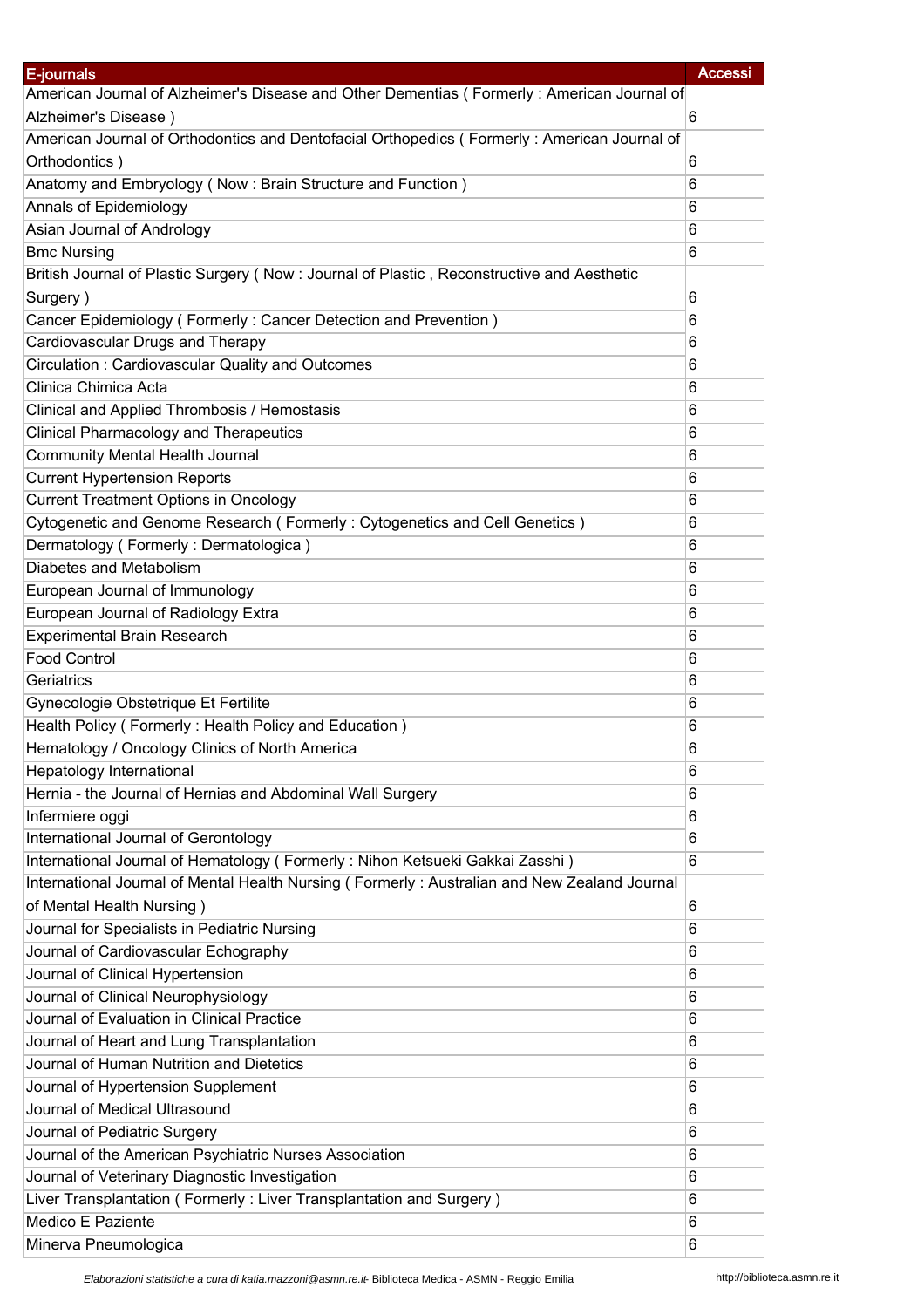| E-journals                                                                             | <b>Accessi</b> |
|----------------------------------------------------------------------------------------|----------------|
| Molecular Human Reproduction (Mhr): Basic Science of Reproductive Medicine             | 6              |
| <b>Nature Reviews - Genetics</b>                                                       | 6              |
| Nature Reviews - Neuroscience                                                          | 6              |
| Nature Reviews Urology (Formerly: Nature Clinical Practice Urology)                    | 6              |
| Nurse Leader                                                                           | 6              |
| Nursing Research                                                                       | 6              |
| Nutrition, Metabolism and Cardiovascular Diseases                                      | 6              |
| Nutrition and Dietetics (Formerly: Australian Journal of Nutrition and Dietetics)      | 6              |
| Nutritional Therapy and Metabolism                                                     | 6              |
| Operative Techniques in Sports Medicine                                                | 6              |
| Osteoarthritis and Cartilage                                                           | 6              |
| Pharmacology and Therapeutics                                                          | 6              |
| Reproductive Sciences (Formerly: Journal of the Society for Gynecologic Investigation) | 6              |
|                                                                                        |                |
| Research in Nursing and Health<br>Sanita Pubblica E Privata                            | 6              |
|                                                                                        | 6              |
| Seminars in Dialysis                                                                   | 6              |
| Sviluppoeo E Rganizzazione                                                             | 6              |
| Transplantation                                                                        | 6              |
| Treatment Guidelines from the Medical Letter (Italian Edition)                         | 6              |
| Wound Repair and Regeneration                                                          | 6              |
| American Journal of Otolaryngology                                                     | 5              |
| American Journal of Otology (Now: Otology and Neurotology)                             | 5              |
| Annales De Chirurgie                                                                   | 5              |
| Antincendio (Comprende Annuario Della Sicurezza)                                       | 5              |
| Archives of Clinical Neuropsychology                                                   | 5              |
| Archives of Facial Plastic Surgery (Now: JAMA Facial Plastic Surgery)                  | 5              |
| Assessment                                                                             | 5              |
| Attualità in senologia                                                                 | 5              |
| Australian Emergency Nursing Journal (Now: Australasian Emergency Nursing Journal)     | 5              |
| <b>Biopharmaceutics and Drug Disposition</b>                                           | 5              |
| Blood Cells, Molecules and Diseases                                                    | 5              |
| <b>Bmc Anesthesiology</b>                                                              | 5              |
| <b>Bmc Emergency Medicine</b>                                                          | 5              |
| <b>Bmc Palliative Care</b>                                                             | 5              |
| <b>Bmc Public Health</b>                                                               | 5              |
| <b>Bmc Pulmonary Medicine</b>                                                          | 5              |
| <b>Brain Research</b>                                                                  | 5              |
| <b>Breast Cancer</b>                                                                   | 5              |
| Care                                                                                   | 5              |
| <b>Cerebral Cortex</b>                                                                 | 5              |
| Clinical Child Psychology and Psychiatry                                               | 5              |
| Clinical Imaging (Formerly: Journal of Computed Tomography)                            | 5              |
| <b>Clinical Nursing Research</b>                                                       | 5              |
| <b>Clinical Nutrition Supplements</b>                                                  | 5              |
| Clinical Otolaryngology (Formerly: Clinical Otolaryngology and Allied Sciences)        | 5              |
| <b>Clinics in Dermatology</b>                                                          | 5              |
| Cochrane Database of Systematic Reviews (Online)                                       | 5              |
| Condizionamento Dell'aria . Milano (Now : Cda . Milano)                                | 5              |
| Controlled Clinical Trials (Now: Contemporary Clinical Trials)                         | 5              |
|                                                                                        |                |
| <b>Current Cardiology Reports</b>                                                      | 5              |
| <b>Current Opinion in Neurobiology</b>                                                 | 5              |
| Current Pain and Headache Reports                                                      | 5              |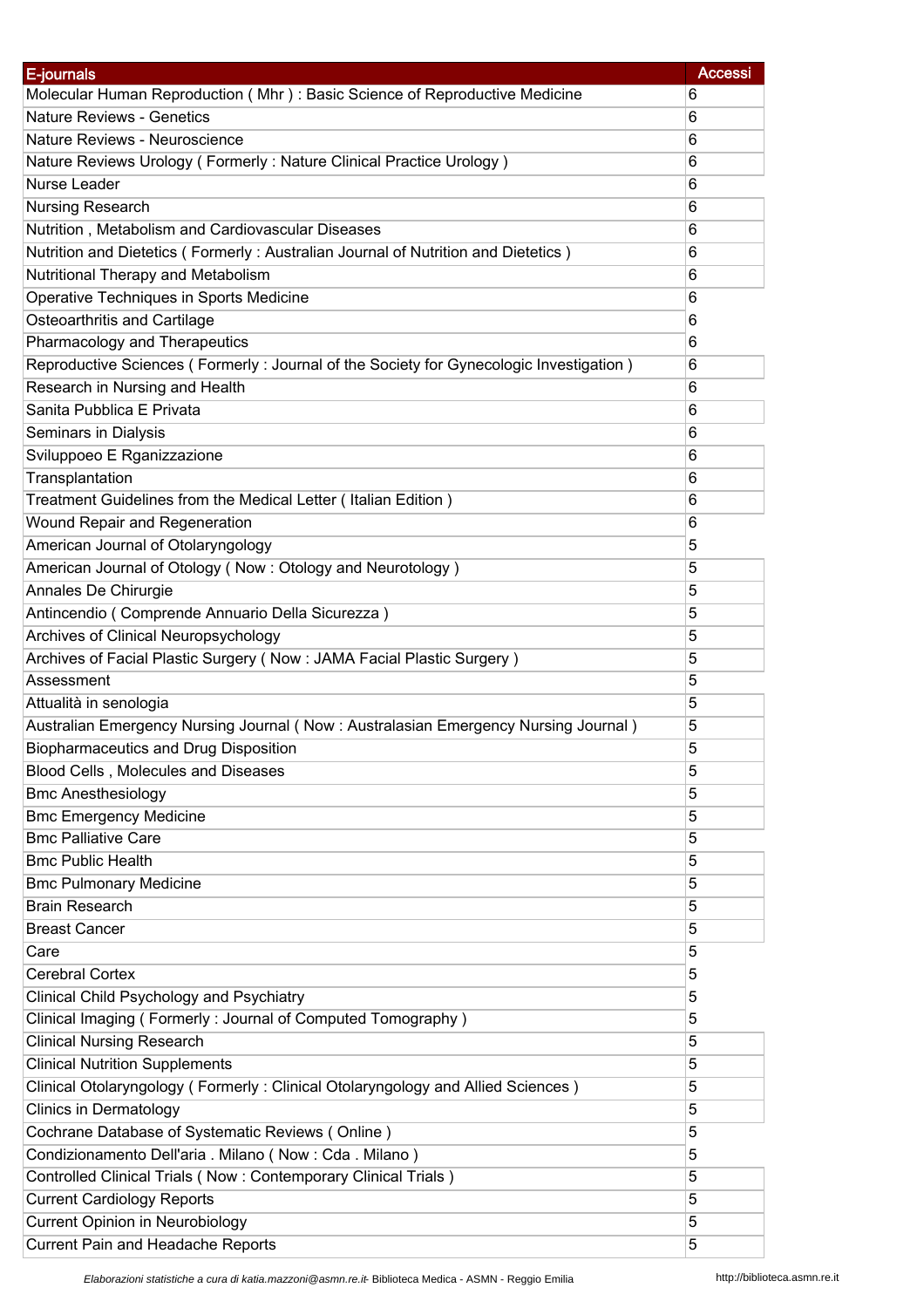| E-journals                                                                                    | <b>Accessi</b> |
|-----------------------------------------------------------------------------------------------|----------------|
| Diritto Sanitario Moderno                                                                     | 5              |
| Diseases of the Esophagus                                                                     | 5              |
| Drug and Alcohol Dependence                                                                   | 5              |
| Emergency Medicine Practice . Edizione Italiana                                               | 5              |
| Epidemiologic Reviews                                                                         | 5              |
| European Journal of Cardiovascular Nursing                                                    | 5              |
| European Journal of Clinical Pharmacology                                                     | 5              |
| European Journal of Heart Failure, Supplements                                                | 5              |
| European Spine Journal                                                                        | 5              |
| Eye                                                                                           | 5              |
| Gazzetta Ufficiale Della Repubblica Italiana. Parte Prima : Serie Generale                    | 5              |
| Genetic Counseling (Formerly : Journal De Génétique Humaine)                                  | 5              |
| Gerontologist, The                                                                            | 5              |
|                                                                                               |                |
| Giornale Italiano Di Ortopedia E Traumatologia                                                | 5              |
| Graefe's Archive for Clinical and Experimental Ophthalmology                                  | 5              |
| <b>Head and Neck Pathology</b>                                                                | 5              |
| Heart, Lung and Circulation (Formerly: Asia Pacific Heart Journal, the)                       | 5              |
| Home Health Care Management and Practice                                                      | 5              |
| International Journal of Andrology                                                            | 5              |
| International Journal of Eating Disorders                                                     | 5              |
| International Journal of Evidence - Based Healthcare (Formerly: JBI Reports)                  | 5              |
| International Journal of Geriatric Psychiatry                                                 | 5              |
| International Journal of Health Planning and Management, The                                  | 5              |
| International Journal of Psychoanalysis                                                       | 5              |
| International Journal of Sports Medicine                                                      | 5              |
| Italian Heart Journal . Supplement : Official Journal of the Italian Federation of Cardiology | 5              |
| Japanese Journal of Ophthalmology                                                             | 5              |
| Jospt: Journal of Orthopaedic and Sports Physical Therapy                                     | 5              |
| Journal of Adolescent Health                                                                  | 5              |
| Journal of Affective Disorders                                                                | 5              |
| Journal of Child Health Care                                                                  | 5              |
| Journal of Clinical Densitometry                                                              | 5              |
| Journal of Early Childhood Research                                                           | 5              |
| Journal of Hand Surgery: European Volume (Formerly: Journal of Hand Surgery: British and      |                |
| European Volume)                                                                              | 5              |
| Journal of Laboratory and Clinical Medicine (Now: Translational Research)                     | 5              |
| Journal of the American Academy of Nurse Practitioners (Jaanp)                                | 5              |
| Journal of the American Medical Directors Association                                         | 5              |
| Journal of the Society for Gynecologic Investigation (Now: Reproductive Sciences)             | 5              |
| Journal of Tropical Pediatrics                                                                | 5              |
| Knee, The                                                                                     | 5              |
| Medical Care Research and Review (Formerly: Medical Care Review)                              | 5              |
| <b>Medical Decision Making</b>                                                                | 5              |
| <b>Medical Education</b>                                                                      | 5              |
|                                                                                               |                |
| Medical Letter on Drugs and Therapeutics (Italian Edition) = Medical Letter Edition Italiana  | 5              |
| Minerva Gastroenterologica E Dietologica                                                      | 5              |
| Minerva Ortopedica E Traumatologica                                                           | 5              |
| Monaldi Archives for Chest Diseases . Cardiac Series                                          | 5              |
| Nature Reviews - Microbiology                                                                 | 5              |
| <b>Neurocritical Care</b>                                                                     | 5              |
| <b>Obesity Reviews</b>                                                                        | 5              |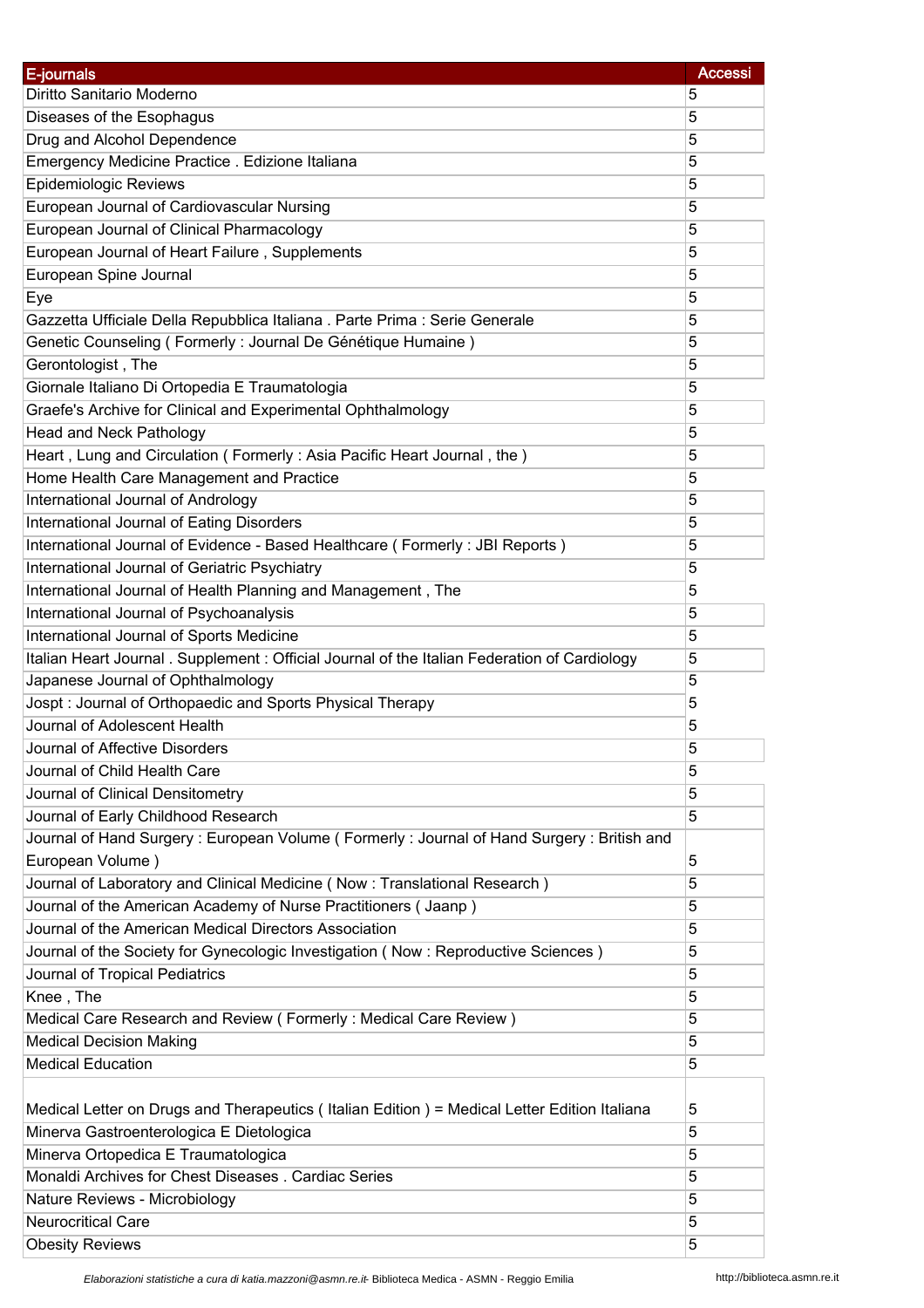| E-journals                                                                               | <b>Accessi</b> |
|------------------------------------------------------------------------------------------|----------------|
| Obstetrics Gynaecology and Reproductive Medicine (Formerly: Current Obstetrics and       |                |
| Gynaecology)                                                                             | 5              |
| Oral Oncology (Formerly: European Journal of Cancer. Part B: Oral Oncology)              | 5              |
| Oral Surgery, Oral Medicine, Oral Pathology, Oral Radiology and Endodontics (Now: Oral   |                |
| Surgery, Oral Medicine, Oral Pathology and Oral Radiology)                               | 5              |
| Pancreatology                                                                            | 5              |
| Pediatric Blood and Cancer (Formerly: Medical and Pediatric Oncology)                    | 5              |
| <b>Pediatric Diabetes</b>                                                                | 5              |
| Pharmacoepidemiology and Drug Safety                                                     | 5              |
| Reanimation (Formerly: Reanimation Urgences)                                             | 5              |
| Rivista Di Diritto Delle Professioni Sanitarie                                           | 5              |
| Rivista Italiana Di Nutrizione Parenterale Ed Enterale                                   | 5              |
| Sarcoidosis, Vasculitis and Diffuse Lung Diseases                                        | 5              |
| Statistical Methods in Medical Research                                                  | 5              |
|                                                                                          |                |
| Acc Current Journal Review (Now : Acc Cardiosource Review Journal)                       | 4              |
| Acta Anaesthesiologica Italica and Anaesthesia and Intensive Care in Italy               | 4              |
| Acta Psychologica                                                                        | 4              |
| Advances in Therapy                                                                      | 4              |
| <b>Aesthetic Plastic Surgery</b>                                                         | 4              |
| AIB Studi (Formerly: Bollettino AIB)                                                     | 4              |
| AJOT : American Journal of Occupational Therapy                                          | 4              |
| Alcohol and Alcoholism                                                                   | 4              |
| Alcoholism: Clinical and Experimental Research                                           | 4              |
| Ambiente E Sicurezza                                                                     | 4              |
| American Journal of Men's Health                                                         | $\overline{4}$ |
| Amino Acids                                                                              | 4              |
| Annali Della Sanita Pubblica                                                             | 4              |
| Annali dell'Istituto Superiore di Sanità                                                 | 4              |
| Annals of Dyslexia                                                                       | 4              |
| Archives of Dermatological Research                                                      | 4              |
|                                                                                          |                |
| Australasian Emergency Nursing Journal (Formerly: Australian Emergency Nursing Journal)  | 4              |
| <b>Biblioteche Oggi</b>                                                                  | 4              |
| <b>Bmc Blood Disorders</b>                                                               | 4              |
| <b>Bmc Geriatrics</b>                                                                    | 4              |
| <b>Bollettino Aib</b>                                                                    | 4              |
| <b>British Dental Journal</b>                                                            | 4              |
| British Journal of Oral and Maxillofacial Surgery                                        | 4              |
| <b>Cancer and Metastasis Reviews</b>                                                     | 4              |
| <b>Cancer Causes and Control</b>                                                         | 4              |
| Cardiovascular Diabetology                                                               | $\overline{4}$ |
| Cardiovascular Research                                                                  | 4              |
| Child Abuse and Neglect                                                                  | 4              |
| <b>Child Abuse Review</b>                                                                | 4              |
|                                                                                          | 4              |
| Chirurgie De La Main                                                                     |                |
| <b>Circulation Research</b>                                                              | $\overline{4}$ |
| Clinical and Diagnostic Virology (Now: Journal of Clinical Virology)                     | 4              |
| <b>Clinical and Experimental Nephrology</b>                                              | 4              |
| Clinical and Experimental Obstetrics and Gynecology                                      | $\overline{4}$ |
| Clinical and Experimental Ophthalmology (Formerly: Australian and New Zealand Journal of |                |
| Ophthalmology)                                                                           | 4              |
| <b>Clinical Case Studies</b>                                                             | 4              |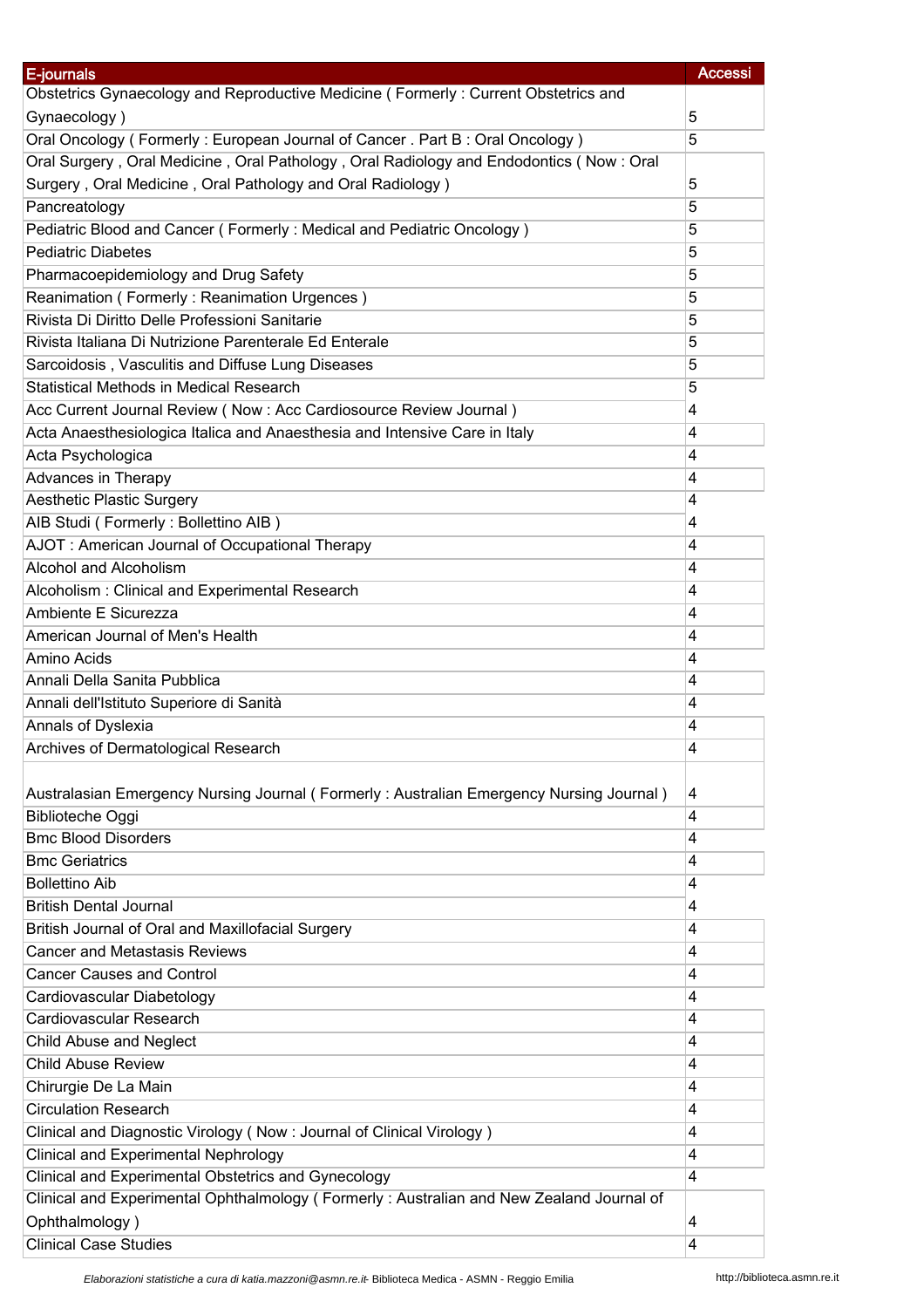| E-journals                                                                                 | <b>Accessi</b>      |
|--------------------------------------------------------------------------------------------|---------------------|
| <b>Clinical Psychology Review</b>                                                          | 4                   |
|                                                                                            |                     |
| Continuing Education in Anaesthesia, Critical Care and Pain (Formerly: Bja Cepd Review)    | $\overline{4}$      |
| Current Obstetrics and Gynaecology (Now: Obstetrics, Gynaecology and Reproductive          |                     |
| Medicine)                                                                                  | 4                   |
| <b>Current Oncology Reports</b>                                                            | 4                   |
| Current Treatment Options in Cardiovascular Medicine                                       | 4                   |
| <b>Current Urology Reports</b>                                                             | 4                   |
| Didatticamente                                                                             | $\overline{4}$      |
| Ecography                                                                                  | 4                   |
| Ecologia Della Mente                                                                       | $\overline{4}$      |
| Epilepsy Research                                                                          | 4                   |
|                                                                                            |                     |
| Europa Medicophysica (Now: European Journal of Physical and Rehabilitation Medicine)       | $\overline{4}$      |
| <b>European Diabetes Nursing</b>                                                           | $\overline{4}$      |
|                                                                                            |                     |
| European Journal of Health Economics (Formerly: Health Economics in Prevention and Care)   | 4                   |
| European Journal of Preventive Cardiology (Formerly: European Journal of Cardiovascular    |                     |
| Prevention and Rehabilitation)                                                             | 4                   |
| European Journal of Public Health, The                                                     | 4                   |
| <b>Familial Cancer</b>                                                                     | $\overline{4}$      |
| For                                                                                        | $\overline{4}$      |
| <b>Fundamental and Clinical Pharmacology</b>                                               | $\overline{4}$      |
| <b>Gender Medicine</b>                                                                     | $\overline{4}$      |
| Giornale Italiano Di Dermatologia E Venereologia                                           | 4                   |
| Health and Quality of Life Outcomes                                                        | 4                   |
| <b>Heart and Vessels</b>                                                                   | $\overline{4}$      |
| Infanzia E Adolescenza                                                                     | $\overline{4}$      |
|                                                                                            |                     |
| Injury Extra<br><b>Injury Prevention</b>                                                   | 4<br>4              |
|                                                                                            | $\overline{4}$      |
| International Journal of Social Psychiatry<br>Isl . Igiene E Sicurezza Sul Lavoro          | 4                   |
|                                                                                            |                     |
| Journal De Gynecologie Obstetrique Et Biologie De La Reproduction<br>Journal of Cardiology | 4<br>$\overline{4}$ |
| Journal of Digestive Diseases (Formerly: Chinese Journal of Digestive Diseases)            | 4                   |
| Journal of Digital Imaging                                                                 | $\overline{4}$      |
| Journal of Exposure Analysis and Environmental Epidemiology (Now: Journal of Exposure      |                     |
|                                                                                            |                     |
| Science and Environmental Epidemiology)<br>Journal of Generic Medicines                    | $\overline{4}$      |
|                                                                                            | 4                   |
| Journal of Medical Virology                                                                | $\overline{4}$      |
| Journal of Neurointerventional Surgery                                                     | 4                   |
| Journal of Nutrition, The                                                                  | $\overline{4}$      |
| Journal of Oral Pathology and Medicine                                                     | $\overline{4}$      |
| Journal of Orthopaedic Science                                                             | 4                   |
| Journal of Pediatric Oncology Nursing, The                                                 | 4                   |
| Journal of Vascular Nursing                                                                | $\overline{4}$      |
| Journals of Gerontology: Series B, Psychological Sciences and Social Sciences (Formerly:   |                     |
| Journal of Gerontology, the)                                                               | $\overline{4}$      |
| <b>Medical Clinics of North America</b>                                                    | 4                   |
| Metabolic Brain Disease                                                                    | 4                   |
| Nature Immunology                                                                          | 4                   |
| Nature Methods                                                                             | 4                   |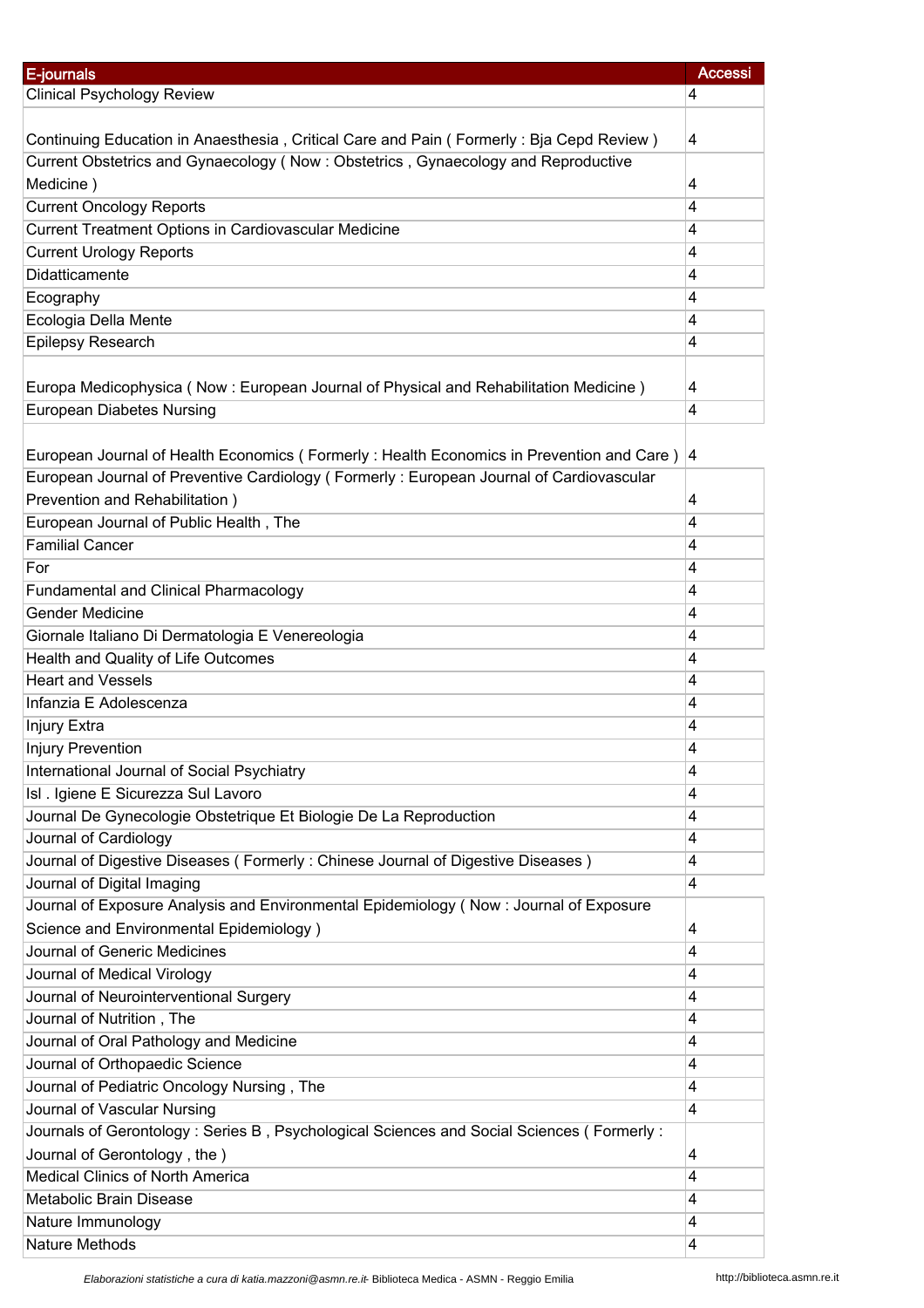| E-journals                                                                                    | <b>Accessi</b> |
|-----------------------------------------------------------------------------------------------|----------------|
| Nature Reviews - Drug Discovery<br>4                                                          |                |
| Nephrology Dialysis Transplantation<br>4                                                      |                |
| Newborn and Infant Nursing Reviews<br>4                                                       |                |
| Notizie Dell Arcispedale S. Maria Nuova<br>4                                                  |                |
| Nursing Philosophy<br>4                                                                       |                |
| Pediatric Cardiology<br>4                                                                     |                |
| Pediatric Clinics of North America<br>4                                                       |                |
| Physical Therapy in Sport<br>4                                                                |                |
| Prescriber<br>4                                                                               |                |
| <b>Preventive Medicine</b><br>4                                                               |                |
| 4<br>Progetto Gas                                                                             |                |
| Psychoneuroendocrinology<br>4                                                                 |                |
| Psychopharmacology<br>4                                                                       |                |
| <b>Qualitative Research</b><br>4                                                              |                |
| Reviews in Endocrine and Metabolic Disorders<br>4                                             |                |
| 4                                                                                             |                |
| Rivista Trimestrale Degli Appalti                                                             |                |
| Scandinavian Journal of Gastroenterology<br>4                                                 |                |
| Spine Journal, The<br>4                                                                       |                |
| <b>Springer Protocols</b><br>4                                                                |                |
| Surgical Innovation<br>4                                                                      |                |
| Techniques in Coloproctology<br>4                                                             |                |
| Teme - Tecnica E Metodologia Economale<br>4                                                   |                |
| Therapeutic Advances in Hematology<br>4                                                       |                |
| <b>Thrombosis Journal</b><br>4                                                                |                |
| <b>Transplant International</b><br>4                                                          |                |
| Trauma<br>4                                                                                   |                |
| <b>Travel Medicine and Infectious Disease</b><br>4                                            |                |
| 3<br>Acta Endoscopica                                                                         |                |
| Acta Neuropsychiatrica<br>3                                                                   |                |
| 3<br><b>Adaptive Behavior</b>                                                                 |                |
| Advances in Nutrition : An International Review Journal<br>3                                  |                |
| Alcohol Research and Health (Formerly: Alcohol Health and Research World)<br>3                |                |
| Ambiente E Sicurezza Sul Lavoro<br>3                                                          |                |
| Annales De Cardiologie Et D'angeiologie<br>3                                                  |                |
| Annals of Clinical Microbiology and Antimicrobials<br>3                                       |                |
| Annals of Physical and Rehabilitation Medicine (Formerly: Annales De Réadaptation Et De       |                |
| Médecine Physique)<br>3                                                                       |                |
| <b>Archives of Medical Research</b><br>3                                                      |                |
| Archives of Women's Mental Health<br>3                                                        |                |
| <b>Australian Midwifery</b><br>3                                                              |                |
| Behaviour Research and Therapy<br>3                                                           |                |
| Best Practice and Research . Clinical Haematology (Formerly: Baillière's Clinical Haematology |                |
| 3                                                                                             |                |
| <b>Bmc Biochemistry</b><br>3                                                                  |                |
| <b>Bmc Clinical Pathology</b><br>3                                                            |                |
| <b>Bmc Medical Research Methodology</b><br>3                                                  |                |
| <b>Bmc Ophthalmology</b><br>3                                                                 |                |
| <b>Bmc Urology</b><br>3                                                                       |                |
| Bollettino D'informazione Sui Farmaci (Bif)<br>3                                              |                |
| Bollettino Per Le Farmacodipendenze E L Alcolismo<br>3                                        |                |
| <b>British Journal of Clinical Psychology</b><br>3                                            |                |
| <b>British Medical Bulletin</b><br>3                                                          |                |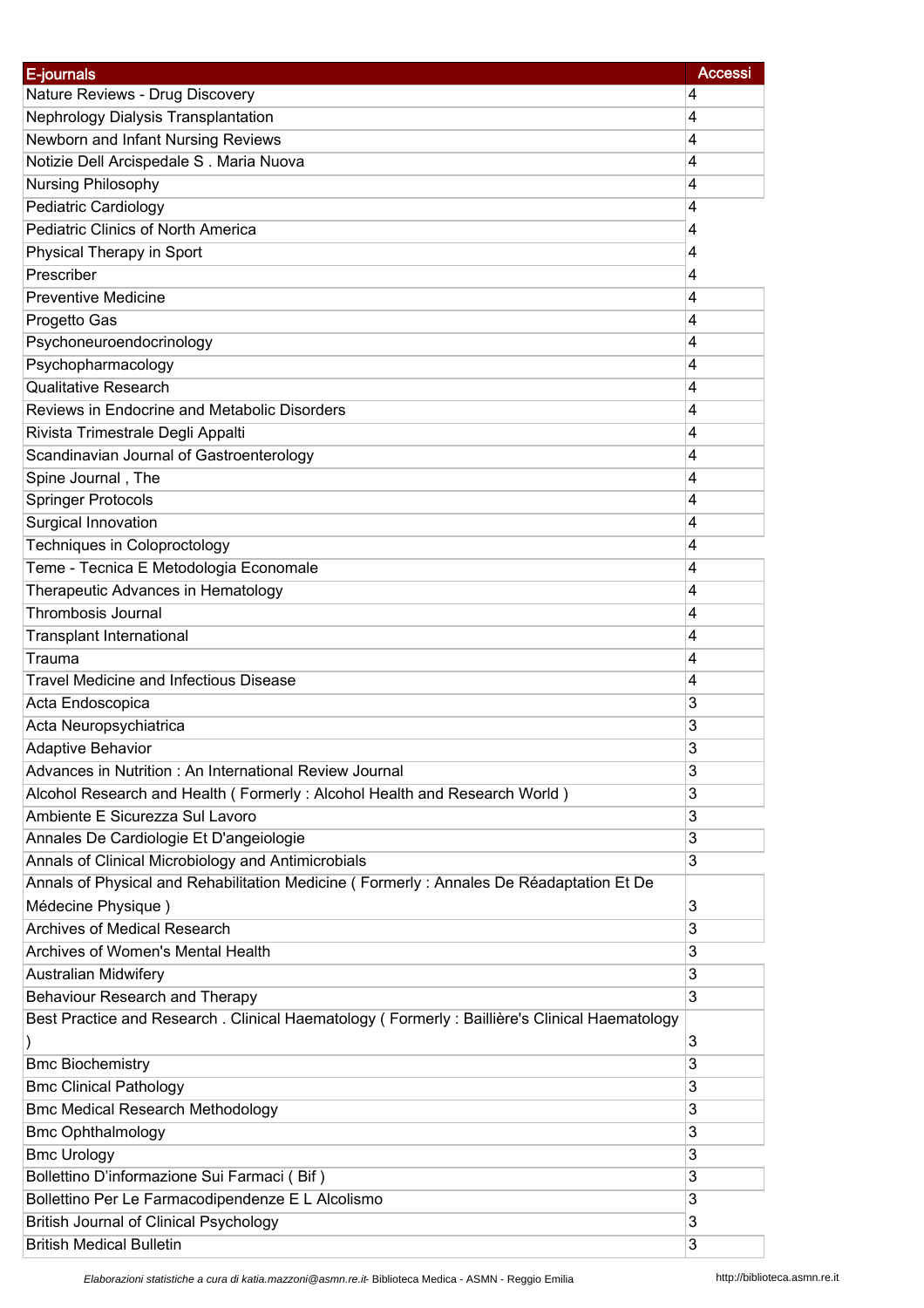| E-journals<br>Canadian Association of Radiologists Journal<br>3                                  |  |
|--------------------------------------------------------------------------------------------------|--|
|                                                                                                  |  |
| Cancer Immunology and Immunotherapy<br>3                                                         |  |
| <b>Cancer Letters</b><br>3                                                                       |  |
| Cancer Science (Formerly: Japanese Journal of Cancer Research)<br>3                              |  |
| Cephalalgia<br>3                                                                                 |  |
| 3<br>Chinese Journal of Integrative Medicine                                                     |  |
| Chirurgia Degli Organi Di Movimento, La (Now: Musculoskeletal Surgery)<br>3                      |  |
| Chirurgia Del Piede<br>3                                                                         |  |
| <b>Clinical Oral Investigations</b><br>3                                                         |  |
| <b>Clinical Research in Cardiology</b><br>3                                                      |  |
| Clinics in Laboratory Medicine<br>3                                                              |  |
| <b>Clinics in Plastic Surgery</b><br>3                                                           |  |
| Cns - Neuroscience and Therapeutics<br>3                                                         |  |
| <b>Comprehensive Psychiatry</b><br>3                                                             |  |
| <b>Current Breast Cancer Reports</b><br>3                                                        |  |
| <b>Current Controlled Trials in Cardiovascular Medicine</b><br>3                                 |  |
| Current Paediatrics (Now : Paediatrics and Child Health)<br>3                                    |  |
| Current Problems in Pediatrics and Adolescent Healthcare<br>3                                    |  |
| Dialysis and Transplantation<br>3                                                                |  |
| European Journal of Cancer Supplement 1990<br>3                                                  |  |
| European Journal of Epidemiology<br>3                                                            |  |
| European Journal of Neuroscience<br>3                                                            |  |
| European Neurology<br>3                                                                          |  |
| Evidence - Based Mental Health<br>3                                                              |  |
| 3<br><b>Experimental Neurology</b>                                                               |  |
| <b>Family Practice</b><br>3                                                                      |  |
| <b>Food Microbiology</b><br>3                                                                    |  |
| <b>Gastric Cancer</b><br>3                                                                       |  |
| Genes, Brain and Behavior<br>3                                                                   |  |
| 3<br>Geriatrics and Gerontology International                                                    |  |
| 3<br>Gimpios                                                                                     |  |
| Giornale Dell'installatore Elettrico<br>3                                                        |  |
| Giornale Italiano Di Oncologia<br>3                                                              |  |
| Human Immunology<br>3                                                                            |  |
| <b>Human Molecular Genetics</b><br>3                                                             |  |
| Human Psychopharmacology: Clinical and Experimental<br>3                                         |  |
| 3<br>Ican: Infant, Child, and Adolescent Nutrition                                               |  |
| International Journal of Biometeorology<br>3                                                     |  |
| International Journal of Epidemiology<br>3                                                       |  |
| International Journal of Oral and Maxillofacial Surgery (Formerly: International Journal of Oral |  |
| 3<br>Surgery)                                                                                    |  |
| Ipertensione E Prevenzione Cardiovascolare<br>3                                                  |  |
| Janus<br>3                                                                                       |  |
| 3<br>Japanese Journal of Clinical Oncology                                                       |  |
| Journal of Aging and Health<br>3                                                                 |  |
| Journal of Cerebral Blood Flow and Metabolism<br>3                                               |  |
| Journal of Child and Adolescent Psychiatric Nursing<br>3                                         |  |
| Journal of Children's Orthopaedics<br>3                                                          |  |
| Journal of Clinical Pharmacy and Therapeutics<br>3                                               |  |
| Journal of Dental Research<br>3                                                                  |  |
| Journal of Epidemiology and Community Health . 1979 (Formerly: Epidemiology and                  |  |
| Community Health)<br>3                                                                           |  |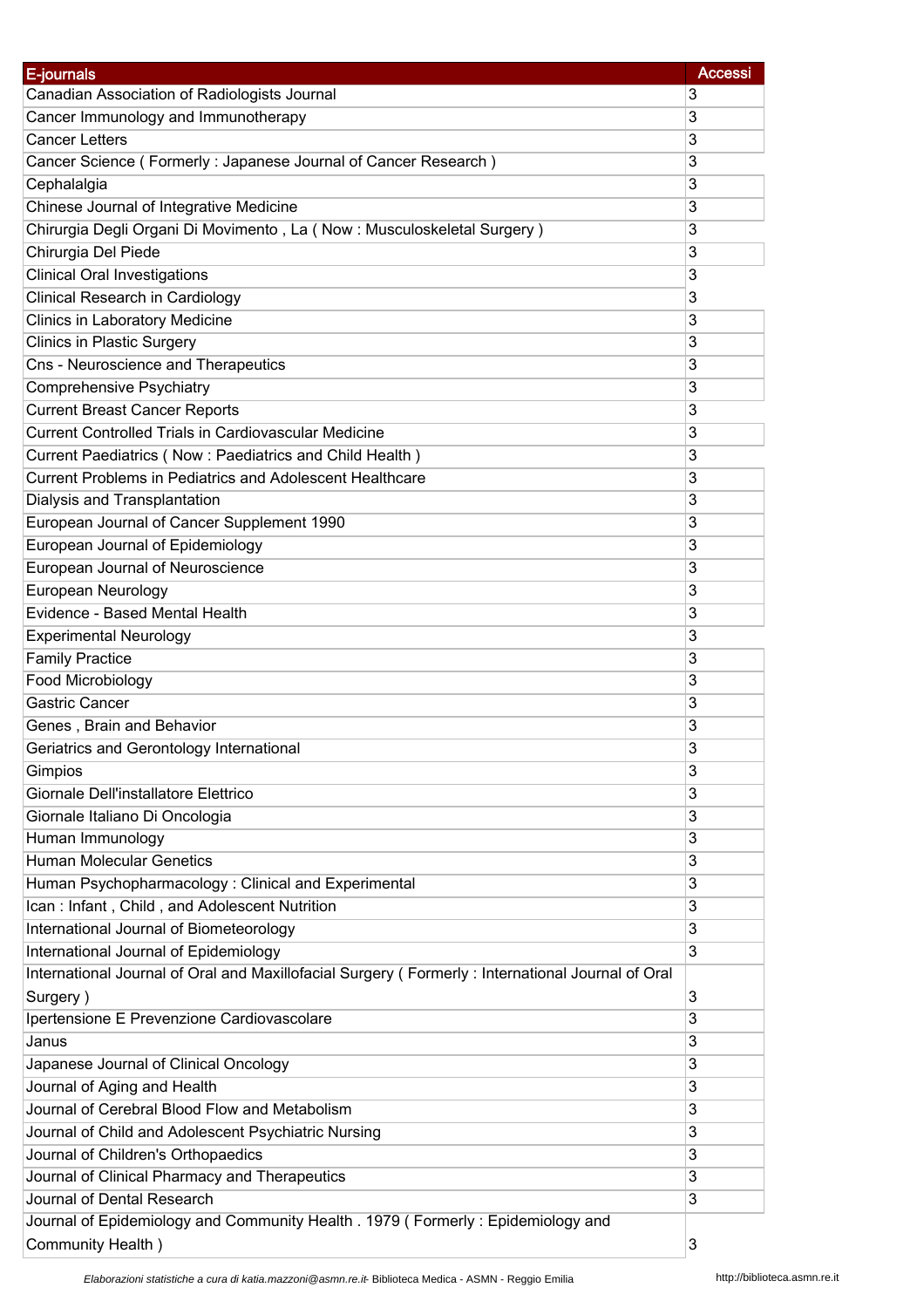| E-journals                                                                                  | <b>Accessi</b> |
|---------------------------------------------------------------------------------------------|----------------|
| Journal of Evidence Based Dental Practice                                                   | 3              |
| Journal of Family Nursing                                                                   | 3              |
| Journal of Geriatric Psychiatry and Neurology                                               | 3              |
| Journal of Human Genetics                                                                   | 3              |
| Journal of Intellectual Disabilities (Formerly : Journal of Learning Disabilities, London)  | 3              |
| Journal of Molecular Medicine                                                               | 3              |
| Journal of Neurosurgical Anesthesiology                                                     | 3              |
| Journal of Pediatric Psychology                                                             | 3              |
| Journal of Pediatric Urology                                                                | 3              |
| Journal of Periodontal Research                                                             | 3              |
| Journal of Physiology, The                                                                  | 3              |
| Journal of Primary Prevention                                                               | 3              |
| Journal of Psychiatric Research                                                             | 3              |
| Journal of Psychopharmacology                                                               | 3              |
| Journal of the American Dietetic Association (Now: Journal of the Academy of Nutrition and  |                |
|                                                                                             | 3              |
| Dietetics)                                                                                  |                |
| Journal of the International Association of Physicians in AIDS Care ( Jiapac )              | 3              |
| Journal of Transcultural Nursing                                                            | 3              |
| Journal of Translational Medicine                                                           | 3              |
| Legal Medicine                                                                              | 3              |
| Magma Magnetic Resonance Materials in Physics, Biology and Medicine                         | 3              |
| Molecular Endocrinology (Baltimore)                                                         | 3              |
| Molecular Imaging and Biology (Formerly: Clinical Positron Imaging)                         | 3              |
| Musculoskeletal Surgery (Formerly: Chirurgia Degli Organi Di Movimento, La)                 | 3              |
| Music and Medicine                                                                          | 3              |
| N and A: En and Ei                                                                          | 3              |
| Nasn School Nurse (Formerly: Nasn Newsletter)                                               | 3              |
| <b>Nature Chemical Biology</b>                                                              | 3              |
| <b>Nature News</b>                                                                          | 3              |
| Nature Protocols                                                                            | 3              |
| Nature Reviews - Molecular Cell Biology                                                     | 3              |
| Neurobiology of Disease                                                                     | 3              |
| Neurohospitalist                                                                            | 3              |
| <b>Neuroscience Letters</b>                                                                 | 3              |
| Nuclear Medicine and Biology (Formerly: International Journal of Radiation Applications and |                |
| Instrumentation . Part B. Nuclear Medicine and Biology)                                     | 3              |
| <b>Nutrition Journal</b>                                                                    | 3              |
| <b>Oncology Reviews</b>                                                                     | 3              |
| Otolaryngologic Clinics of North America                                                    | 3              |
| Panminerva Medica                                                                           | 3              |
| Pathology and Oncology Research                                                             | 3              |
| Pediatria Magazine                                                                          | 3              |
| Pediatric Nephrology                                                                        | 3              |
|                                                                                             |                |
| Pediatric Surgery International                                                             | 3              |
| Perspectives in Psychiatric Care                                                            | 3              |
| Perspectives in Public Health (Formerly: Journal of the Royal Society for the Promotion of  |                |
| Health)                                                                                     | 3              |
| Perspectives in Vascular Surgery and Endovascular Therapy (Formerly: Perspectives in        |                |
| Vascular Surgery)                                                                           | 3              |
| Physiotherapy Research International                                                        | 3              |
| Practical Diabetes International (Now: Practical Diabetes)                                  | 3              |
| Presse Médicale . 1983 (Formerly : Nouvelle Presse Médicale)                                | 3              |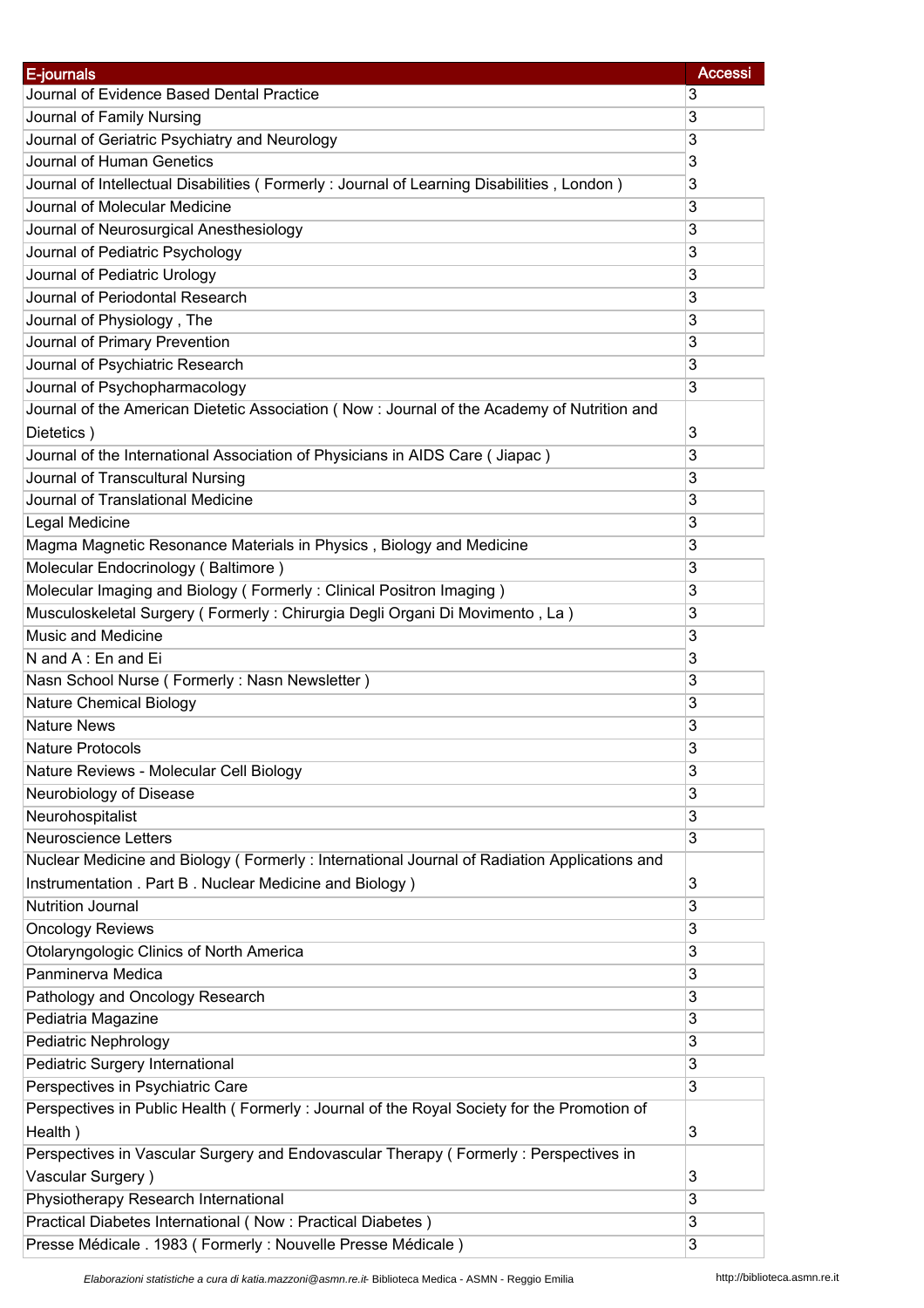| E-journals                                                                             | <b>Accessi</b> |
|----------------------------------------------------------------------------------------|----------------|
| <b>Prostate Cancer and Prostatic Diseases</b>                                          | 3              |
| Prosthetics and Orthotics International                                                | 3              |
| Proteomics                                                                             | 3              |
| Psychiatric Services (Formerly: Hospital and Community Psychiatry)                     | 3              |
| <b>Psychiatry and Clinical Neurosciences</b>                                           | 3              |
| Psychological Research                                                                 | 3              |
| <b>Public Health Nursing</b>                                                           | 3              |
| <b>Qualitative Health Research</b>                                                     | 3              |
| Quality Management in Health Care (Formerly: Outcomes Management)                      | 3              |
| Reproductive Medicine and Biology                                                      | 3              |
| Respiratory Medicine: Copd Update                                                      | 3              |
| Richard E Piggle                                                                       | 3              |
| Scandinavian Journal of Public Health                                                  | 3              |
| Seminars in Nuclear Medicine                                                           | 3              |
| <b>Sleep Medicine Reviews</b>                                                          | 3              |
|                                                                                        |                |
| Spallanzani, Lo                                                                        | 3              |
| Techniques in Regional Anesthesia and Pain Management                                  | 3              |
| Therapeutic Advances in Neurological Disorders                                         | 3              |
| Therapeutic Advances in Urology                                                        | 3              |
| Trends in Endocrinology and Metabolism                                                 | 3              |
| <b>Updates in Surgery</b>                                                              | 3              |
| <b>Urological Research</b>                                                             | 3              |
| Valsalva, II                                                                           | 3              |
| Women's Health Issues                                                                  | 3              |
| Acta Pharmacologica Sinica                                                             | $\overline{c}$ |
| Agenzia Sanitaria Italiana: Asi                                                        | $\overline{2}$ |
| AIDS Patient Care and Stds                                                             | $\overline{2}$ |
| Alter - European Journal of Disability Research / Journal Européen De Recherche Sur Le |                |
| Handicap                                                                               | $\overline{2}$ |
| American Journal of Lifestyle Medicine                                                 | $\overline{2}$ |
| American Journal of Medical Genetics Part B: Neuropsychiatric Genetics                 | $\overline{2}$ |
| American Journal of Medical Genetics Part C : Seminars in Medical Genetics             | $\overline{2}$ |
| American Journal on Addictions                                                         | $\overline{2}$ |
| American Medical News (Amnews)                                                         | $\overline{2}$ |
| Annales D'otolaryngologie Et De Chirurgie Cervico - Faciale                            | $\overline{2}$ |
| Annals of Noninvasive Electrocardiology                                                | $\overline{2}$ |
| <b>Annals of Nuclear Medicine</b>                                                      | $\overline{2}$ |
| Annals of Occupational Hygiene, The                                                    | $\overline{2}$ |
| Applied Behavioral Science Review                                                      | $\overline{2}$ |
| Applied Psychological Measurement                                                      | $\overline{2}$ |
| Archives of Environmental Contamination and Toxicology                                 | $\overline{2}$ |
| Archives of Family Medicine                                                            | $\overline{2}$ |
| <b>Archives of Toxicology</b>                                                          | $\overline{2}$ |
| Archivio Di Ortopedia E Reumatologia                                                   | $\overline{c}$ |
| Asian Cardiovascular and Thoracic Annals                                               | $\overline{2}$ |
| Australasian Journal on Ageing                                                         | $\overline{2}$ |
| Australian and New Zealand Journal of Public Health                                    | $\overline{2}$ |
| Australian Occupational Therapy Journal                                                | $\overline{2}$ |
|                                                                                        | $\overline{2}$ |
| Biomedicine and Pharmacotherapy                                                        |                |
| <b>Bmc Family Practice</b>                                                             | $\overline{2}$ |
| <b>Bmc Medical Ethics</b>                                                              | $\overline{2}$ |
| <b>Bmc Medical Physics</b>                                                             | $\overline{2}$ |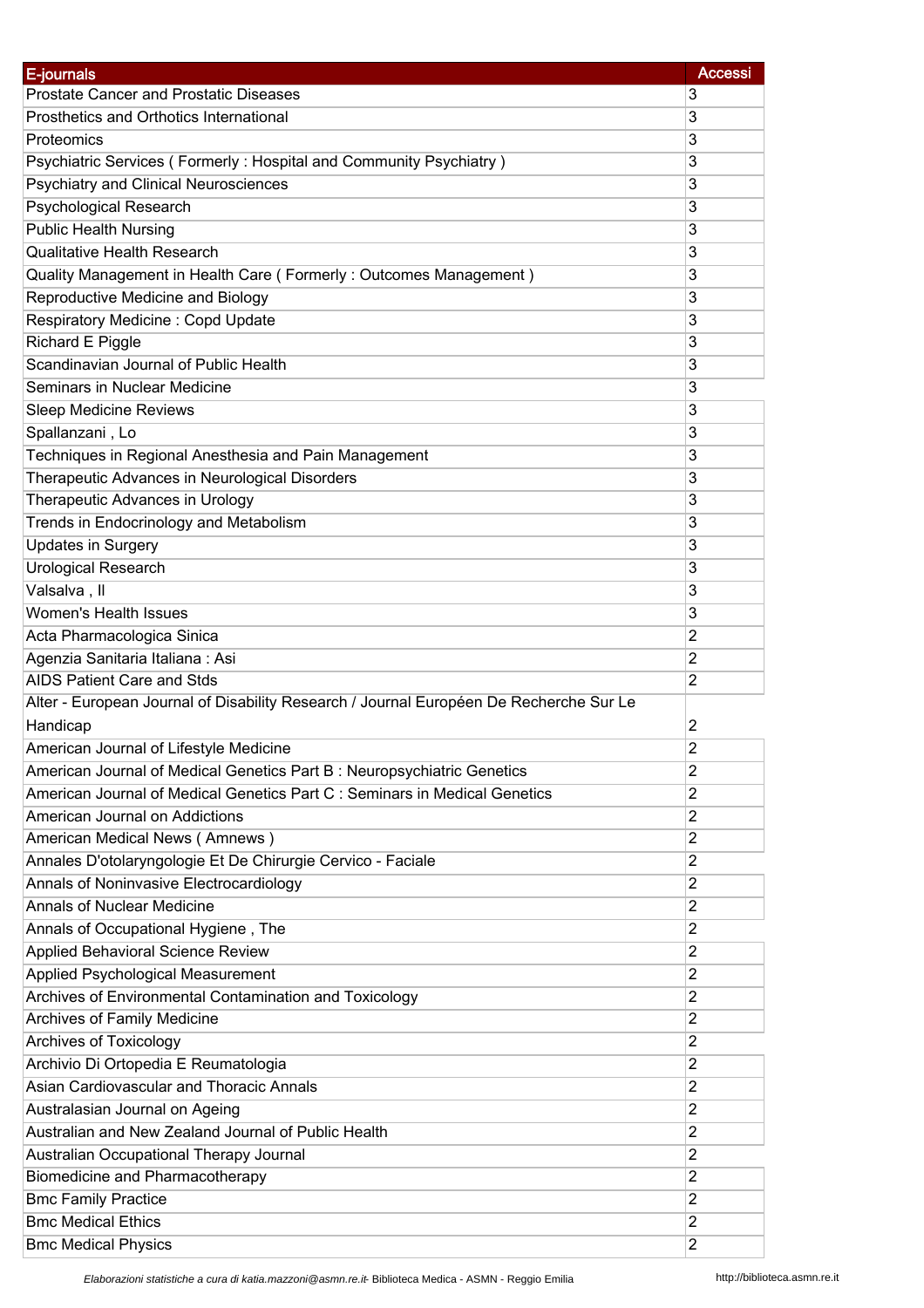| E-journals                                                                              | <b>Accessi</b> |
|-----------------------------------------------------------------------------------------|----------------|
| <b>Bmc Surgery</b>                                                                      | $\overline{2}$ |
| <b>Bollettino Sifo</b>                                                                  | $\overline{2}$ |
| <b>British Journal of Psychology</b>                                                    | $\overline{2}$ |
| <b>British Journal of Psychotherapy</b>                                                 | $\overline{2}$ |
| <b>Burns</b>                                                                            | $\overline{2}$ |
| Ca Granda, La                                                                           | $\overline{2}$ |
| Caleidoscopio Italiano                                                                  | $\overline{2}$ |
| Cancer Detection and Prevention (Now: Cancer Epidemiology)                              | $\overline{2}$ |
| Carcinogenesis                                                                          | $\overline{2}$ |
| Cardiovascular Radiation Medicine (Now: Cardiovascular Revascularization Medicine)      | $\overline{c}$ |
|                                                                                         |                |
| Cardiovascular Revascularization Medicine (Formerly: Cardiovascular Radiation Medicine) | $\overline{2}$ |
| Cardiovascular Therapeutics (Formerly: Cardiovascular Drug Reviews)                     | $\overline{2}$ |
| Cartilage                                                                               | $\overline{2}$ |
| <b>Cell Research</b>                                                                    | $\overline{2}$ |
| <b>Christian Bioethics</b>                                                              | $\overline{2}$ |
| Clinical and Experimental Pharmacology and Physiology                                   | $\overline{2}$ |
| <b>Clinical Colorectal Cancer</b>                                                       | $\overline{2}$ |
| Clinical Immunology (Formerly: Clinical Immunology and Immunopathology)                 | $\overline{2}$ |
| <b>Clinical Oral Implants Research</b>                                                  | $\overline{c}$ |
| <b>Clinical Pediatric Emergency Medicine</b>                                            | $\overline{2}$ |
| Clinical Pharmacology in Drug Development                                               | $\overline{2}$ |
| Clinical Physiology and Functional Imaging (Formerly: Clinical Physiology)              | $\overline{2}$ |
| <b>Clinical Radiology Extra</b>                                                         | $\overline{2}$ |
| <b>Clinical Transplantation</b>                                                         | $\overline{2}$ |
| Cognition                                                                               | 2              |
| <b>Cognitive Development</b>                                                            | $\overline{2}$ |
| <b>Cognitive Psychology</b>                                                             | $\overline{2}$ |
| Côlon and Rectum                                                                        | $\overline{2}$ |
| <b>Congestive Heart Failure</b>                                                         | 2              |
| <b>Current Hematologic Malignancy Reports</b>                                           | 2              |
| Current Hiv / AIDS Reports                                                              | $\overline{2}$ |
| <b>Current Osteoporosis Reports</b>                                                     | $\overline{2}$ |
| <b>Current Prostate Reports</b>                                                         | $\overline{2}$ |
| <b>Current Psychiatry Reports</b>                                                       | $\overline{2}$ |
| Dementia                                                                                | $\overline{2}$ |
| Diabetes and Vascular Disease Research                                                  | $\overline{2}$ |
| <b>Dossier Ambiente</b>                                                                 | $\overline{2}$ |
| EMBO Journal, The                                                                       | $\overline{2}$ |
|                                                                                         | $\overline{2}$ |
| Embo Reports<br><b>Environment and Behavior</b>                                         | $\overline{2}$ |
|                                                                                         | $\overline{c}$ |
| European Neuropsychopharmacology                                                        | $\overline{2}$ |
| Evidence - Based Complementary and Alternative Medicine                                 |                |
| Evidence - Based Dentistry                                                              | $\overline{2}$ |
| Frontiers in Neuroendocrinology                                                         | $\overline{2}$ |
| Giornale Italiano Di Farmacologia Clinica                                               | $\overline{c}$ |
| Guida Al Diritto ( Il Sole 24 Ore )                                                     | $\overline{2}$ |
| Health Care Management Science                                                          | $\overline{2}$ |
| <b>Health Economics</b>                                                                 | $\overline{2}$ |
| <b>Healthcare Informatics</b>                                                           | 2              |
| <b>Hearing Research</b>                                                                 | $\overline{2}$ |
| Hemodialysis International                                                              | $\overline{2}$ |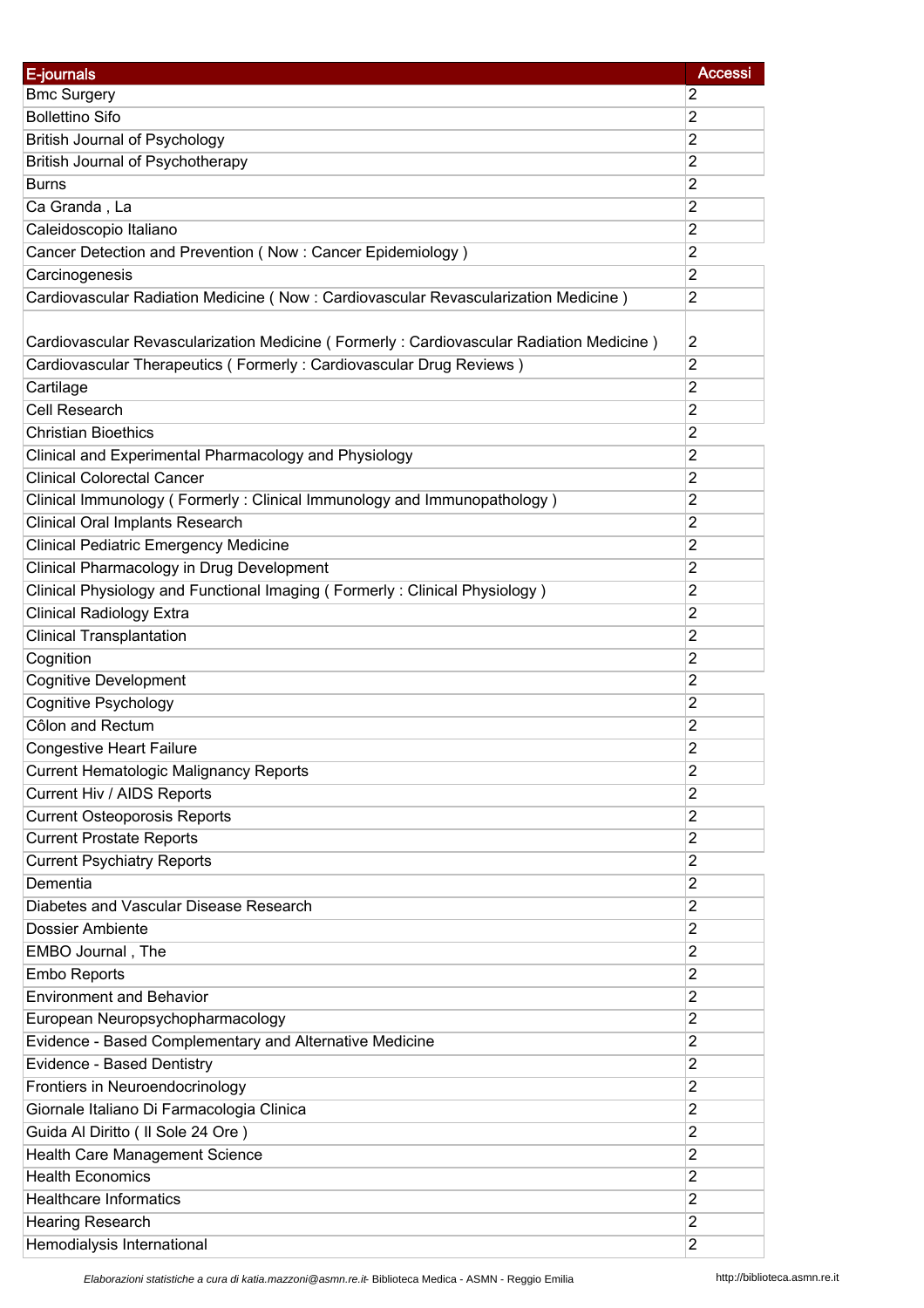| E-journals                                                                                                                         | <b>Accessi</b> |
|------------------------------------------------------------------------------------------------------------------------------------|----------------|
| <b>Hiv Medicine</b>                                                                                                                | $\overline{2}$ |
| Hormones and Behavior                                                                                                              | $\overline{2}$ |
| Hpb: the Official Journal of Ihpba, the International Hepato Pancreato Biliary Association                                         | $\overline{2}$ |
| I - Ged : Informazioni Sulla Gestione Elettronica Dei Documenti                                                                    | $\overline{2}$ |
| Immunology                                                                                                                         | 2              |
| Immunology Letters                                                                                                                 | $\overline{2}$ |
| Innate Immunity (Formerly: Journal of Endotoxin Research)                                                                          | $\overline{c}$ |
| Innovait                                                                                                                           | $\overline{2}$ |
| International Journal of Developmental Neuroscience                                                                                | $\overline{2}$ |
| International Journal of Food Microbiology                                                                                         | 2              |
| International Journal of Impotence Research                                                                                        | $\overline{2}$ |
| International Journal of Legal Medicine                                                                                            | 2              |
| International Ophthalmology                                                                                                        | 2              |
| Italian Journal of Occupational and Environmental Hygiene                                                                          | $\overline{2}$ |
| Italian Journal of Pediatrics                                                                                                      | $\overline{2}$ |
| JAIDS : Journal of Acquired Immune Deficiency Syndromes . 1999 ( Formerly : Journal of                                             |                |
|                                                                                                                                    | $\overline{2}$ |
| Acquired Immune Deficiency Syndromes and Human Retrovirology)                                                                      |                |
| Journal of Clinical Laboratory Analysis                                                                                            | 2              |
| Journal of Cystic Fibrosis                                                                                                         | 2              |
| Journal of Dentistry (Formerly: Dental Practitioner and Dental Record)                                                             | $\overline{2}$ |
| Journal of Echocardiography                                                                                                        | $\overline{2}$ |
| Journal of Endodontics                                                                                                             | $\overline{2}$ |
| Journal of Geriatric Oncology                                                                                                      | $\overline{2}$ |
| Journal of Hand Surgery: British and European Volume (Now: Journal of Hand Surgery:                                                |                |
| European Volume)                                                                                                                   | 2              |
| Journal of Health Economics                                                                                                        | $\overline{2}$ |
| Journal of Health Psychology                                                                                                       | 2              |
| Journal of Holistic Nursing                                                                                                        | $\overline{2}$ |
| Journal of Infection and Chemotherapy                                                                                              | 2              |
| Journal of Infection Prevention (Formerly: British Journal of Infection Control)                                                   | 2              |
| Journal of Magnetic Resonance                                                                                                      | 2              |
| Journal of Manipulative and Physiological Therapeutics                                                                             | $\overline{c}$ |
| Journal of Medical Ethics                                                                                                          | $\overline{2}$ |
| Journal of Medical Imaging and Radiation Oncology (Formerly: Australasian Radiology)                                               | $\overline{2}$ |
| Journal of Medical Marketing (Formerly: International Journal of Medical Marketing)                                                | $\overline{c}$ |
| Journal of Medicine and Philosophy, The                                                                                            | $\overline{2}$ |
| Journal of Natural Medicines = 生薬學雜誌                                                                                               | 2              |
| Journal of Neuro - Ophthalmology                                                                                                   | 2              |
| Journal of Neuroscience Methods                                                                                                    | $\overline{2}$ |
| Journal of Occupational Rehabilitation                                                                                             | $\overline{c}$ |
| Journal of Primary Care and Community Health                                                                                       | $\overline{c}$ |
| Journal of School Nursing (Josn)                                                                                                   | $\overline{c}$ |
| Journal of Sleep Research                                                                                                          | $\overline{2}$ |
| Journal of the American Psychoanalytic Association                                                                                 | $\overline{c}$ |
| Journal of the National Cancer Institute (Monographs)                                                                              | $\overline{2}$ |
| Journal of the Peripheral Nervous System                                                                                           | $\overline{c}$ |
| Journal of Travel Medicine                                                                                                         | $\overline{c}$ |
| Laboratory Investigation                                                                                                           | $\overline{2}$ |
| Lasers in Medical Science                                                                                                          | $\overline{c}$ |
|                                                                                                                                    | $\overline{2}$ |
| Lavoro Nelle Pubbliche Amministrazioni, Il<br>Microbes and Infection (Incl. Bulletin De Linstitut Pasteur, Research in Immunology, |                |
|                                                                                                                                    | $\overline{2}$ |
| Research in Virology)                                                                                                              |                |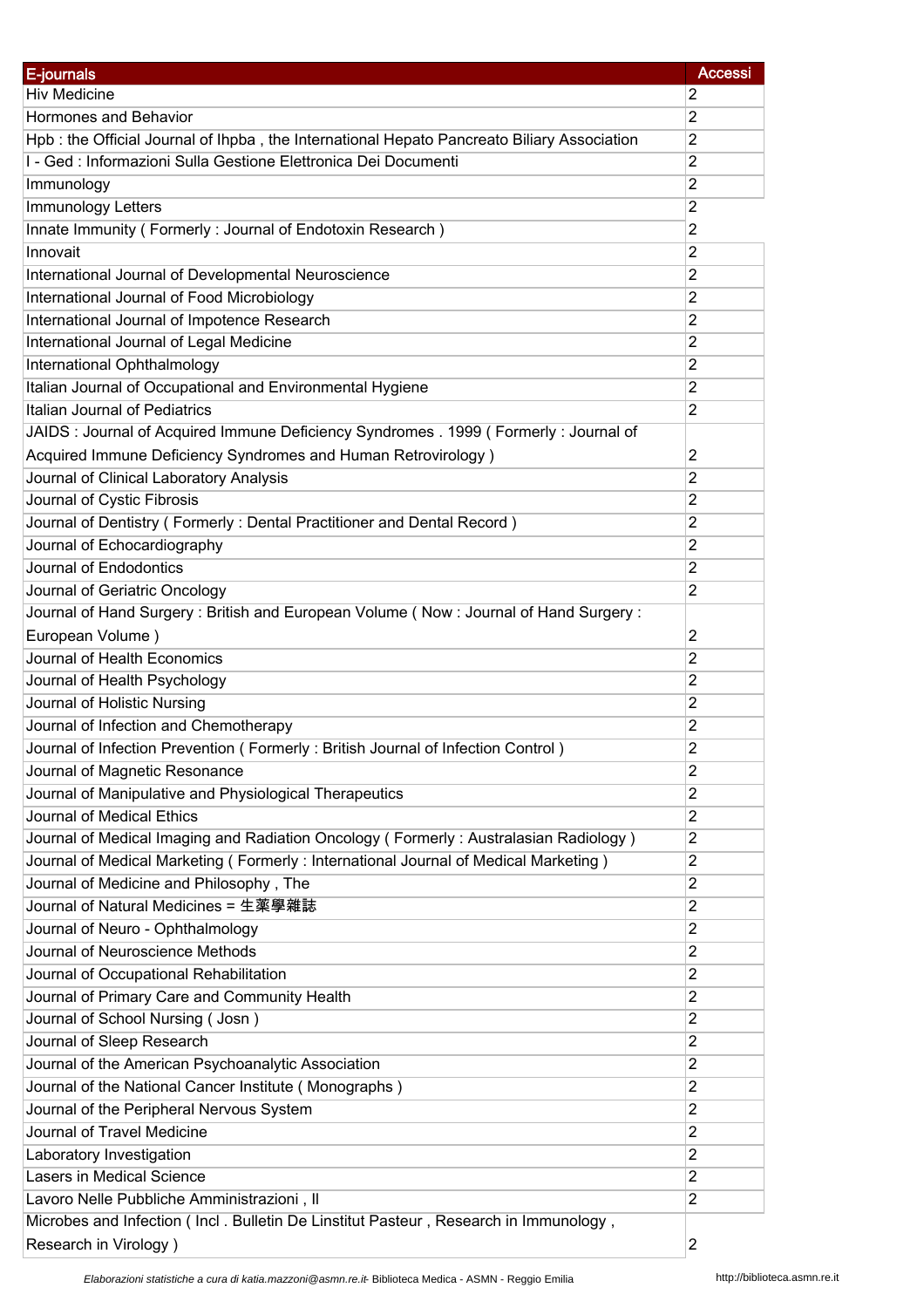| E-journals                                                            | <b>Accessi</b> |
|-----------------------------------------------------------------------|----------------|
| Molecular Systems Biology                                             | 2              |
| MP. Molecular Pathology (Formerly: JCP. Clinical Molecular Pathology) | $\overline{2}$ |
| Nature Biotechnology (Formerly: Bio / Technology)                     | $\overline{2}$ |
| Nature Cell Biology                                                   | 2              |
| Nephrology                                                            | 2              |
| Neuroscientist, The                                                   | 2              |
| Notiziario Dell'istituto Superiore Di Sanità                          | 2              |
| <b>Nucleic Acids Research</b>                                         | $\overline{2}$ |
| <b>Nursing Forum</b>                                                  | 2              |
| Nursing Inquiry                                                       | $\overline{2}$ |
| Pediatric Transplantation                                             | 2              |
| Perfusion                                                             | 2              |
| Prezzi Informativi Delle Opere Edili in Milano                        | 2              |
| Quality of Life Research                                              | 2              |
| Radiation and Environmental Biophysics (Formerly: Biophysik)          | $\overline{c}$ |
| Reanimation Urgences (Now: Reanimation)                               | 2              |
| Rischio Sanita                                                        | 2              |
| Rivista Italiana Di Chirurgia Plastica                                | 2              |
| Scandinavian Journal of Medicine and Science in Sports                | 2              |
| Sleep Medicine                                                        | $\overline{c}$ |
| Social History of Medicine                                            | $\overline{2}$ |
| Social Psychiatry and Psychiatric Epidemiology                        | 2              |
| Soins Cadres                                                          | 2              |
| Spinal Cord                                                           | 2              |
| Sports Health: A Multidisciplinary Approach                           | 2              |
| Springer Seminars in Immunopathology                                  | 2              |
| <b>Techniques in Gastrointestinal Endoscopy</b>                       | 2              |
| Therapeutic Advances in Respiratory Disease                           | 2              |
| <b>Tissue and Cell</b>                                                | $\overline{c}$ |
| <b>Toxicological Sciences</b>                                         | 2              |
| Toxicology and Industrial Health                                      | 2              |
| Trapianti                                                             | 2              |
| Tropical Medicine and International Health                            | 2              |
| Uni - Notizie                                                         | $\overline{2}$ |
| Vascular Medicine                                                     | 2              |
| Veterinary Pathology                                                  | $\overline{2}$ |
| Vital                                                                 | $\overline{2}$ |
| World Journal for Pediatric and Congenital Heart Surgery              | 2              |
| World Journal of Surgical Oncology                                    | 2              |
| Aesthetic Surgery Journal                                             | 1              |
| Alimenta Lex                                                          | 1              |
| Ambiente Risorse Salute                                               | 1              |
| American Journal of Community Psychology                              | 1              |
| Anesthesiology Clinics of North America (Now: Anesthesiology Clinics) | 1              |
| Annales De Genetique (Now : European Journal of Medical Genetics)     | 1              |
| Annales Medico - Psychologiques - Revue Psychiatrique                 | 1              |
| Annals of Biomedical Engineering                                      | 1              |
| Annals of Human Genetics (Formerly: Annals of Eugenics)               | 1              |
| Annals of Physics                                                     | 1              |
| Apoptosis                                                             | 1              |
| Archives of Osteoporosis                                              | 1              |
| Archives of Sexual Behavior                                           | 1              |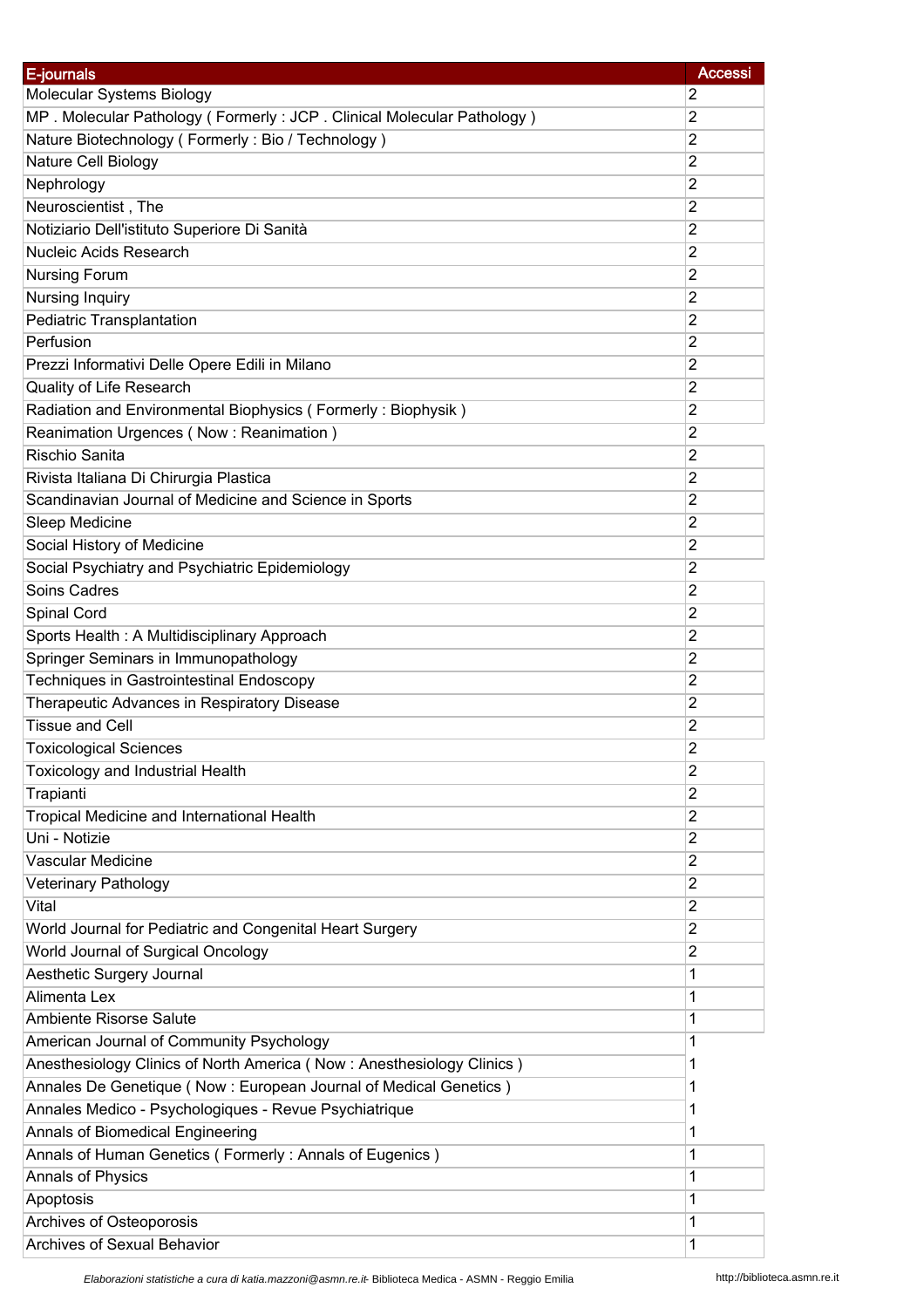| E-journals                                                                             | <b>Accessi</b> |
|----------------------------------------------------------------------------------------|----------------|
| Archives of Virology                                                                   | 1              |
| <b>Artificial Organs</b>                                                               | 1              |
| <b>Atherosclerosis Supplements</b>                                                     | 1              |
| <b>Ausl Notizie</b>                                                                    | 1              |
| Australian Prescriber                                                                  | 1              |
| Autism (London)                                                                        | 1              |
|                                                                                        |                |
| Basic and Clinical Pharmacology and Toxicology (Formerly: Pharmacology and Toxicology) | 1              |
| Basic Research in Cardiology                                                           | 1              |
| <b>Behavior Modification</b>                                                           | 1              |
| <b>Behavior Therapy</b>                                                                | 1              |
| <b>Bioetica</b>                                                                        | 1              |
| Biological Cybernetics (Formerly: Kybernetik)                                          | 1              |
| <b>Biological Research for Nursing</b>                                                 | 1              |
| <b>Bmc Clinical Pharmacology</b>                                                       | 1              |
| <b>Bmc Dermatology</b>                                                                 | 1              |
| Bmc Ear, Nose and Throat Disorders                                                     | 1              |
| <b>Bmc Medical Genetics</b>                                                            | 1              |
| <b>Bmc Microbiology</b>                                                                | 1              |
| <b>Bmc Molecular Biology</b>                                                           | 1              |
| <b>Bmc Nephrology</b>                                                                  | 1              |
| <b>Bmc Women's Health</b>                                                              | 1              |
| Brain Structure and Function (Formerly: Anatomy and Embryology)                        | 1              |
| <b>Brain Tumor Pathology</b>                                                           | 1              |
| British Journal of Dermatology, Supplement                                             | 1              |
| British Journal of Diabetes and Vascular Disease                                       | 1              |
| British Journal of Learning Disabilities (Formerly: Mental Handicap)                   | 1              |
| British Journal of Visual Impairment                                                   | 1              |
| Cardiovascular Toxicology                                                              | 1              |
| Cell and Tissue Biology                                                                | 1              |
| Cell Death and Differentiation                                                         | 1              |
| Cellular and Molecular Immunology                                                      | 1              |
| Central European Journal of Medicine                                                   | 1              |
| <b>Chemical Senses</b>                                                                 | 1              |
|                                                                                        |                |
| Child and Adolescent Mental Health (Formerly: Child Psychology and Psychiatry Review)  | 1              |
| <b>Circulation: Cardiovascular Genetics</b>                                            | 1              |
| <b>Clinical and Experimental Medicine</b>                                              | 1              |
| <b>Clinical Autonomic Research</b>                                                     | 1              |
| Clinical Research in Cardiology Supplements                                            | 1              |
| Clinical Reviews in Bone and Mineral Metabolism                                        | 1              |
| <b>Clinical Update</b>                                                                 | 1              |
| Complementary Therapies in Medicine                                                    | 1              |
| <b>Congenital Anomalies</b>                                                            | 1              |
| <b>Contemporary Family Therapy</b>                                                     | 1              |
| Culture, Medicine and Psychiatry                                                       | 1              |
| <b>Current Atherosclerosis Reports</b>                                                 | 1              |
| <b>Current Nutrition Reports</b>                                                       | 1              |
| <b>Current Opinion in Chemical Biology</b>                                             | 1              |
| Current Problems in Diagnostic Radiology                                               | 1              |
| <b>Current Problems in Surgery</b>                                                     | 1              |
| Current Psychology (Formerly: Current Psychological Research and Reviews)              | 1              |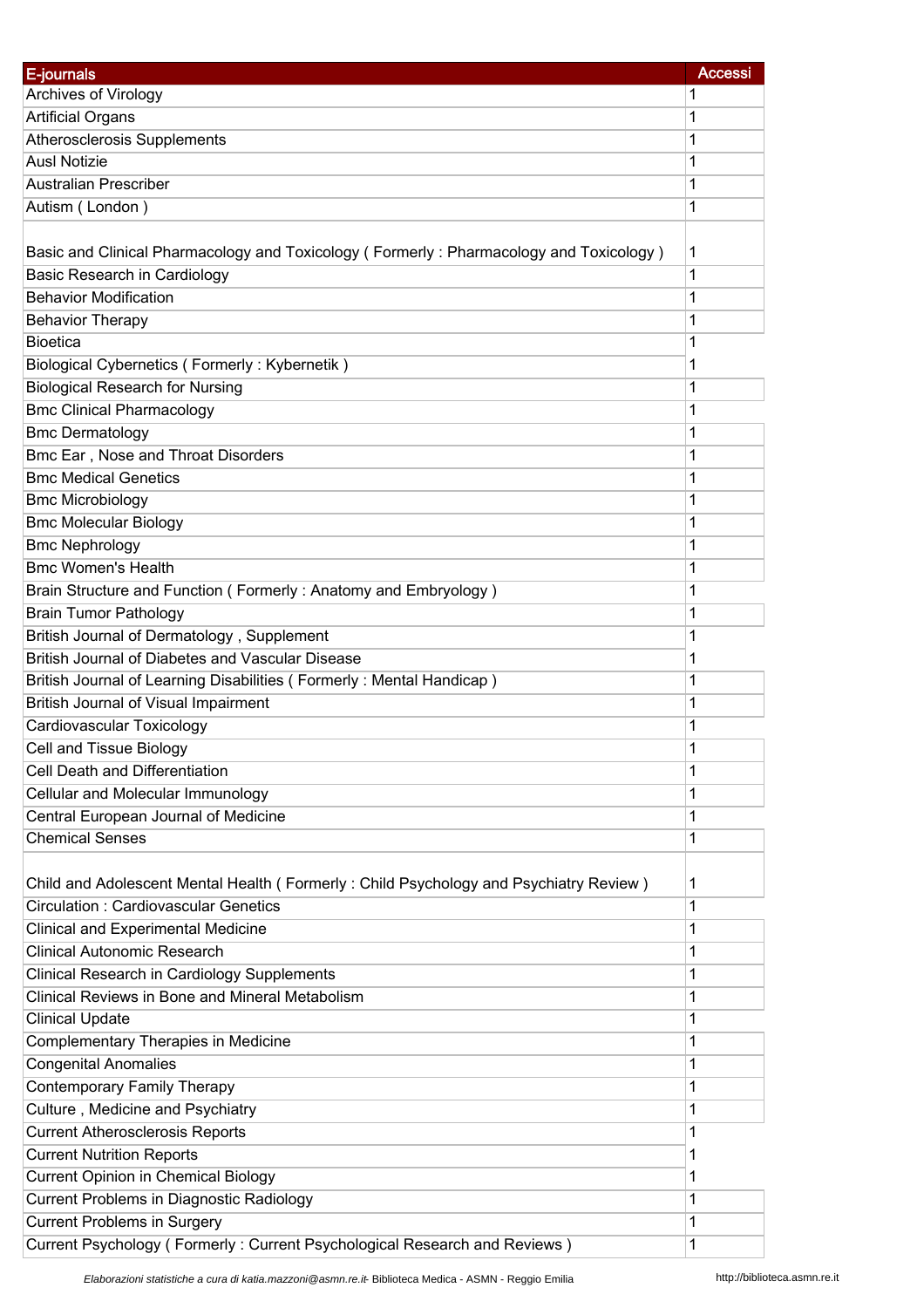| Danno E Responsabilità<br>1<br>Dedalo<br>1<br><b>Dental Materials</b><br>1<br>Depression and Anxiety<br>1<br>Development, Growth and Differentiation (Formerly: Embryologia)<br>1<br>Diabetes and Metabolic Syndrome<br>1<br>Economia E Management<br>1<br>Effective Health Care Edizione Italiana<br>1<br>Electroencephalography and Clinical Neurophysiology (Now: Clinical Neurophysiology)<br>1<br>Electroencephalography and Clinical Neurophysiology / Electromyography and Motor Control<br>1<br>European Biophysics Journal With Biophysics Letters (Formerly: Biophysics of Structure and<br>Mechanism)<br>1<br>European Child and Adolescent Psychiatry<br>1<br>European Journal of Applied Physiology and Occupational Physiology (Now: European Journal<br>of Applied Physiology)<br>1<br>European Journal of Orthodontics, The<br>1<br>European Journal of Orthopaedic Surgery and Traumatology (Formerly: Orthopédie<br>Traumatologie)<br>1<br>European Journal of Plastic Surgery<br>1<br>European Journal of Soil Science<br>1<br>European Physical Education Review<br>1<br><b>European Radiology Supplements</b><br>1<br>European Surgery (Formerly: Acta Chirurgica Austriaca)<br>1<br>Evaluation and the Health Professions<br>1<br>Foro Amministrativo - C.D.S. (II)<br>1<br>Gene Therapy<br>1<br><b>General and Comparative Endocrinology</b><br>1<br>Genes, Chromosomes and Cancer<br>1<br>Genetic Epidemiology<br>1<br>1<br>Genomics<br>Geriatric Orthopaedic Surgery and Rehabilitation<br>1<br>Giornale Italiano Delle Infezioni Ospedaliere<br>1<br>Giust. It<br>1<br>Guida Al Pubblico Impiego<br>1<br>Guida Normativa ( Il Sole 24 Ore )<br>1<br><b>Gynecological Surgery</b><br>1<br>Health : an Interdisciplinary Journal for the Social Study of Health, Illness and Medicine<br>1<br>Health and Social Care in the Community<br>1<br>Health Education and Behavior (Formerly: Health Education Quarterly)<br>1<br><b>Health Education Journal</b><br>1<br>Health Policy and Planning<br>1<br><b>Health Promotion International</b><br>1<br><b>Heart Asia</b><br>1<br>Homeopathy<br>1<br>Human Resource Development Quarterly<br>1<br>Imaging<br>1<br>Imaging Decisions Mri<br>1<br><b>Immunological Reviews</b><br>1<br>Immunology and Cell Biology<br>1<br>Imq Notizie<br>1 | E-journals | <b>Accessi</b> |
|---------------------------------------------------------------------------------------------------------------------------------------------------------------------------------------------------------------------------------------------------------------------------------------------------------------------------------------------------------------------------------------------------------------------------------------------------------------------------------------------------------------------------------------------------------------------------------------------------------------------------------------------------------------------------------------------------------------------------------------------------------------------------------------------------------------------------------------------------------------------------------------------------------------------------------------------------------------------------------------------------------------------------------------------------------------------------------------------------------------------------------------------------------------------------------------------------------------------------------------------------------------------------------------------------------------------------------------------------------------------------------------------------------------------------------------------------------------------------------------------------------------------------------------------------------------------------------------------------------------------------------------------------------------------------------------------------------------------------------------------------------------------------------------------------------------------------------------------------------------------------------------------------------------------------------------------------------------------------------------------------------------------------------------------------------------------------------------------------------------------------------------------------------------------------------------------------------------------------------------------------------------------------------------------------------------|------------|----------------|
|                                                                                                                                                                                                                                                                                                                                                                                                                                                                                                                                                                                                                                                                                                                                                                                                                                                                                                                                                                                                                                                                                                                                                                                                                                                                                                                                                                                                                                                                                                                                                                                                                                                                                                                                                                                                                                                                                                                                                                                                                                                                                                                                                                                                                                                                                                               |            |                |
|                                                                                                                                                                                                                                                                                                                                                                                                                                                                                                                                                                                                                                                                                                                                                                                                                                                                                                                                                                                                                                                                                                                                                                                                                                                                                                                                                                                                                                                                                                                                                                                                                                                                                                                                                                                                                                                                                                                                                                                                                                                                                                                                                                                                                                                                                                               |            |                |
|                                                                                                                                                                                                                                                                                                                                                                                                                                                                                                                                                                                                                                                                                                                                                                                                                                                                                                                                                                                                                                                                                                                                                                                                                                                                                                                                                                                                                                                                                                                                                                                                                                                                                                                                                                                                                                                                                                                                                                                                                                                                                                                                                                                                                                                                                                               |            |                |
|                                                                                                                                                                                                                                                                                                                                                                                                                                                                                                                                                                                                                                                                                                                                                                                                                                                                                                                                                                                                                                                                                                                                                                                                                                                                                                                                                                                                                                                                                                                                                                                                                                                                                                                                                                                                                                                                                                                                                                                                                                                                                                                                                                                                                                                                                                               |            |                |
|                                                                                                                                                                                                                                                                                                                                                                                                                                                                                                                                                                                                                                                                                                                                                                                                                                                                                                                                                                                                                                                                                                                                                                                                                                                                                                                                                                                                                                                                                                                                                                                                                                                                                                                                                                                                                                                                                                                                                                                                                                                                                                                                                                                                                                                                                                               |            |                |
|                                                                                                                                                                                                                                                                                                                                                                                                                                                                                                                                                                                                                                                                                                                                                                                                                                                                                                                                                                                                                                                                                                                                                                                                                                                                                                                                                                                                                                                                                                                                                                                                                                                                                                                                                                                                                                                                                                                                                                                                                                                                                                                                                                                                                                                                                                               |            |                |
|                                                                                                                                                                                                                                                                                                                                                                                                                                                                                                                                                                                                                                                                                                                                                                                                                                                                                                                                                                                                                                                                                                                                                                                                                                                                                                                                                                                                                                                                                                                                                                                                                                                                                                                                                                                                                                                                                                                                                                                                                                                                                                                                                                                                                                                                                                               |            |                |
|                                                                                                                                                                                                                                                                                                                                                                                                                                                                                                                                                                                                                                                                                                                                                                                                                                                                                                                                                                                                                                                                                                                                                                                                                                                                                                                                                                                                                                                                                                                                                                                                                                                                                                                                                                                                                                                                                                                                                                                                                                                                                                                                                                                                                                                                                                               |            |                |
|                                                                                                                                                                                                                                                                                                                                                                                                                                                                                                                                                                                                                                                                                                                                                                                                                                                                                                                                                                                                                                                                                                                                                                                                                                                                                                                                                                                                                                                                                                                                                                                                                                                                                                                                                                                                                                                                                                                                                                                                                                                                                                                                                                                                                                                                                                               |            |                |
|                                                                                                                                                                                                                                                                                                                                                                                                                                                                                                                                                                                                                                                                                                                                                                                                                                                                                                                                                                                                                                                                                                                                                                                                                                                                                                                                                                                                                                                                                                                                                                                                                                                                                                                                                                                                                                                                                                                                                                                                                                                                                                                                                                                                                                                                                                               |            |                |
|                                                                                                                                                                                                                                                                                                                                                                                                                                                                                                                                                                                                                                                                                                                                                                                                                                                                                                                                                                                                                                                                                                                                                                                                                                                                                                                                                                                                                                                                                                                                                                                                                                                                                                                                                                                                                                                                                                                                                                                                                                                                                                                                                                                                                                                                                                               |            |                |
|                                                                                                                                                                                                                                                                                                                                                                                                                                                                                                                                                                                                                                                                                                                                                                                                                                                                                                                                                                                                                                                                                                                                                                                                                                                                                                                                                                                                                                                                                                                                                                                                                                                                                                                                                                                                                                                                                                                                                                                                                                                                                                                                                                                                                                                                                                               |            |                |
|                                                                                                                                                                                                                                                                                                                                                                                                                                                                                                                                                                                                                                                                                                                                                                                                                                                                                                                                                                                                                                                                                                                                                                                                                                                                                                                                                                                                                                                                                                                                                                                                                                                                                                                                                                                                                                                                                                                                                                                                                                                                                                                                                                                                                                                                                                               |            |                |
|                                                                                                                                                                                                                                                                                                                                                                                                                                                                                                                                                                                                                                                                                                                                                                                                                                                                                                                                                                                                                                                                                                                                                                                                                                                                                                                                                                                                                                                                                                                                                                                                                                                                                                                                                                                                                                                                                                                                                                                                                                                                                                                                                                                                                                                                                                               |            |                |
|                                                                                                                                                                                                                                                                                                                                                                                                                                                                                                                                                                                                                                                                                                                                                                                                                                                                                                                                                                                                                                                                                                                                                                                                                                                                                                                                                                                                                                                                                                                                                                                                                                                                                                                                                                                                                                                                                                                                                                                                                                                                                                                                                                                                                                                                                                               |            |                |
|                                                                                                                                                                                                                                                                                                                                                                                                                                                                                                                                                                                                                                                                                                                                                                                                                                                                                                                                                                                                                                                                                                                                                                                                                                                                                                                                                                                                                                                                                                                                                                                                                                                                                                                                                                                                                                                                                                                                                                                                                                                                                                                                                                                                                                                                                                               |            |                |
|                                                                                                                                                                                                                                                                                                                                                                                                                                                                                                                                                                                                                                                                                                                                                                                                                                                                                                                                                                                                                                                                                                                                                                                                                                                                                                                                                                                                                                                                                                                                                                                                                                                                                                                                                                                                                                                                                                                                                                                                                                                                                                                                                                                                                                                                                                               |            |                |
|                                                                                                                                                                                                                                                                                                                                                                                                                                                                                                                                                                                                                                                                                                                                                                                                                                                                                                                                                                                                                                                                                                                                                                                                                                                                                                                                                                                                                                                                                                                                                                                                                                                                                                                                                                                                                                                                                                                                                                                                                                                                                                                                                                                                                                                                                                               |            |                |
|                                                                                                                                                                                                                                                                                                                                                                                                                                                                                                                                                                                                                                                                                                                                                                                                                                                                                                                                                                                                                                                                                                                                                                                                                                                                                                                                                                                                                                                                                                                                                                                                                                                                                                                                                                                                                                                                                                                                                                                                                                                                                                                                                                                                                                                                                                               |            |                |
|                                                                                                                                                                                                                                                                                                                                                                                                                                                                                                                                                                                                                                                                                                                                                                                                                                                                                                                                                                                                                                                                                                                                                                                                                                                                                                                                                                                                                                                                                                                                                                                                                                                                                                                                                                                                                                                                                                                                                                                                                                                                                                                                                                                                                                                                                                               |            |                |
|                                                                                                                                                                                                                                                                                                                                                                                                                                                                                                                                                                                                                                                                                                                                                                                                                                                                                                                                                                                                                                                                                                                                                                                                                                                                                                                                                                                                                                                                                                                                                                                                                                                                                                                                                                                                                                                                                                                                                                                                                                                                                                                                                                                                                                                                                                               |            |                |
|                                                                                                                                                                                                                                                                                                                                                                                                                                                                                                                                                                                                                                                                                                                                                                                                                                                                                                                                                                                                                                                                                                                                                                                                                                                                                                                                                                                                                                                                                                                                                                                                                                                                                                                                                                                                                                                                                                                                                                                                                                                                                                                                                                                                                                                                                                               |            |                |
|                                                                                                                                                                                                                                                                                                                                                                                                                                                                                                                                                                                                                                                                                                                                                                                                                                                                                                                                                                                                                                                                                                                                                                                                                                                                                                                                                                                                                                                                                                                                                                                                                                                                                                                                                                                                                                                                                                                                                                                                                                                                                                                                                                                                                                                                                                               |            |                |
|                                                                                                                                                                                                                                                                                                                                                                                                                                                                                                                                                                                                                                                                                                                                                                                                                                                                                                                                                                                                                                                                                                                                                                                                                                                                                                                                                                                                                                                                                                                                                                                                                                                                                                                                                                                                                                                                                                                                                                                                                                                                                                                                                                                                                                                                                                               |            |                |
|                                                                                                                                                                                                                                                                                                                                                                                                                                                                                                                                                                                                                                                                                                                                                                                                                                                                                                                                                                                                                                                                                                                                                                                                                                                                                                                                                                                                                                                                                                                                                                                                                                                                                                                                                                                                                                                                                                                                                                                                                                                                                                                                                                                                                                                                                                               |            |                |
|                                                                                                                                                                                                                                                                                                                                                                                                                                                                                                                                                                                                                                                                                                                                                                                                                                                                                                                                                                                                                                                                                                                                                                                                                                                                                                                                                                                                                                                                                                                                                                                                                                                                                                                                                                                                                                                                                                                                                                                                                                                                                                                                                                                                                                                                                                               |            |                |
|                                                                                                                                                                                                                                                                                                                                                                                                                                                                                                                                                                                                                                                                                                                                                                                                                                                                                                                                                                                                                                                                                                                                                                                                                                                                                                                                                                                                                                                                                                                                                                                                                                                                                                                                                                                                                                                                                                                                                                                                                                                                                                                                                                                                                                                                                                               |            |                |
|                                                                                                                                                                                                                                                                                                                                                                                                                                                                                                                                                                                                                                                                                                                                                                                                                                                                                                                                                                                                                                                                                                                                                                                                                                                                                                                                                                                                                                                                                                                                                                                                                                                                                                                                                                                                                                                                                                                                                                                                                                                                                                                                                                                                                                                                                                               |            |                |
|                                                                                                                                                                                                                                                                                                                                                                                                                                                                                                                                                                                                                                                                                                                                                                                                                                                                                                                                                                                                                                                                                                                                                                                                                                                                                                                                                                                                                                                                                                                                                                                                                                                                                                                                                                                                                                                                                                                                                                                                                                                                                                                                                                                                                                                                                                               |            |                |
|                                                                                                                                                                                                                                                                                                                                                                                                                                                                                                                                                                                                                                                                                                                                                                                                                                                                                                                                                                                                                                                                                                                                                                                                                                                                                                                                                                                                                                                                                                                                                                                                                                                                                                                                                                                                                                                                                                                                                                                                                                                                                                                                                                                                                                                                                                               |            |                |
|                                                                                                                                                                                                                                                                                                                                                                                                                                                                                                                                                                                                                                                                                                                                                                                                                                                                                                                                                                                                                                                                                                                                                                                                                                                                                                                                                                                                                                                                                                                                                                                                                                                                                                                                                                                                                                                                                                                                                                                                                                                                                                                                                                                                                                                                                                               |            |                |
|                                                                                                                                                                                                                                                                                                                                                                                                                                                                                                                                                                                                                                                                                                                                                                                                                                                                                                                                                                                                                                                                                                                                                                                                                                                                                                                                                                                                                                                                                                                                                                                                                                                                                                                                                                                                                                                                                                                                                                                                                                                                                                                                                                                                                                                                                                               |            |                |
|                                                                                                                                                                                                                                                                                                                                                                                                                                                                                                                                                                                                                                                                                                                                                                                                                                                                                                                                                                                                                                                                                                                                                                                                                                                                                                                                                                                                                                                                                                                                                                                                                                                                                                                                                                                                                                                                                                                                                                                                                                                                                                                                                                                                                                                                                                               |            |                |
|                                                                                                                                                                                                                                                                                                                                                                                                                                                                                                                                                                                                                                                                                                                                                                                                                                                                                                                                                                                                                                                                                                                                                                                                                                                                                                                                                                                                                                                                                                                                                                                                                                                                                                                                                                                                                                                                                                                                                                                                                                                                                                                                                                                                                                                                                                               |            |                |
|                                                                                                                                                                                                                                                                                                                                                                                                                                                                                                                                                                                                                                                                                                                                                                                                                                                                                                                                                                                                                                                                                                                                                                                                                                                                                                                                                                                                                                                                                                                                                                                                                                                                                                                                                                                                                                                                                                                                                                                                                                                                                                                                                                                                                                                                                                               |            |                |
|                                                                                                                                                                                                                                                                                                                                                                                                                                                                                                                                                                                                                                                                                                                                                                                                                                                                                                                                                                                                                                                                                                                                                                                                                                                                                                                                                                                                                                                                                                                                                                                                                                                                                                                                                                                                                                                                                                                                                                                                                                                                                                                                                                                                                                                                                                               |            |                |
|                                                                                                                                                                                                                                                                                                                                                                                                                                                                                                                                                                                                                                                                                                                                                                                                                                                                                                                                                                                                                                                                                                                                                                                                                                                                                                                                                                                                                                                                                                                                                                                                                                                                                                                                                                                                                                                                                                                                                                                                                                                                                                                                                                                                                                                                                                               |            |                |
|                                                                                                                                                                                                                                                                                                                                                                                                                                                                                                                                                                                                                                                                                                                                                                                                                                                                                                                                                                                                                                                                                                                                                                                                                                                                                                                                                                                                                                                                                                                                                                                                                                                                                                                                                                                                                                                                                                                                                                                                                                                                                                                                                                                                                                                                                                               |            |                |
|                                                                                                                                                                                                                                                                                                                                                                                                                                                                                                                                                                                                                                                                                                                                                                                                                                                                                                                                                                                                                                                                                                                                                                                                                                                                                                                                                                                                                                                                                                                                                                                                                                                                                                                                                                                                                                                                                                                                                                                                                                                                                                                                                                                                                                                                                                               |            |                |
|                                                                                                                                                                                                                                                                                                                                                                                                                                                                                                                                                                                                                                                                                                                                                                                                                                                                                                                                                                                                                                                                                                                                                                                                                                                                                                                                                                                                                                                                                                                                                                                                                                                                                                                                                                                                                                                                                                                                                                                                                                                                                                                                                                                                                                                                                                               |            |                |
|                                                                                                                                                                                                                                                                                                                                                                                                                                                                                                                                                                                                                                                                                                                                                                                                                                                                                                                                                                                                                                                                                                                                                                                                                                                                                                                                                                                                                                                                                                                                                                                                                                                                                                                                                                                                                                                                                                                                                                                                                                                                                                                                                                                                                                                                                                               |            |                |
|                                                                                                                                                                                                                                                                                                                                                                                                                                                                                                                                                                                                                                                                                                                                                                                                                                                                                                                                                                                                                                                                                                                                                                                                                                                                                                                                                                                                                                                                                                                                                                                                                                                                                                                                                                                                                                                                                                                                                                                                                                                                                                                                                                                                                                                                                                               |            |                |
|                                                                                                                                                                                                                                                                                                                                                                                                                                                                                                                                                                                                                                                                                                                                                                                                                                                                                                                                                                                                                                                                                                                                                                                                                                                                                                                                                                                                                                                                                                                                                                                                                                                                                                                                                                                                                                                                                                                                                                                                                                                                                                                                                                                                                                                                                                               |            |                |
|                                                                                                                                                                                                                                                                                                                                                                                                                                                                                                                                                                                                                                                                                                                                                                                                                                                                                                                                                                                                                                                                                                                                                                                                                                                                                                                                                                                                                                                                                                                                                                                                                                                                                                                                                                                                                                                                                                                                                                                                                                                                                                                                                                                                                                                                                                               |            |                |
|                                                                                                                                                                                                                                                                                                                                                                                                                                                                                                                                                                                                                                                                                                                                                                                                                                                                                                                                                                                                                                                                                                                                                                                                                                                                                                                                                                                                                                                                                                                                                                                                                                                                                                                                                                                                                                                                                                                                                                                                                                                                                                                                                                                                                                                                                                               |            |                |
|                                                                                                                                                                                                                                                                                                                                                                                                                                                                                                                                                                                                                                                                                                                                                                                                                                                                                                                                                                                                                                                                                                                                                                                                                                                                                                                                                                                                                                                                                                                                                                                                                                                                                                                                                                                                                                                                                                                                                                                                                                                                                                                                                                                                                                                                                                               |            |                |
|                                                                                                                                                                                                                                                                                                                                                                                                                                                                                                                                                                                                                                                                                                                                                                                                                                                                                                                                                                                                                                                                                                                                                                                                                                                                                                                                                                                                                                                                                                                                                                                                                                                                                                                                                                                                                                                                                                                                                                                                                                                                                                                                                                                                                                                                                                               |            |                |
|                                                                                                                                                                                                                                                                                                                                                                                                                                                                                                                                                                                                                                                                                                                                                                                                                                                                                                                                                                                                                                                                                                                                                                                                                                                                                                                                                                                                                                                                                                                                                                                                                                                                                                                                                                                                                                                                                                                                                                                                                                                                                                                                                                                                                                                                                                               |            |                |
|                                                                                                                                                                                                                                                                                                                                                                                                                                                                                                                                                                                                                                                                                                                                                                                                                                                                                                                                                                                                                                                                                                                                                                                                                                                                                                                                                                                                                                                                                                                                                                                                                                                                                                                                                                                                                                                                                                                                                                                                                                                                                                                                                                                                                                                                                                               |            |                |
|                                                                                                                                                                                                                                                                                                                                                                                                                                                                                                                                                                                                                                                                                                                                                                                                                                                                                                                                                                                                                                                                                                                                                                                                                                                                                                                                                                                                                                                                                                                                                                                                                                                                                                                                                                                                                                                                                                                                                                                                                                                                                                                                                                                                                                                                                                               |            |                |
|                                                                                                                                                                                                                                                                                                                                                                                                                                                                                                                                                                                                                                                                                                                                                                                                                                                                                                                                                                                                                                                                                                                                                                                                                                                                                                                                                                                                                                                                                                                                                                                                                                                                                                                                                                                                                                                                                                                                                                                                                                                                                                                                                                                                                                                                                                               |            |                |
| Installatore Italiano<br>1                                                                                                                                                                                                                                                                                                                                                                                                                                                                                                                                                                                                                                                                                                                                                                                                                                                                                                                                                                                                                                                                                                                                                                                                                                                                                                                                                                                                                                                                                                                                                                                                                                                                                                                                                                                                                                                                                                                                                                                                                                                                                                                                                                                                                                                                                    |            |                |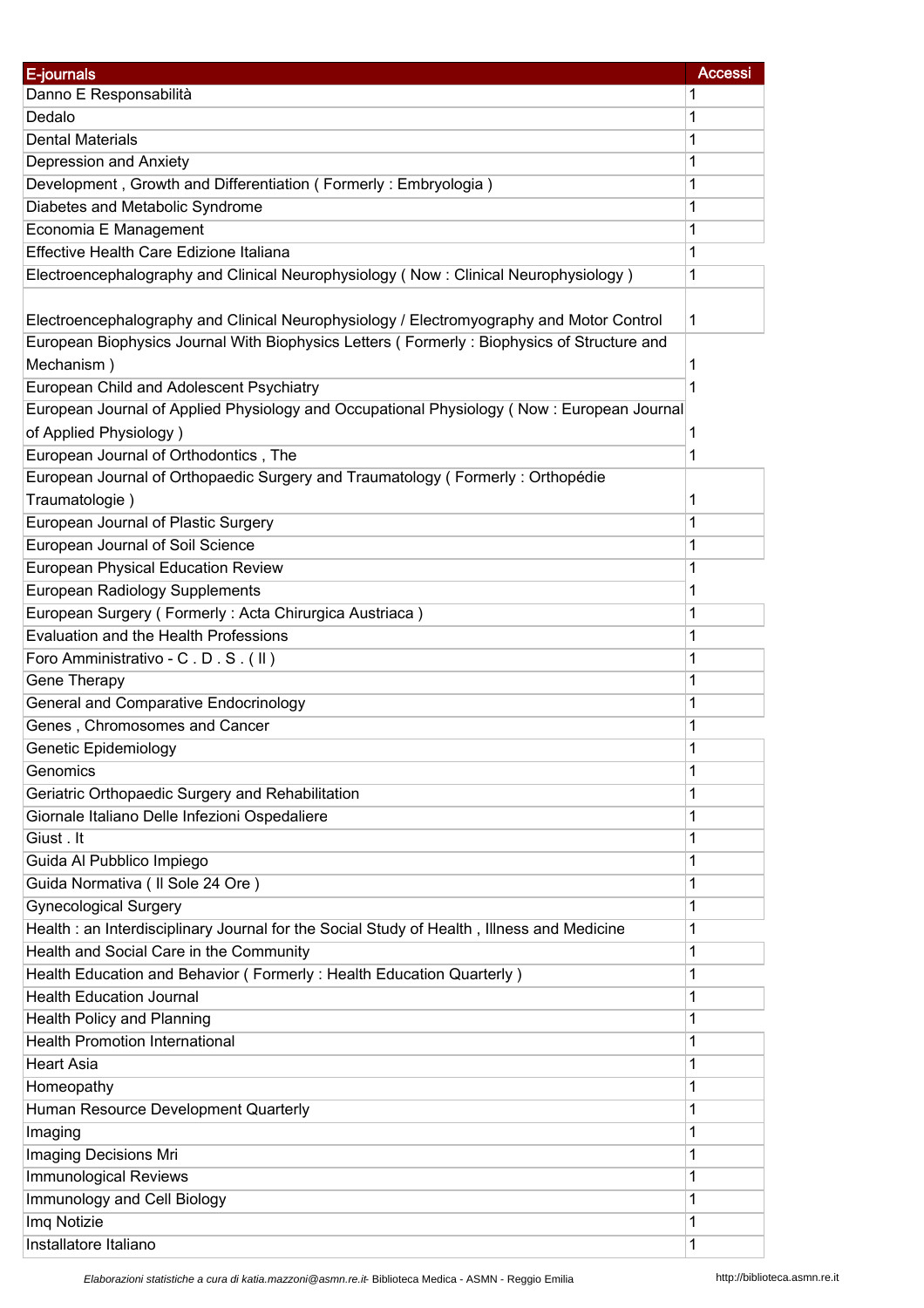| E-journals                                                                                   | <b>Accessi</b> |
|----------------------------------------------------------------------------------------------|----------------|
| International Journal of Cardiovascular Imaging (Formerly: International Journal of Cardiac  |                |
| Imaging)                                                                                     | 1              |
| International Journal of Experimental Pathology                                              | 1              |
| International Journal of Laboratory Hematology (Formerly: Clinical and Laboratory            |                |
| Haematology)                                                                                 | 1              |
| International Journal of Mental Health and Addiction                                         | 1              |
| International Journal of Obesity (Cover title : International Journal of Obesity and Related |                |
| Metabolic Disorders)                                                                         | 1              |
| International Journal of Paediatric Dentistry                                                | 1              |
| International Journal of Public Health                                                       | 1              |
| International Journal of Toxicology                                                          | 1              |
| <b>Internet News</b>                                                                         | 1              |
| Jaro - Journal of the Association for Research in Otolaryngology                             | 1              |
| Journal Des Maladies Vasculaires                                                             | 1              |
| Journal of Antibiotics                                                                       | 1              |
| Journal of Applied Behavioral Science                                                        | 1              |
| Journal of Artificial Organs                                                                 | 1              |
| Journal of Autism and Developmental Disorders                                                | 1              |
| Journal of Bronchology (Now: Journal of Bronchology and Interventional Pulmonology)          | 1              |
| Journal of Classification                                                                    | 1              |
| Journal of Clinical Immunology                                                               | 1              |
| Journal of Developmental and Physical Disabilities                                           | 1              |
| Journal of Gastrointestinal Cancer                                                           | 1              |
| Journal of Genetic Counseling                                                                | 1              |
| Journal of Glaucoma                                                                          | 1              |
| Journal of Hand Therapy (US)                                                                 | 1              |
| Journal of Health Management                                                                 | 1              |
| Journal of Hematopathology                                                                   | 1              |
| Journal of Immunological Methods                                                             | 1              |
| Journal of Labor Research                                                                    | 1              |
| Journal of Mammary Gland Biology and Neoplasia                                               | 1              |
| Journal of Medical Primatology                                                               | 1              |
| Journal of Membrane Biology                                                                  | 1              |
| Journal of Molecular Modeling                                                                | 1              |
| Journal of Neural Transmission                                                               | 1              |
| Journal of Neuroendocrinology                                                                | 1              |
| Journal of Orofacial Orthopedics / Fortschritte Der Kieferorthopadie                         | 1              |
| Journal of Psychoeducational Assessment                                                      | 1              |
| Journal of Public Health (Formerly: Journal of Public Health Medicine)                       | 1              |
| Journal of Research on Adolescence                                                           | 1              |
| Journal of the American Society for Surgery of the Hand                                      | 1              |
| Journal of the History of Medicine and Allied Sciences                                       | 1              |
| Journal of the ICRU (International Commission on Radiation Units and Measurements)           | 1              |
| La Lettre De Médecine Physique Et De Réadaptation (Formerly: 3 R. Rééducation                |                |
| Réadaptation Réinsertion)                                                                    | 1              |
| Lab Animal                                                                                   | 1              |
| Mathematical Medicine and Biology: A Journal of the IMA ( Formerly: IMA Journal of           |                |
| Mathematics Applied in Medicine and Biology)                                                 | 1              |
| Medical Electron Microscopy (Now: Medical Molecular Morphology)                              | 1              |
| <b>Medical Humanities</b>                                                                    | 1              |
| <b>Medical Law Review</b>                                                                    | 1              |
| Medical Molecular Morphology (Formerly: Medical Electron Microscopy)                         | 1              |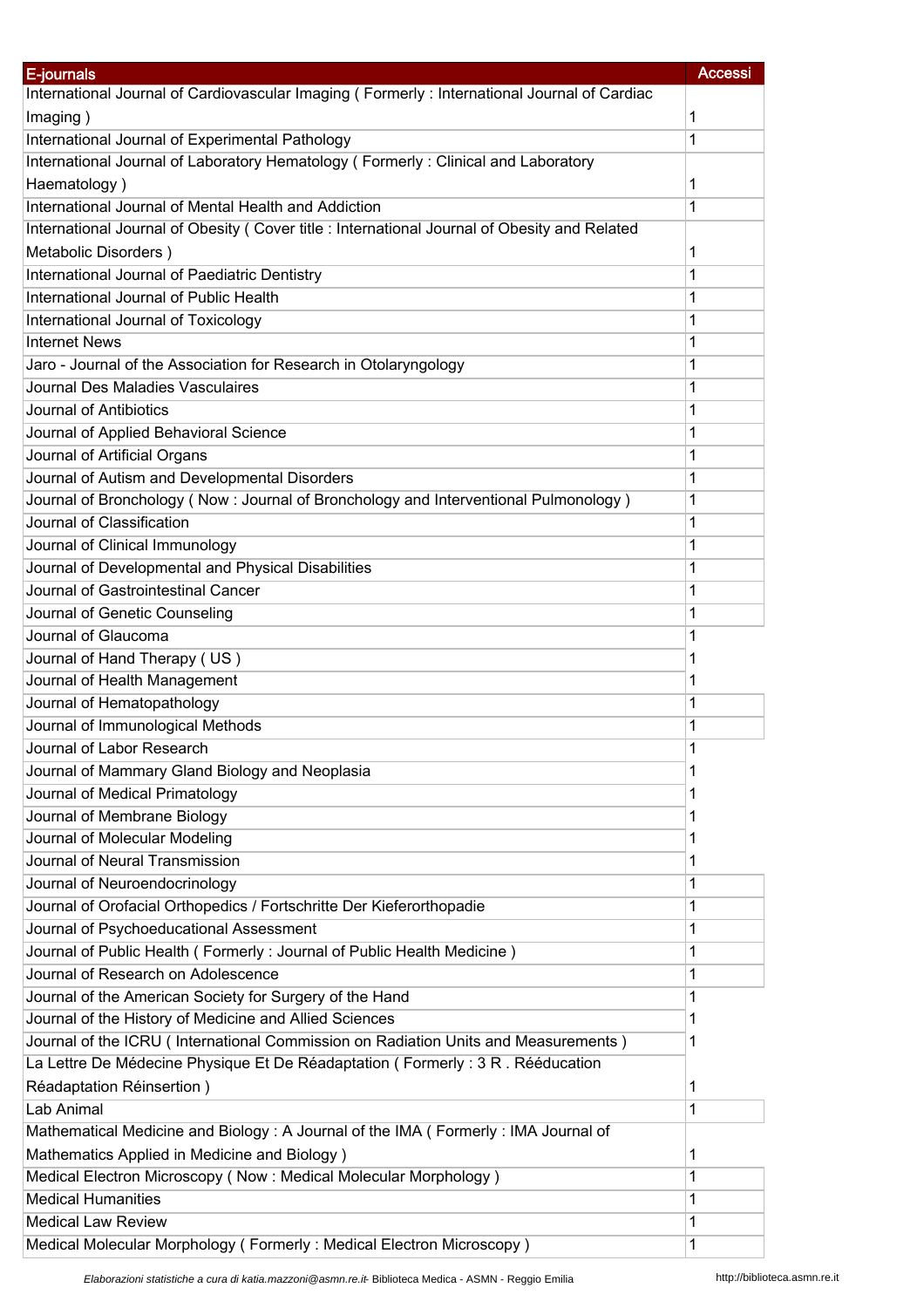| E-journals                                                                                  | <b>Accessi</b> |
|---------------------------------------------------------------------------------------------|----------------|
| Medical Oncology (Formerly: Medical Oncology and Tumor Pharmacotherapy)                     | 1              |
| Methods: A Companion To Methods in Enzymology                                               | 1              |
| Mucosal Immunology                                                                          | 1              |
| <b>Nature Chemistry</b>                                                                     | 1              |
| Nature Nanotechnology                                                                       | 1              |
| Nature Structural and Molecular Biology (Formerly: Nature Structural Biology)               | 1              |
| Naunyn - Schmiedeberg's Archives of Pharmacology                                            | 1              |
| Neurogastroenterology and Motility                                                          | 1              |
| Neurogenetics                                                                               | 1              |
| Neuropathology and Applied Neurobiology                                                     | 1              |
|                                                                                             | 1              |
| Neuropsychopharmacology<br>Nicotine and Tobacco Research                                    | 1              |
|                                                                                             |                |
| Nursing for Women's Health (Formerly: Awhonn Lifelines)                                     | 1              |
| Oral and Maxillofacial Surgery                                                              | 1              |
| <b>Oral Diseases</b>                                                                        | 1              |
| Ospedali Ditalia . Chirurgia                                                                | 1              |
| Otorinolaringologia                                                                         | 1              |
| <b>Paediatric Respiratory Reviews</b>                                                       | 1              |
| <b>Pain Practice</b>                                                                        | 1              |
| Parasitology Research                                                                       | 1              |
| PC World Italia                                                                             | 1              |
| Peptides                                                                                    | 1              |
| Perspectives on Psychological Science                                                       | 1              |
|                                                                                             |                |
| Perspectives on Sexual and Reproductive Health (Formerly: Family Planning Perspectives)     | 1              |
| Pharmacogenomics Journal, The                                                               | 1              |
| Physics Today                                                                               | 1              |
| Physiology and Behavior                                                                     | 1              |
| Poiesis and Praxis                                                                          | 1              |
| Policy, Politics and Nursing Practice                                                       | 1              |
| Preventive Cardiology                                                                       | 1              |
| Professione . Sanità Pubblica e Medicina Pratica (Continued by : Professione . Cultura e    |                |
| pratica del medico d'oggi)                                                                  | 1              |
| Progettare Per La Sanita                                                                    | 1              |
| Prospettive in Pediatria                                                                    | 1              |
|                                                                                             |                |
| Protein Engineering, Design and Selection (Formerly: Protein Engineering)                   | 1              |
| Protoplasma                                                                                 | 1              |
| Psychogeriatrics                                                                            | 1              |
| <b>Psychological Science</b>                                                                | 1              |
| Psychosomatics                                                                              | 1              |
| <b>Public Health Ethics</b>                                                                 | 1              |
| Quarterly Journal of Nuclear Medicine and Molecular Imaging (Formerly: Quarterly Journal of |                |
| Nuclear Medicine)                                                                           | 1              |
| Reggio Sanita                                                                               | 1              |
| Reproductive Toxicology                                                                     | 1              |
| Salute Umana                                                                                | 1              |
| SciBX : Science - Business eXchange                                                         | 1              |
| Seminars in Immunology                                                                      | 1              |
| Seminars in Immunopathology                                                                 | 1              |
| Sexual Abuse: A Journal of Research and Treatment                                           | 1              |
| Sexuality and Disability                                                                    | 1              |
| Social Cognitive and Affective Neuroscience                                                 | 1              |